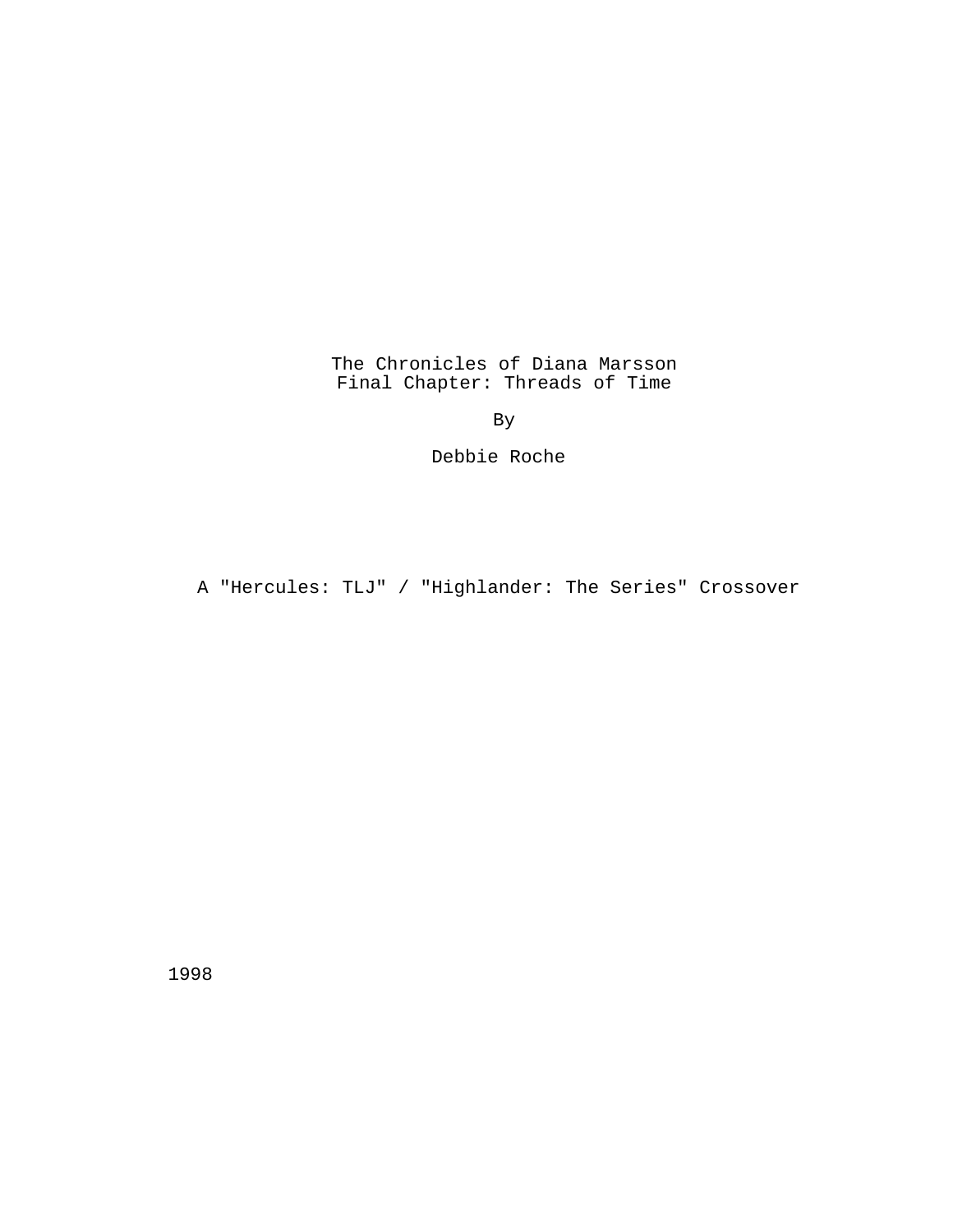#### **SATURDAY DECEMBER 21st 2999**

1 DIANA'S PLACE- LIVING ROOM (4:00PM) 1

DIANA is sitting on the sofa. There is a knock on the door. DIANA goes to it.

CONTINUE TO:

# 2 DOOR 2

DIANA opens the door. It's METHOS. He has his hands behind his back. She is surprised to see him.

> DIANA Methos? I...

# METHOS

Can I come in?

She raises an eyebrow, sensing something from him, and lets him in. She says her line in a curious tone.

# DIANA

Sure.

He enters without revealing what is behind his back. She closes the door.

CONTINUE TO:

3 AREA JUST INSIDE THE DOOR 3

METHOS Nice place.

DIANA is curious. She says her line in a skeptical tone.

DIANA

Thanks.

METHOS looks at her.

METHOS

Are we alone?

DIANA Ares and Clark are out if that's what you mean.

# METHOS

Good. Good.

Momentary pause. DIANA looks at him, tries to probe him.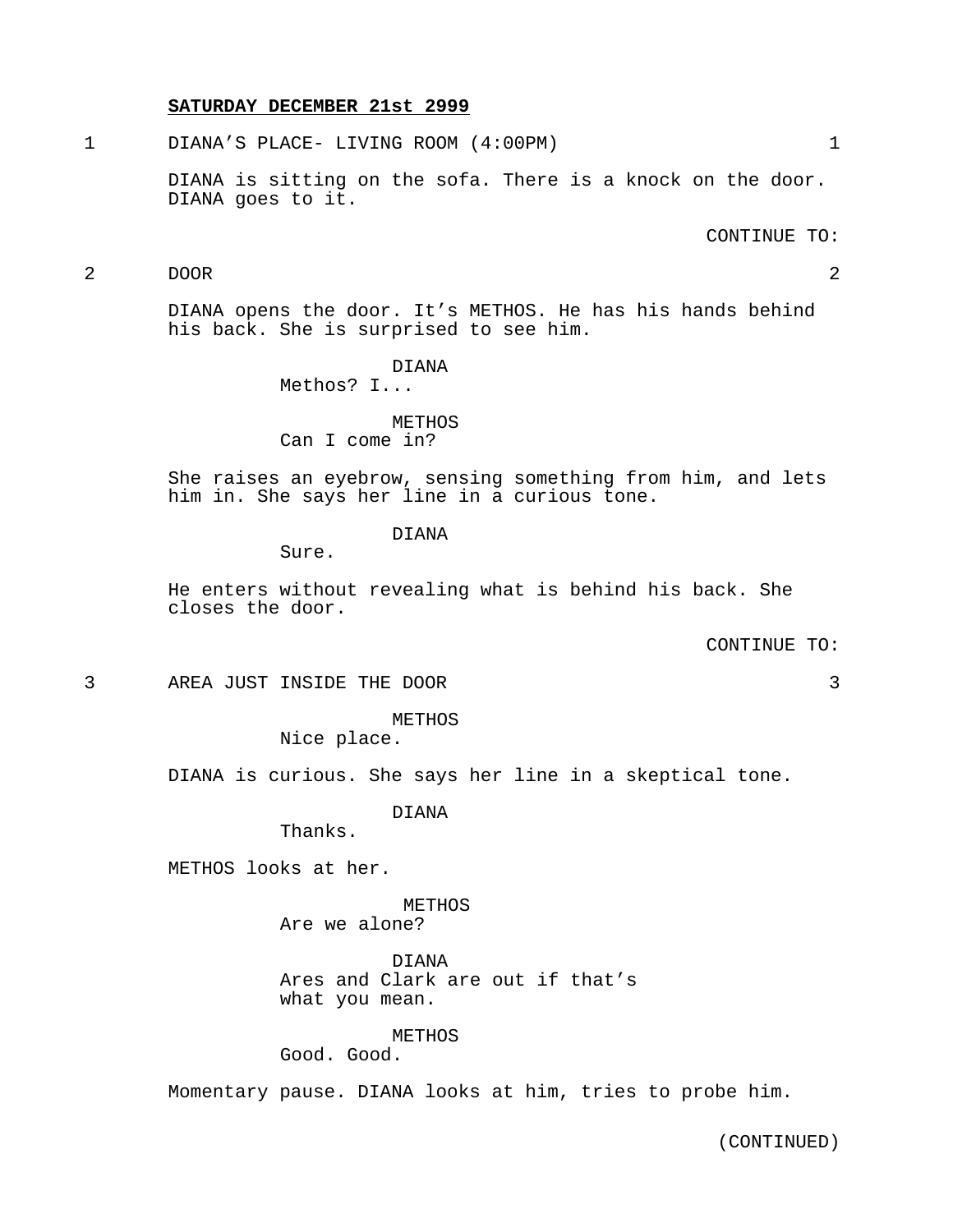DIANA Methos, why are you here? We haven't seen each other since...

METHOS I have something for you.

Now she is really curious.

DIANA

Oh?

He removes his hands from behind his back, and offers her a sword. Not just any sword. It's Duncan's sword. He's holding it stretched out across his palms.

DIANA

That's Mac's swo...

She stops as she realizes what this means. If METHOS has Duncan's sword, then Duncan must be dead.

DIANA

No, he... He can't be. He...

METHOS gives her a look.

METHOS Take it, Diana. You...

DIANA No. Mac wouldn't want me to have it. (beat) It should go to Conner. After all he is fam...

**METHOS** Connor is dead.

DIANA gives him a very unbelievingly look. She can't believe that Connor is really dead.

> DIANA What? When?

> > METHOS

Last year.

Momentary pause.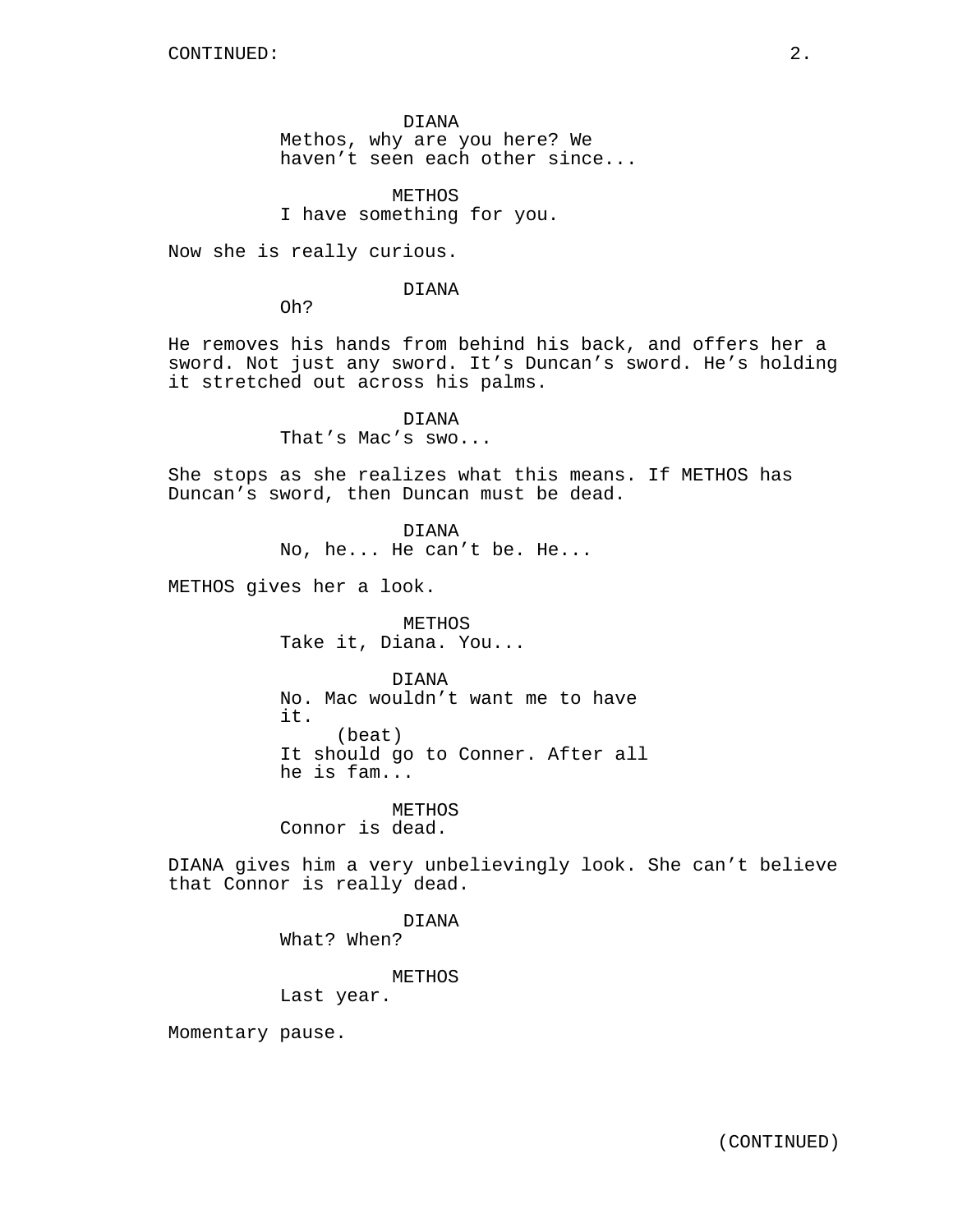DIANA Then... (beat) Give it to Richie. Richie was always like a son to Mac. He...

METHOS shakes his head.

METHOS Richie is dead too.

Momentary pause.

DIANA Amanda. She was always a thorn in his side, but she...

METHOS shakes his head again.

METHOS ...is also dead.

Momentary pause. She is starting to get a bad feeling. She gives him a look.

> DIANA If everyone is dead, just how many players are left in The Game?

> > METHOS

Two. (beat) Look, Diana, please just take the sword.

DIANA takes the sword and then realizes what METHOS said.

DIANA

Two?

METHOS Yeah. Two.

DIANA Who's the other...

He looks at his watch.

METHOS Will you look at the time? (beat) I really should get going. I...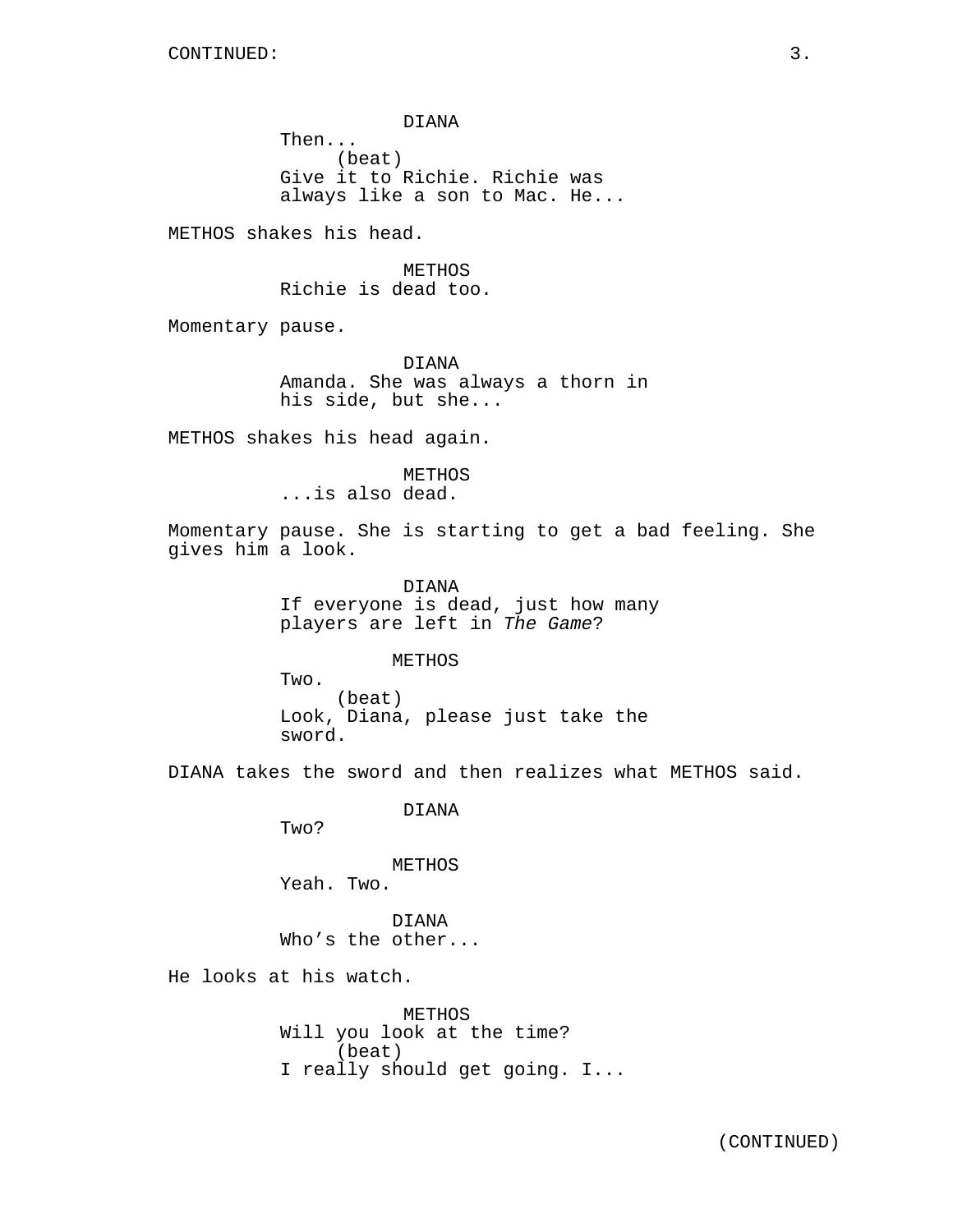DIANA Methos, wait. (beat) Can you... can you take this guy? Momentary pause. METHOS I have too. If he wins... DIANA Let me help you. Momentary pause. METHOS You can't interfere, Diana. It's a rule. DIANA That's not want I meant. (beat) I happen to know an excellent swordsman who can help you brush up on your skills. (beat) He could teach you moves you've never seen. He... METHOS You're referring to Ares, aren't you? DIANA Of course. Momentary pause. METHOS I don't know Diana. I... DIANA You just said you had to win. Let's make sure you do. Momentary pause. METHOS I'll think about it. DIANA Okay. (beat) (MORE)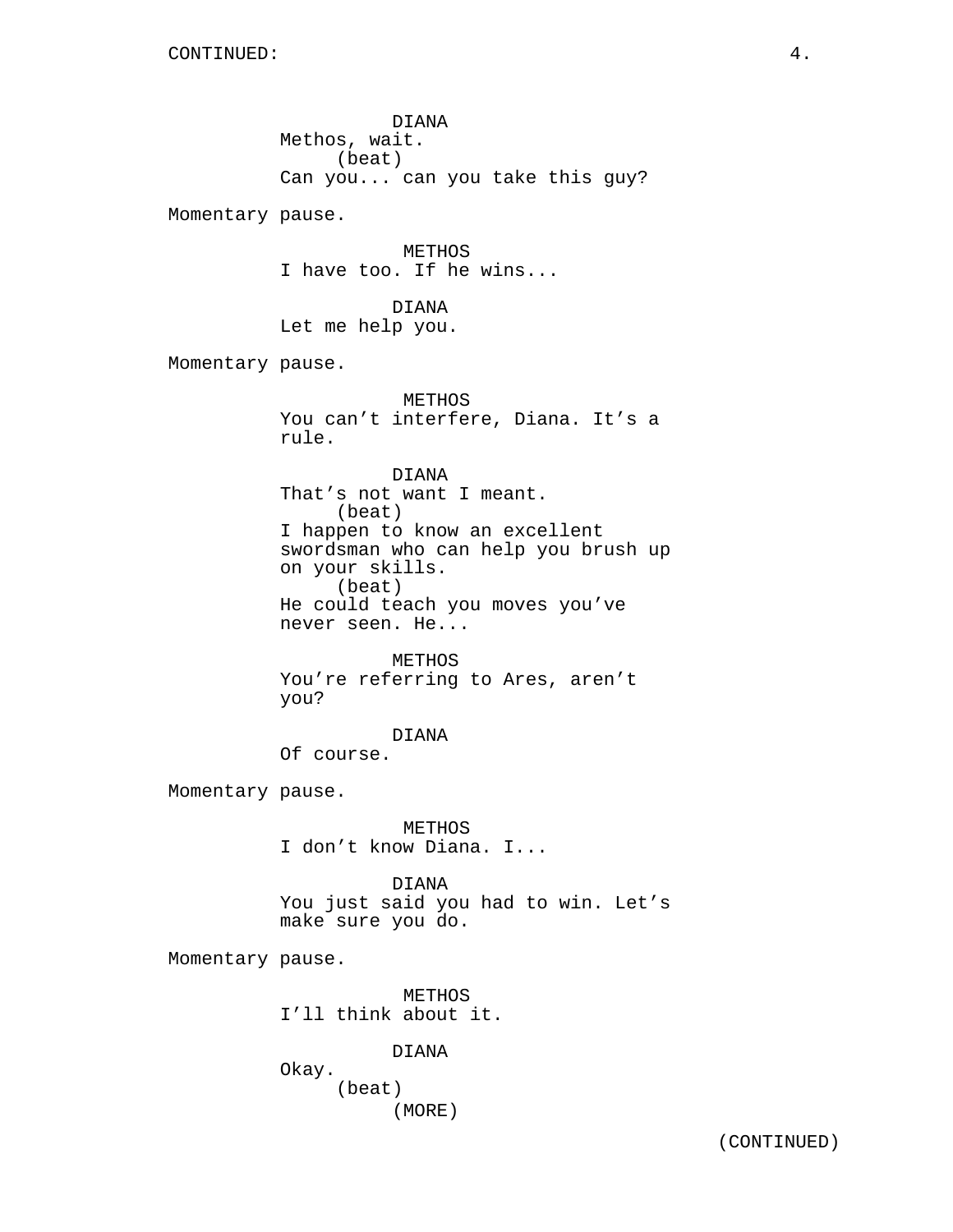DIANA (cont'd) Remember if you need anything let me know.

Momentary pause.

METHOS Well, um, I, um...

DIANA What is it?

Momentary pause.

METHOS There is one thing.

DIANA

Name it.

Momentary pause. METHOS considers if he should ask her what he wants to ask her.

METHOS

If I lose....

DIANA

You won't.

METHOS If I lose, the world will be thrown into an era of darkness. Only you can fix it.

Momentary pause.

DIANA You know we'd do everything within our powers to make sure...

METHOS That's not what I meant. You guys wouldn't be able to defeat him.

DIANA

Then what...

METHOS

Go back.

DIANA looks at him with a raised eyebrow.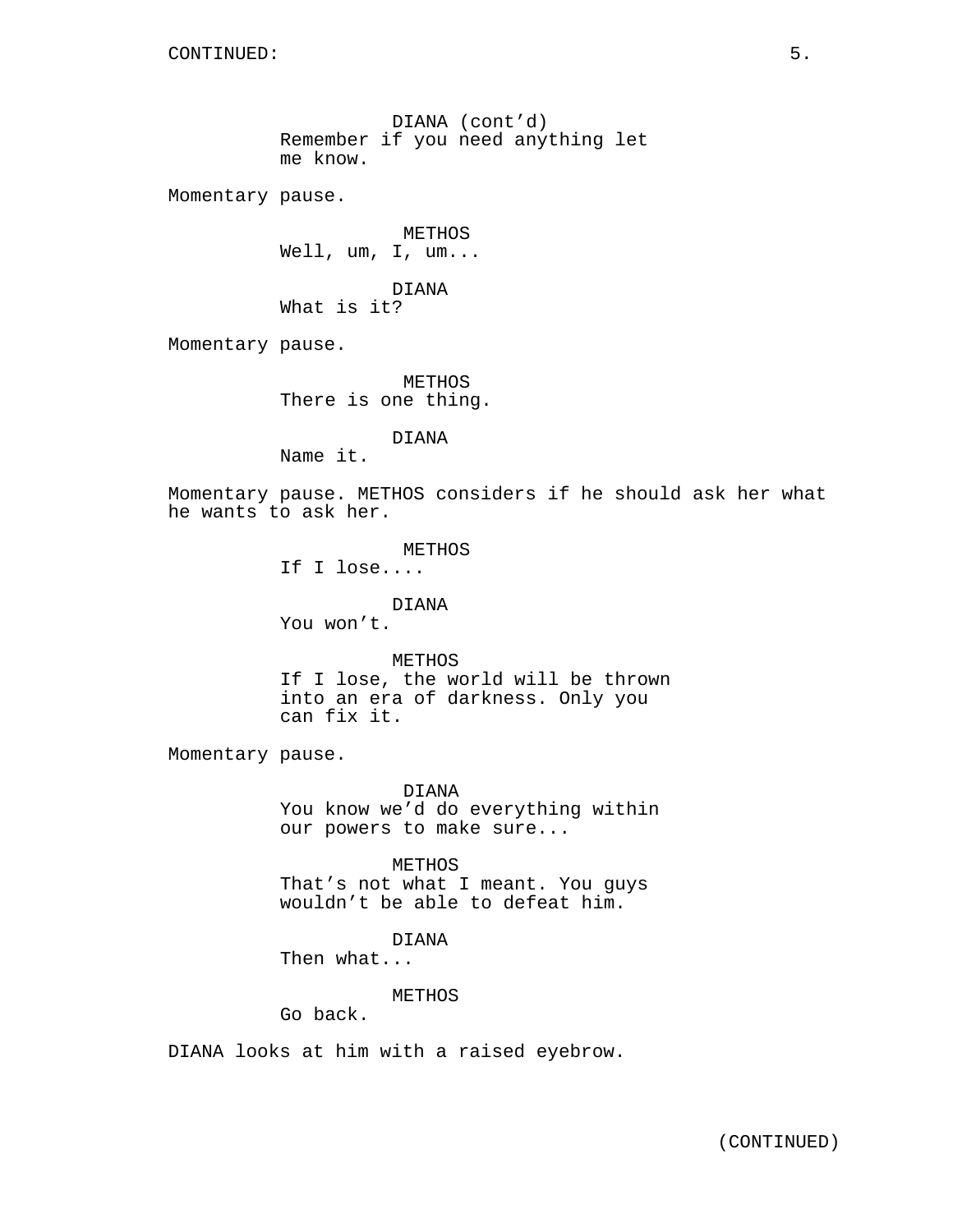DIANA Back? METHOS In time. (beat) You said you've figured out how to do it. I'm... DIANA I've already messed with time enough. I... METHOS D, you can't let this guy win. DIANA I... (beat) If you let Ares help you, then I'll go back. If you lose. Which you won't. METHOS Thanks. Momentary pause. DIANA So, will you let Ares help you? METHOS Do I have a choice? DIANA (smile) No. I guess you don't. METHOS I'll call tomorrow to set it up. DIANA You won't be sorry. METHOS gives her a look. METHOS See ya. DIANA Bye.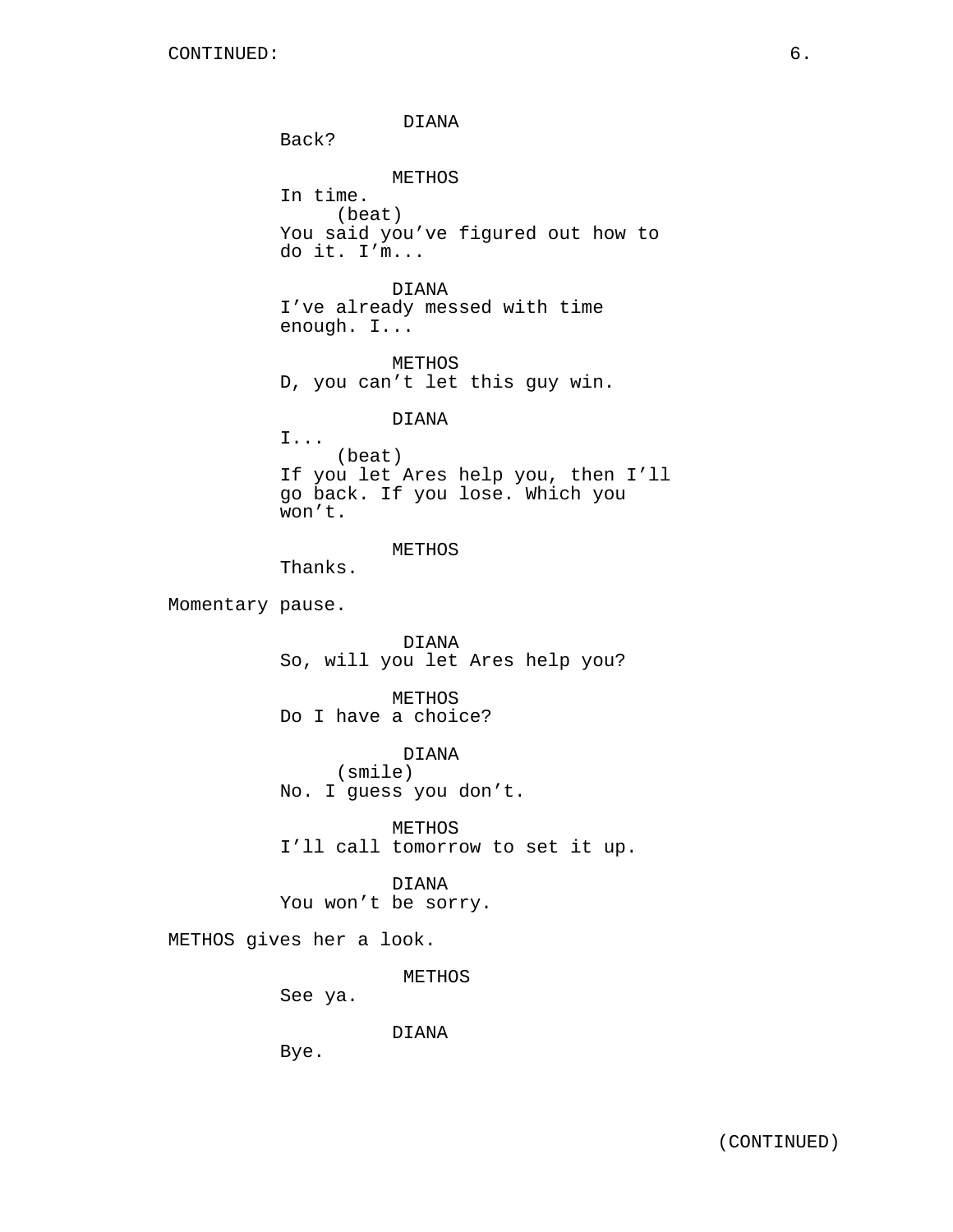METHOS lets himself out. DIANA places the sword the counter, and stares at it. Her reflection can be seen in the blade. CAMERA zooms in on the blade and...

# 4 FLASHBACK MONTAGE 4

#1 - Chapter 6, Scenes 3-7 and 8 (up to Tessa's line "Diana, this is Duncan MacLeod. Duncan, Diana"), Scenes 10-15 and 16 (up to Duncan's line "oh."), Scene 21 (up to Duncan's line "After you tell me your story, I have one to tell you")

#2 - Chapter 8, Scenes 67-69.

#3 - HIGHLIGHTS OF THEIR FIRST 13 YEARS TOGETHER

#4 - Chapter 15, Scene 52 and 53.

#5 - HIGHLIGHTS OF THEIR NEXT 27 YEARS TOGETHER

#6 - THEIR LAST NIGHT TOGETHER

FADE BACK TO:

#### 5 LIVING ROOM 5

We can hear the sound of metal striking metal outside. It's a sword fight. It takes a few moments for DIANA to hear it, but, when she does, she runs to the window.

CONTINUE TO:

6 WINDOW 6

She reaches the window and looks out. CAMERA is behind her, looking out the window. She looks out just as the fight is ending. She sees METHOS lose his head. The Game is over. The good guys lost. The Quickening that follows is unlike any that anyone has ever seen before. She watches the whole thing. The Quickening ends, and she turns away from the window with tears in her eyes.

> DIANA It wasn't supposed to be like this. It...

She sees Ares' sword hanging in its place on the wall. She takes a deep breath, and tries to compose herself.

> DIANA I wonder if it is still there.

She goes over to it.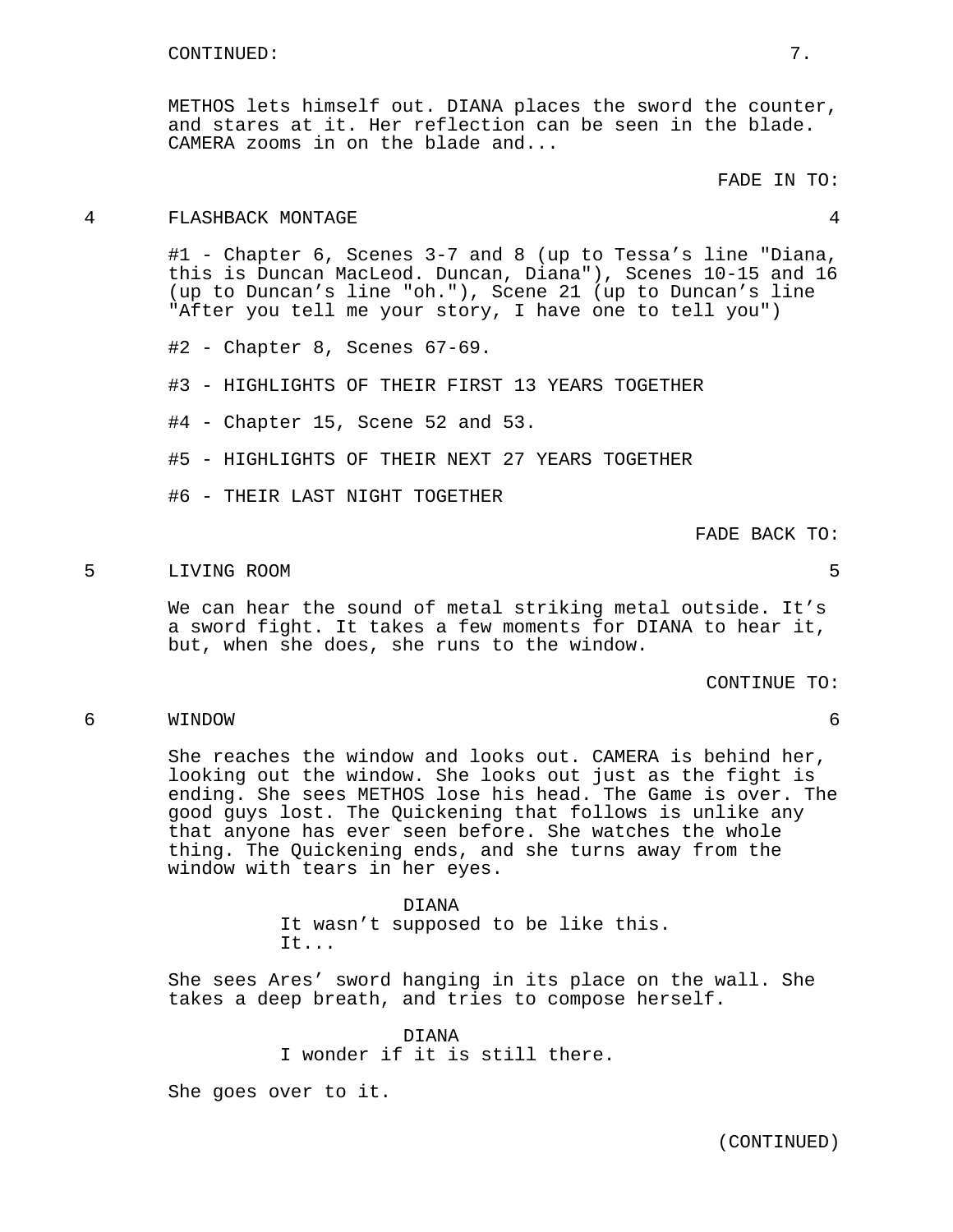CONTINUE TO:

# 7 WALL WHERE SWORD IS 7

She reaches the wall. She takes the sword down, and unscrews the knob from the top of the handle. She tilts the sword and an object falls out. The object is a pendant. But not just any pendant. It is a pendant of hind's blood. She looks at it for a few minutes, debating. She places the pendant on the table, and then screws the knob back onto the handle of the sword. She places the sword back on the wall. She opens a drawer in the table and removes a dagger. It is one of Ares' daggers. One of the ones that was removed from Professor Smythe's skeleton. She picks up the pendant, and vanishes.

# CONTINUE TO:

# 8 BEDROOM 8

She materializes in the bedroom. She looks at the candle that is on the bedside table, and it lights itself. She places the dagger and the pendant on the bedside table, and opens the drawer. She sits on the edge of the bed. She removes a piece of paper and zaps a note. She then zaps THE CHRONICLE into her hands. She goes to the last page she has written on, and zaps in an update from that moment to now. She then places THE CHRONICLE under the bed. She picks up the pendant and the dagger. She takes a deep breath, and opens the lid on the pendant. She pours the blood onto the dagger. She puts the lid back on the pendant and places it on the bed. She takes another deep breath, and then slashes her wrist with the tainted dagger. The second the hind's blood enters her, she feels a sharp pain. She drops the dagger, and it lands on the floor by the bed. She feels sick, and lies down. As she lies down, she knocks the pendant onto the floor. It lands on the dagger and breaks. She lies on the bead, dying. As she breathes her last breath, she is lying in an almost sleeping beauty like way. She dies.

JUMP TO:

# 9 LIVING ROOM (8:00PM) 9

ARES and CLARK materialize. They are laughing. ARES notices that the house seems eerily quiet, and stops laughing. CLARK goes to the kitchen to get a drink. ARES can't shake the feeling that something is wrong.

> ARES Diana? (beat) (MORE)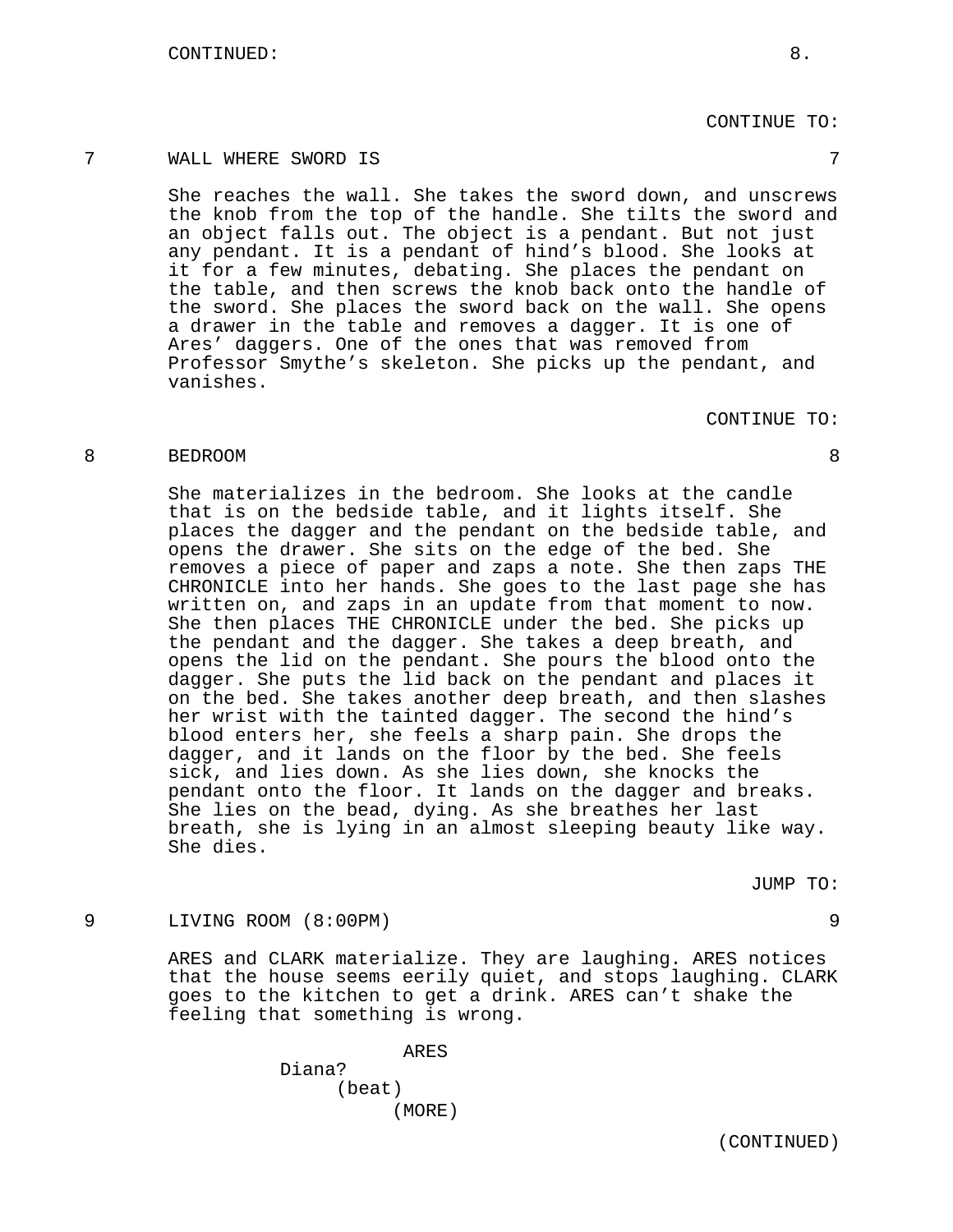ARES (cont'd)

D?

Momentary pause. He notices Duncan's sword and mutters the next line.

> ARES MacLeod. (beat) I wonder what...

He notices a glow coming from the bedroom, and heads to it. As he approaches, he smells the blood. He transports himself to the bedroom.

CUT TO:

# 10 BEDROOM 10

He materializes in the room and sees her lifeless body on the bed.

# ARES

Diana?

He zaps to her side, touches her face, and realizes she is dead.

ARES

No. (beat) No. It can't be. (scream) NOOOOOO!!!!!

As he screams the last "no", he cradles her body.

# 11 LIVING ROOM 11

CLARK is heading to the sofa with his drink, when he hears ARES' scream. He first looks in the direction of the scream, then transports to the bedroom.

CUT TO: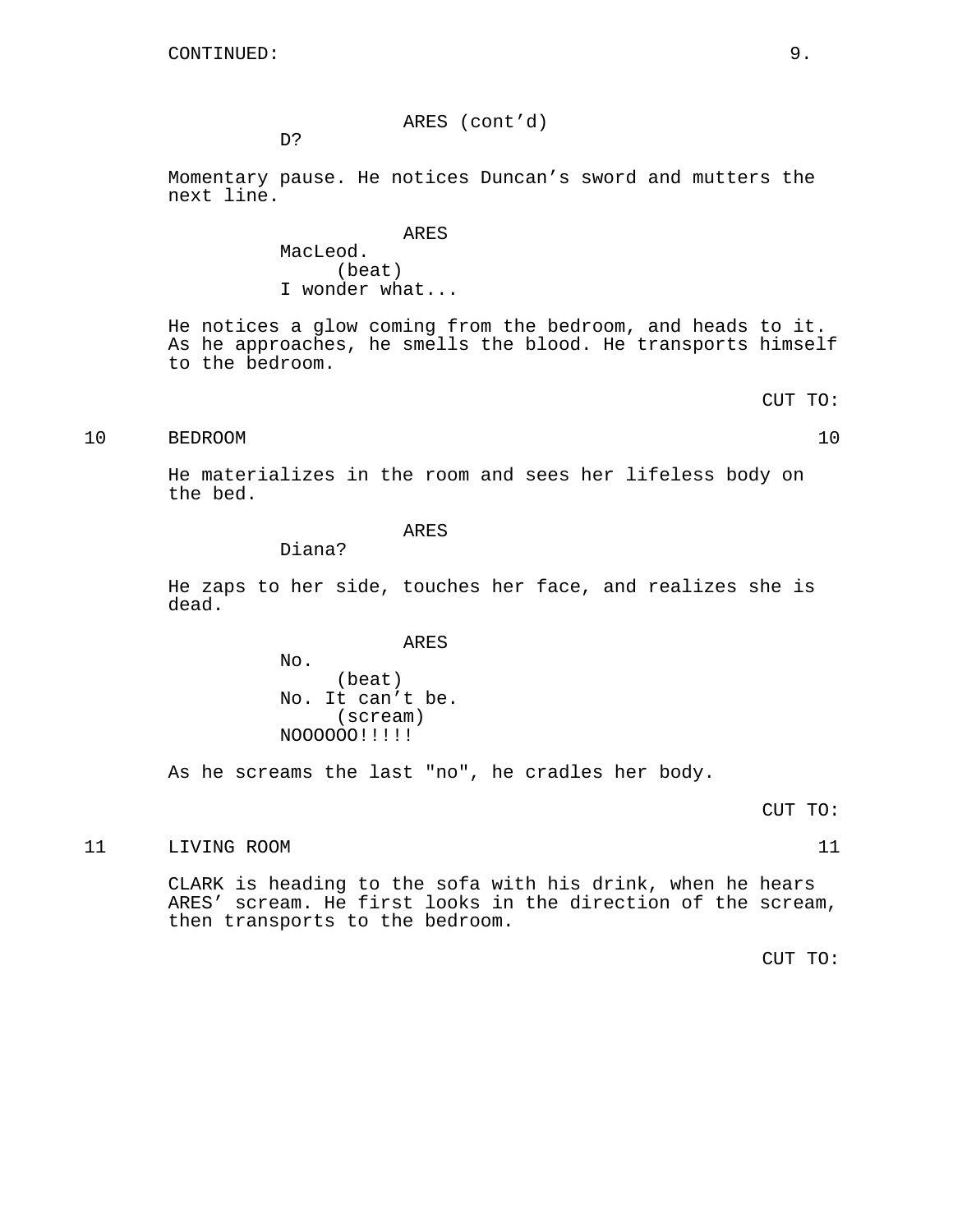12 BEDROOM 12

CLARK materializes in the room, without his drink, and sees ARES cradling DIANA's head in his lap.

CLARK

What...

ARES She's dead.

CLARK

Dead?

CLARK approaches the bed.

CLARK What do you mean dead?

ARES doesn't answer, he just cradles DIANA's head.

CLARK

Ares? (beat) Damn it!!! (beat) Nothing can kill her. She's...

CLARK notices something on the floor and stops talking.

ARES There is one thing that...

CLARK is staring at the item on the floor and not listening to ARES. He leans over to pick it up and says line as he does.

# CLAR<sub>K</sub>

What's this?

It's the broken pendant. ARES looks to see what CLARK is referring to. As soon as ARES sees it, he realizes what it is. He zaps it out of CLARK's hands so fast that CLARK doesn't know what to think. The pendant appears in ARES' hand, sealed in a bag, as CLARK says line.

#### CLARK

Hey! What'd you do that for?

ARES looks at it. CLARK notices how ARES is looking at it, like he recognizes it. CLARK wonders why it is sealed in a bag.

(CONTINUED)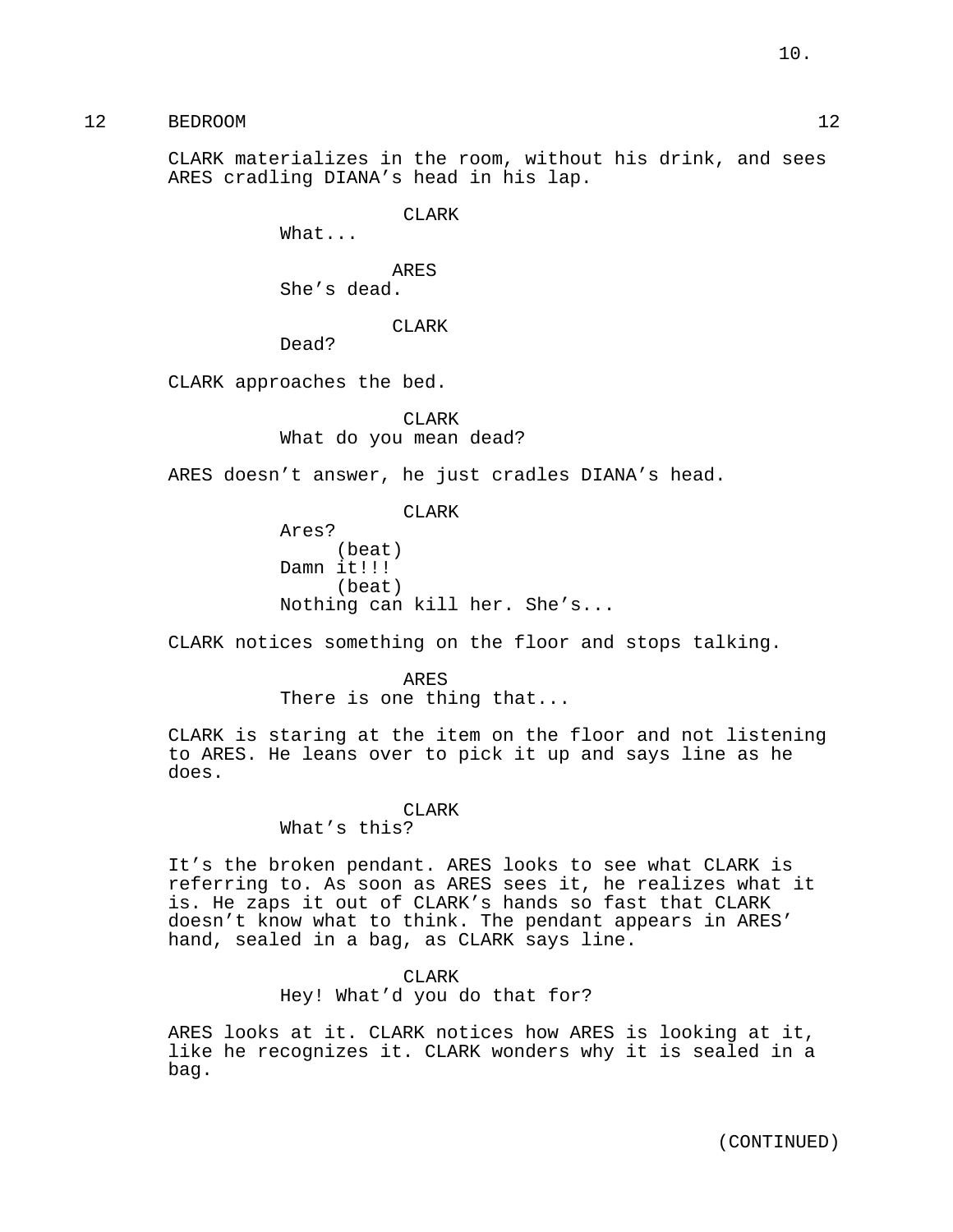CLARK What is it? And why is it...

ARES has a stunned, confused, almost shocked look on his face.

> ARES Where did she get this? (beat) I...

ARES vanishes. CLARK is about to wonder where he went, when he looks out the bedroom door and sees ARES reappear in the living room. He watches.

PAN TO:

# 13 LIVING ROOM 13

ARES goes to his sword. He takes it down, and unscrews the knob on the handle. He tilts the sword. Nothing comes out.

ARES

Damn!

He starts to put it back together. CAMERA pans to the bedroom.

PAN TO:

14 BEDROOM 14

CLARK is watching, wondering what ARES is looking for. CAMERA pans back to the living room.

PAN TO:

15 LIVING ROOM 15

CAMERA is positioned so that CLARK can still be seen in the background. ARES hangs the sword back on the wall.

> ARES How'd she even know it was there. (beat) How...

> > CLARK (VO)

Ares!

ARES turns to CLARK as CLARK reaches the edge of the bed.

PAN TO: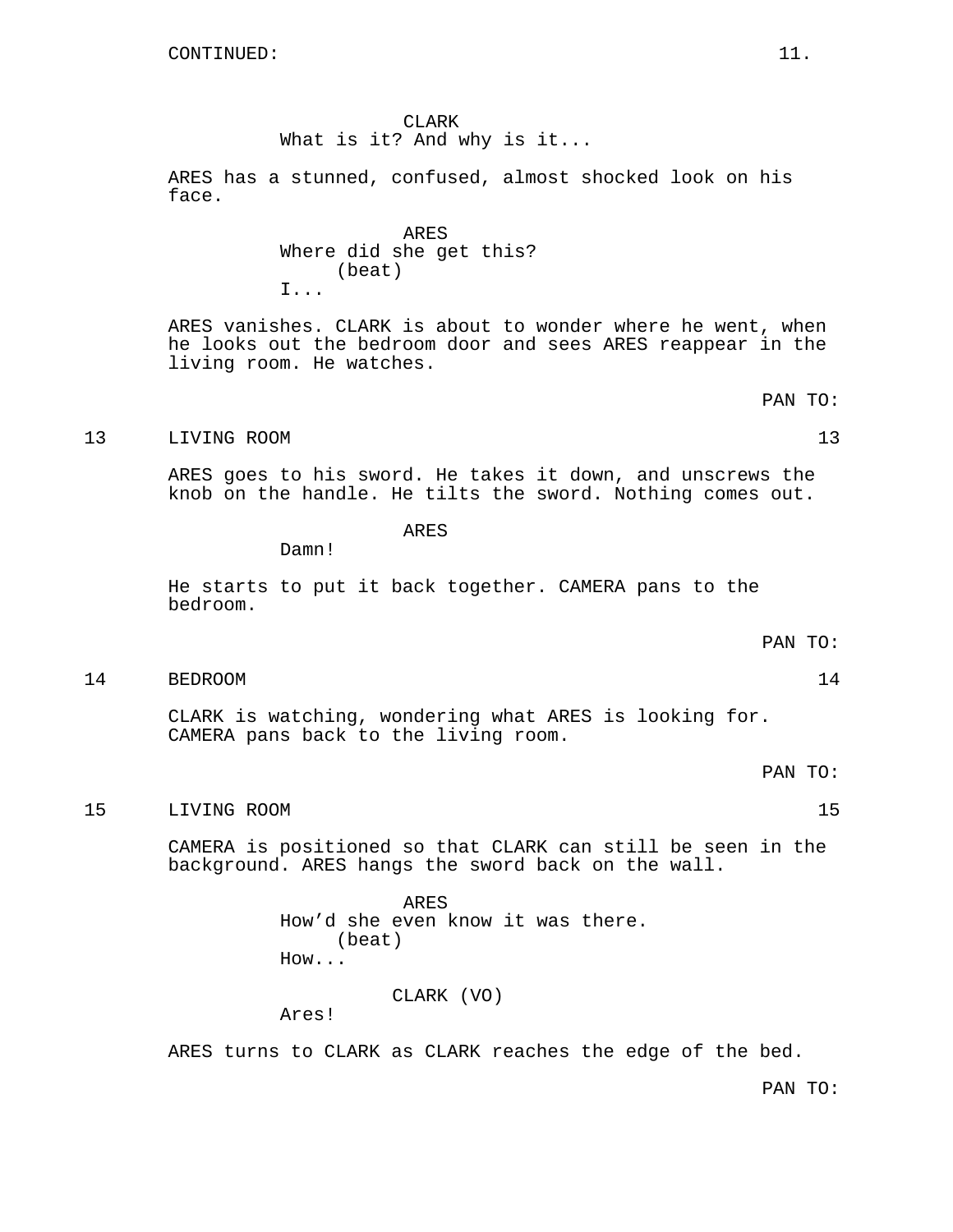16 BEDROOM 16

CLARK

What are you looking for? What...

CLARK steps on something.

CLARK

Ow!

CLARK falls to his knees.

PAN TO:

17 LIVING ROOM 17

ARES

Clark?

Momentary pause. ARES can't see CLARK.

ARES

Clark?

ARES transports to the bedroom.

18 BEDROOM 18

ARES materializes in the room. CLARK is lying on the floor. ARES gets on the bed.

ARES

Clark?

CLARK says line while gasping for breath.

CLARK Ares I... (beat) I think I... (beat) ...stepped on a... (beat) ...piece of broke... (beat) ...broken glass. I...

CLARK dies.

CUT TO: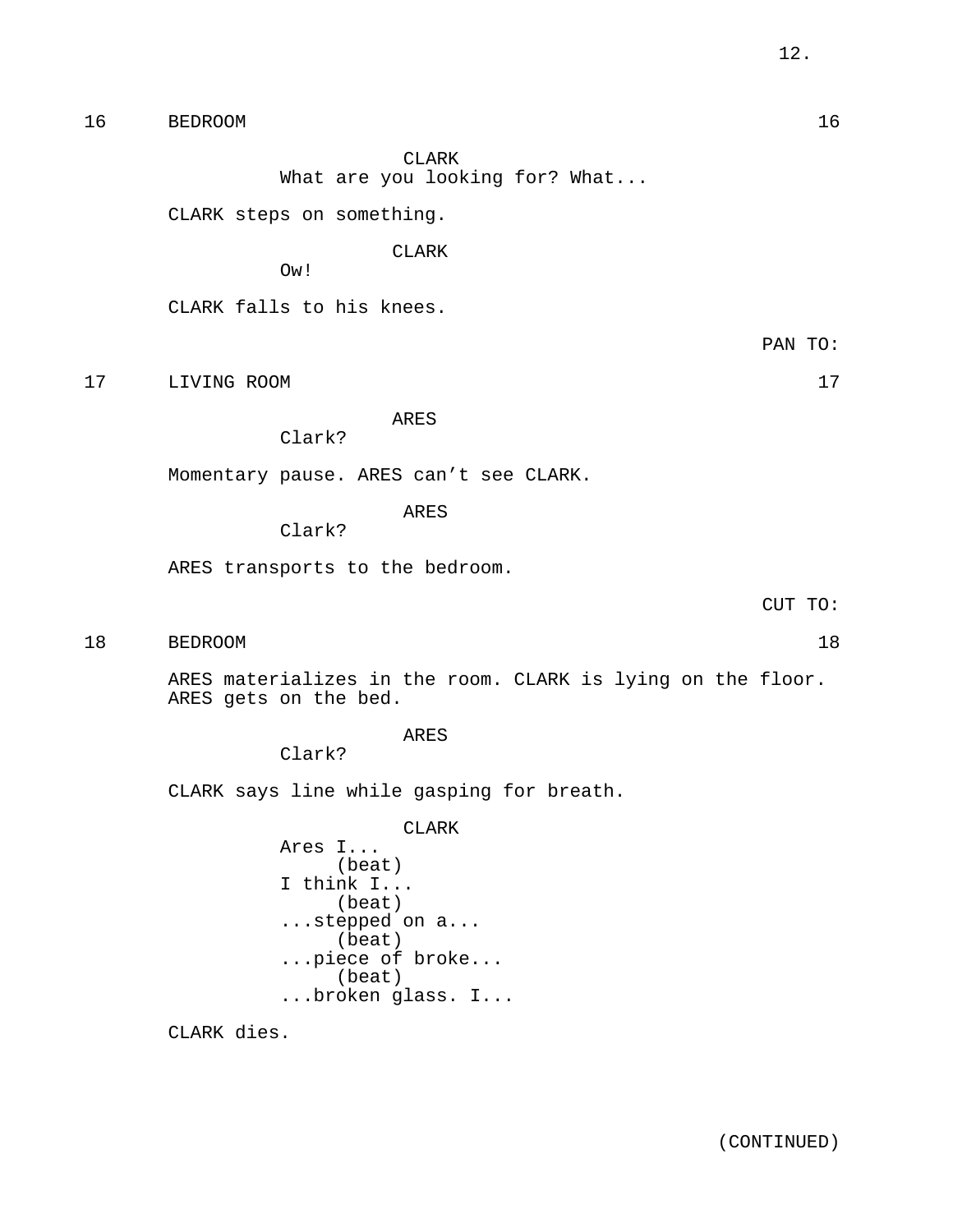# ARES

Clark!

ARES wants to go to him, but he pauses. He zaps the area around the bead, removing all the broken pieces of the pendant, and the dagger. When the area is clean, ARES goes to CLARK.

#### ARES

No.

He looks at CLARK.

ARES Not you too. (beat) I can't lose both of you. (beat) You're all I have.

Momentary pause. He goes over to DIANA.

ARES Why did I have to keep that stupid pendant in the house? (beat) I never thought you'd find it. I never knew you knew it existed. (beat) I'm sorry. I...

He sits on the edge of the bed and strokes her hair.

ARES But why? (beat) Why, Diana? (beat) Why'd you do it? (beat) I thought we...

He notices the note on the bedside table. He picks it up and reads it.

> NOTE Oh what a tangled web we weave, when with the fabric of Time we do intercede.

> If you compare Time to a book, the future's the sequel, the past can be read with a look.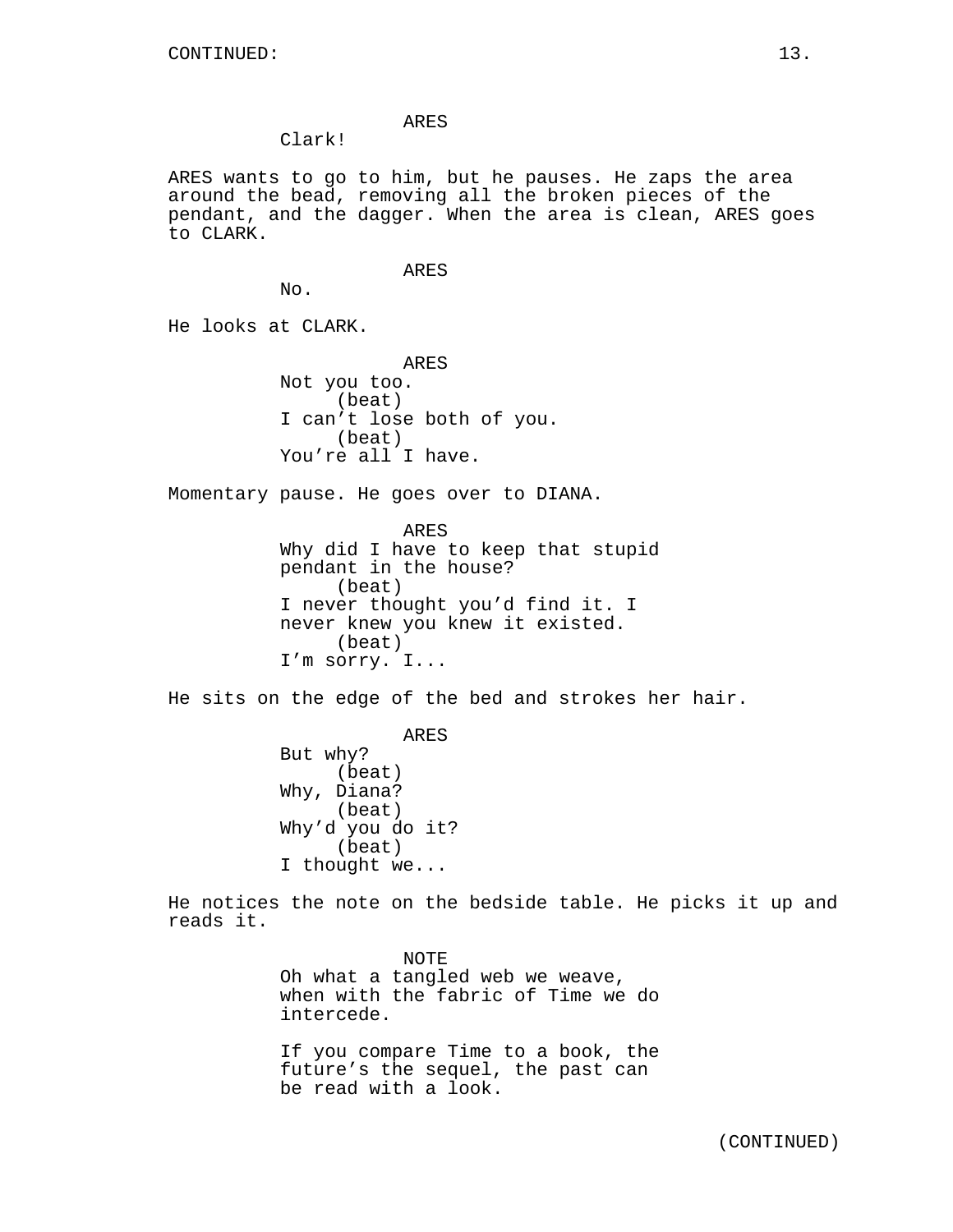When playing in Time, one thing you must recall, change the past - you could change it all.

One tiny event many seem to be innocent, but with time it may have been significant.

For one event leads into another, Change one thing the result would alter...

....the sequence of events leading to your present, so that when you return, it you may resent.

The first incursion was part of Hera's call. To get rid of Herc's meddling once and for all.

The second seemed at time a good bet. To let Herc see Clark, the son he'd not yet met.

And now my dear, I've come to conclude. That you were right when you said, with Time we must once more intrude.

For things are not going as they should. You can fix it, my love, I know you could.

If you return to the day He entered my sight. Stop him, send him back, everything will be right.

And when you succeed, you'll have what you wanted. You and I'll be together, forever, unhaunted.

By the ghosts of this future's past. We'll have eternity, we'll have a blast.

ARES puts the note down.

ARES Time. Of course. I can do this. I can.

He looks at DIANA.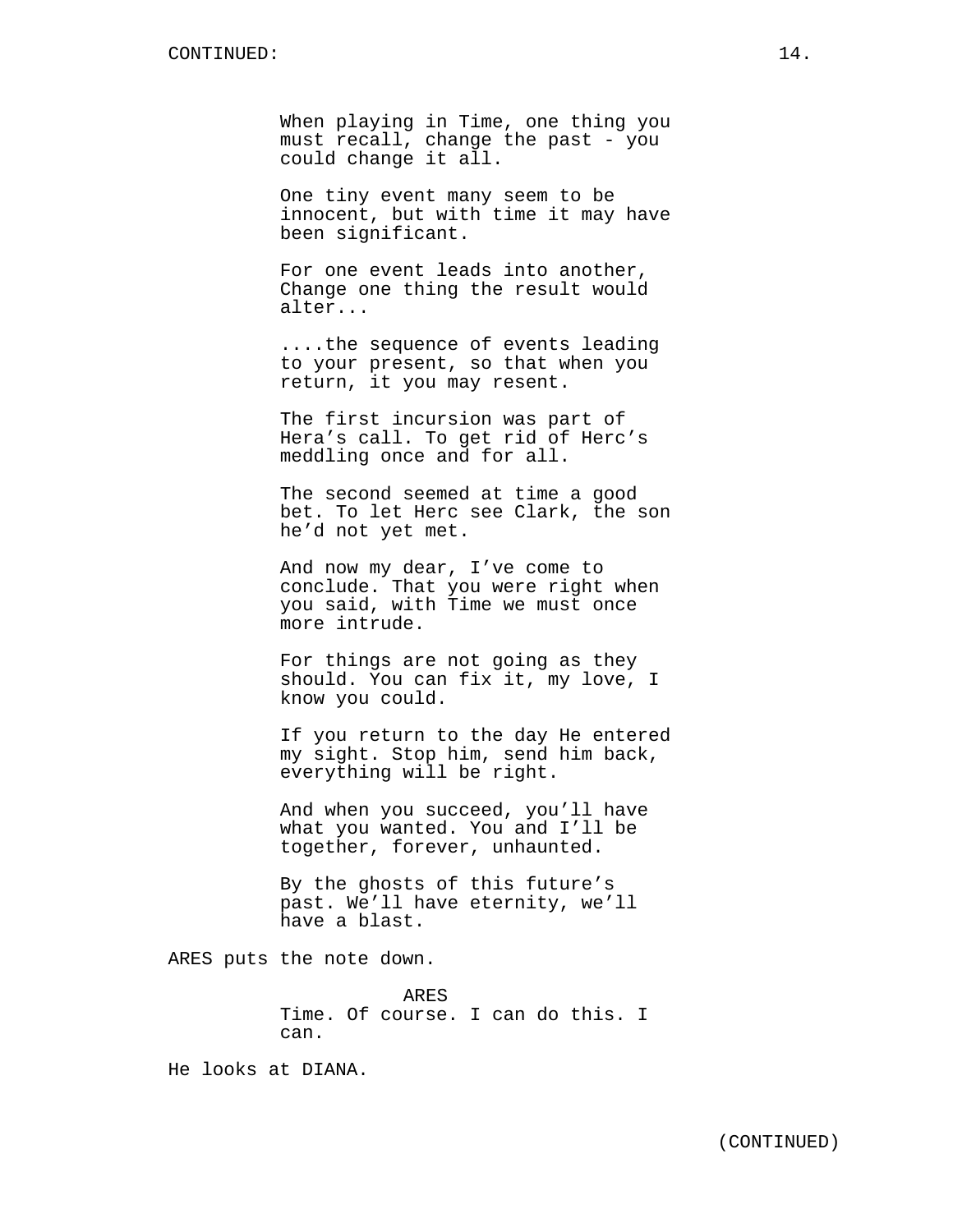ARES I'll send my dear brother back before you can meet him. (beat) Then I'll win your heart and we can start over.

He goes to place the note back on the table, but it slides off, and onto the floor. He picks it up and notices a book under the bed. He picks up the book.

#### ARES

# What's this?

He opens it. It's THE CHRONICLE. The story of Diana's life from the day Hercules entered it, til today. The first page is an introduction. The book is divided into sections. Section 1 is headed 1996. Section 2: Ancient Greece. Section 3: 1997-2024. Section 4: Ancient Greece II. Section 5: 2016-2023. Section 6: 2023-2999. The last entry was written a few hours ago.

# ARES

I could probably use this.

He zaps the book - shrinking it so that it will fit in his pocket.

ARES

There is one thing to I have to do, before I attempt to go back.

He looks at DIANA and CLARK and the three of them vanish from the room.

JUMP TO:

# 19 ATOP MOUNT OLYMPUS 19

They materialize. DIANA and CLARK are in glass coffins. ARES waves his hand and a doorway appears. He looks at CLARK.

> ARES Good-bye, nephew. If all goes as planned you will never exist. I just want you to know, that you were always like a son to me.

ARES zaps the coffin, and it floats across and enters the doorway. ARES looks at DIANA.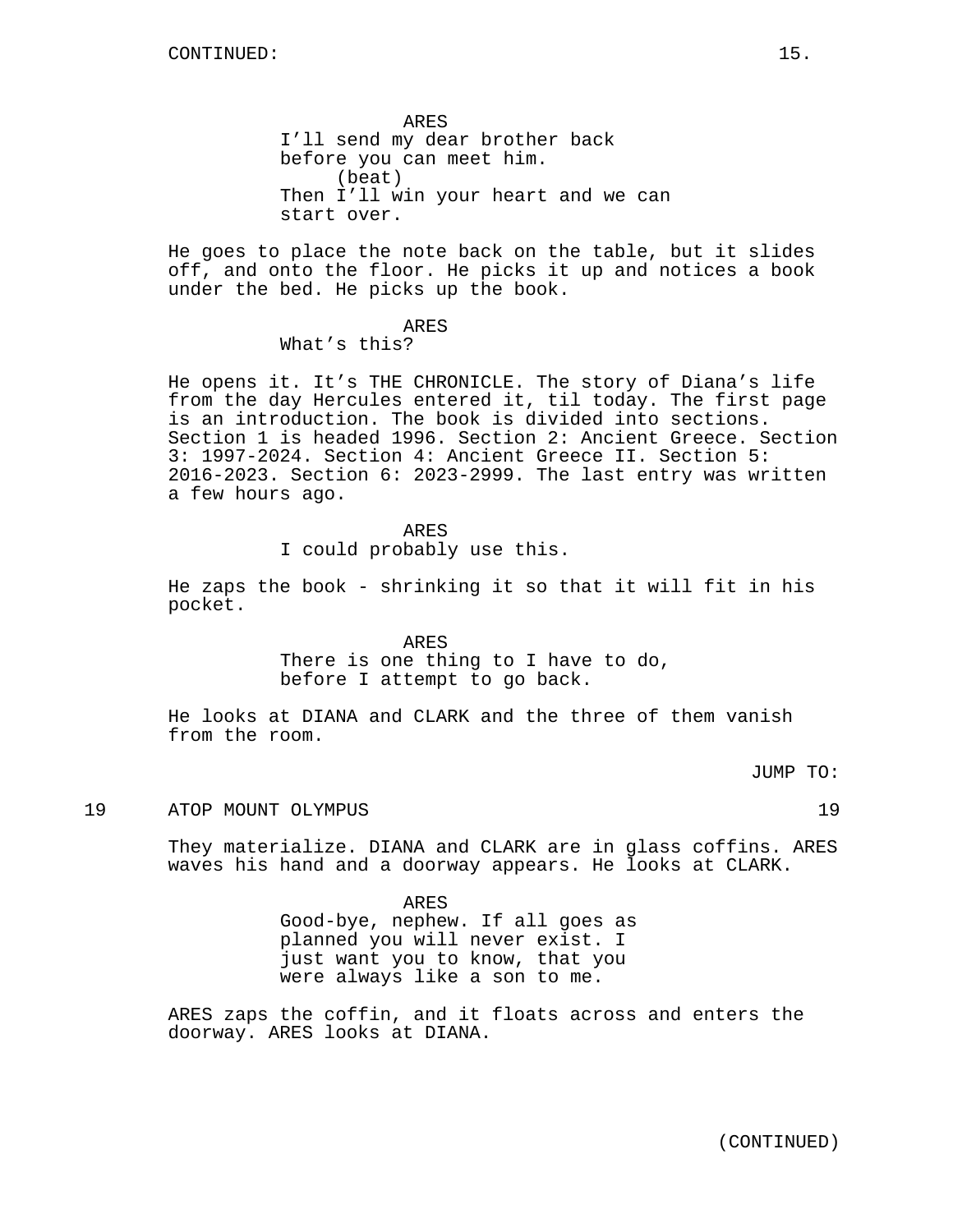ARES I know you felt you had no choice. I just hopes this works. We've never actually tried to use the power before. We've always had help. (beat) If this works, I'll be seeing you soon. If not... I love you.

ARES kisses the casket, then zaps it, and sends it through the doorway. He waves his hand, the doorway closes and vanishes. He stares at the spot where the doorway was for a few moments. Then looks up to the sky.

> ARES I hope this works. (beat) Well, here goes nothing.

ARES takes a deep breath, and vanishes.

JUMP TO:

# **SATURDAY JUNE 1st 1996**

20 USED CAR LOT (NOON) 20

ARES materializes in a used car lot at the corner of Kingston Rd & Rockwood. ARES tries to "hone" in on DIANA. He can't find her. The time jump must have shortened out some of his powers. Some guy, who is walking around the lot, isn't watching where he is going, and walks right into ARES. ARES looks at him. The man looks at ARES.

> MAN Ah... Sorry. I...

ARES What day is it?

The man raises an eyebrow in curiosity.

MAN

Saturday.

ARES Saturday. (beat) What's the date?

The man raises an eyebrow in curiosity again.

(CONTINUED)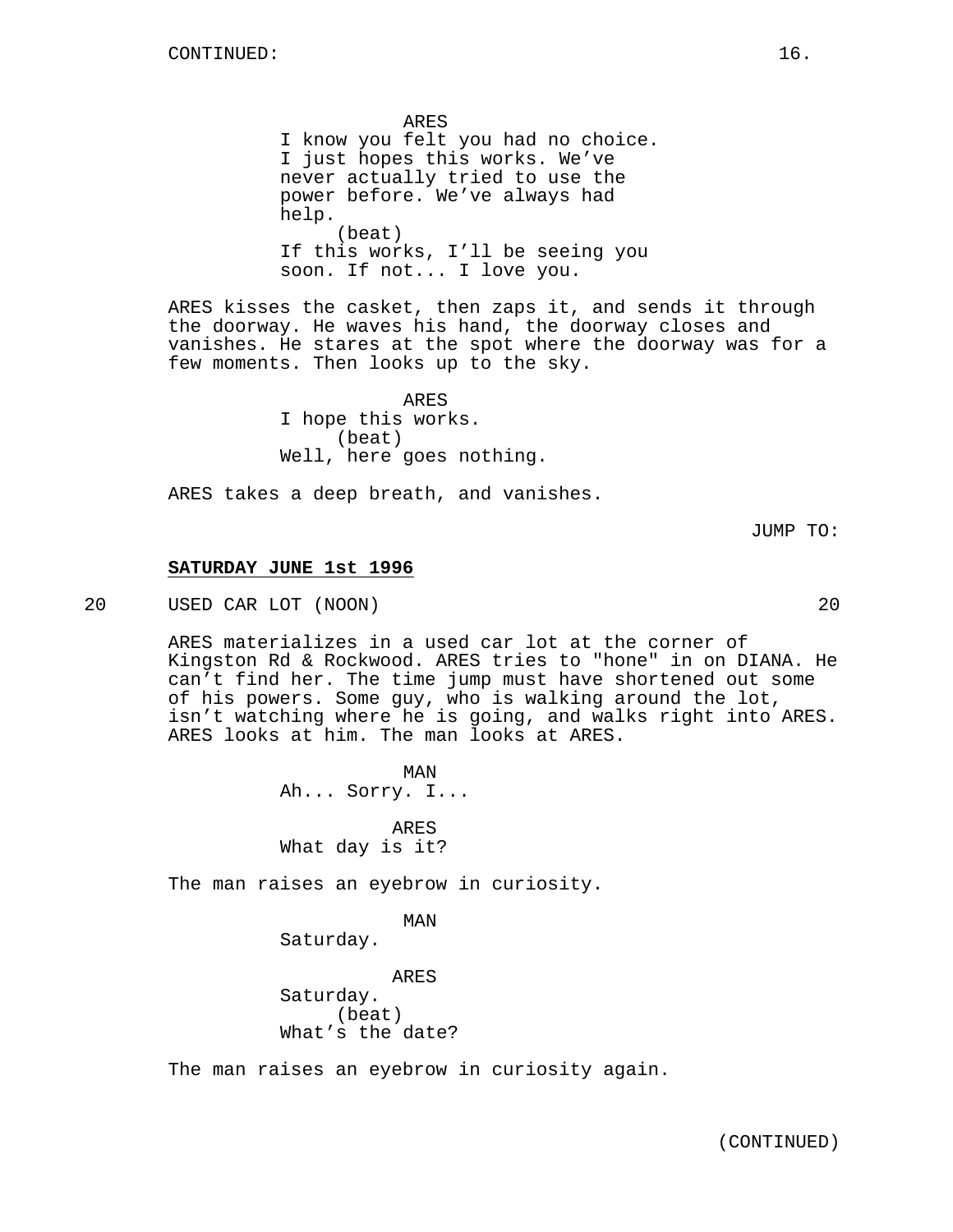MAN June 1st. ARES The exact date. The man stares at ARES. ARES The year? What year is it? MAN The last time I checked, 1996. Are you okay? Momentary pause. ARES It worked. MAN What worked? ARES mutters line to himself. ARES He should be arriving today. I hope I'm not too late. I... ARES looks back at the man. ARES What time is it? The man looks at his watch. MAN A little after 12. ARES Not much time. MAN For what? ARES Is Phyllis Avenue around here? MAN Just follow Rockwood to the end. It turns into Phyllis. ARES turns to exit the car lot.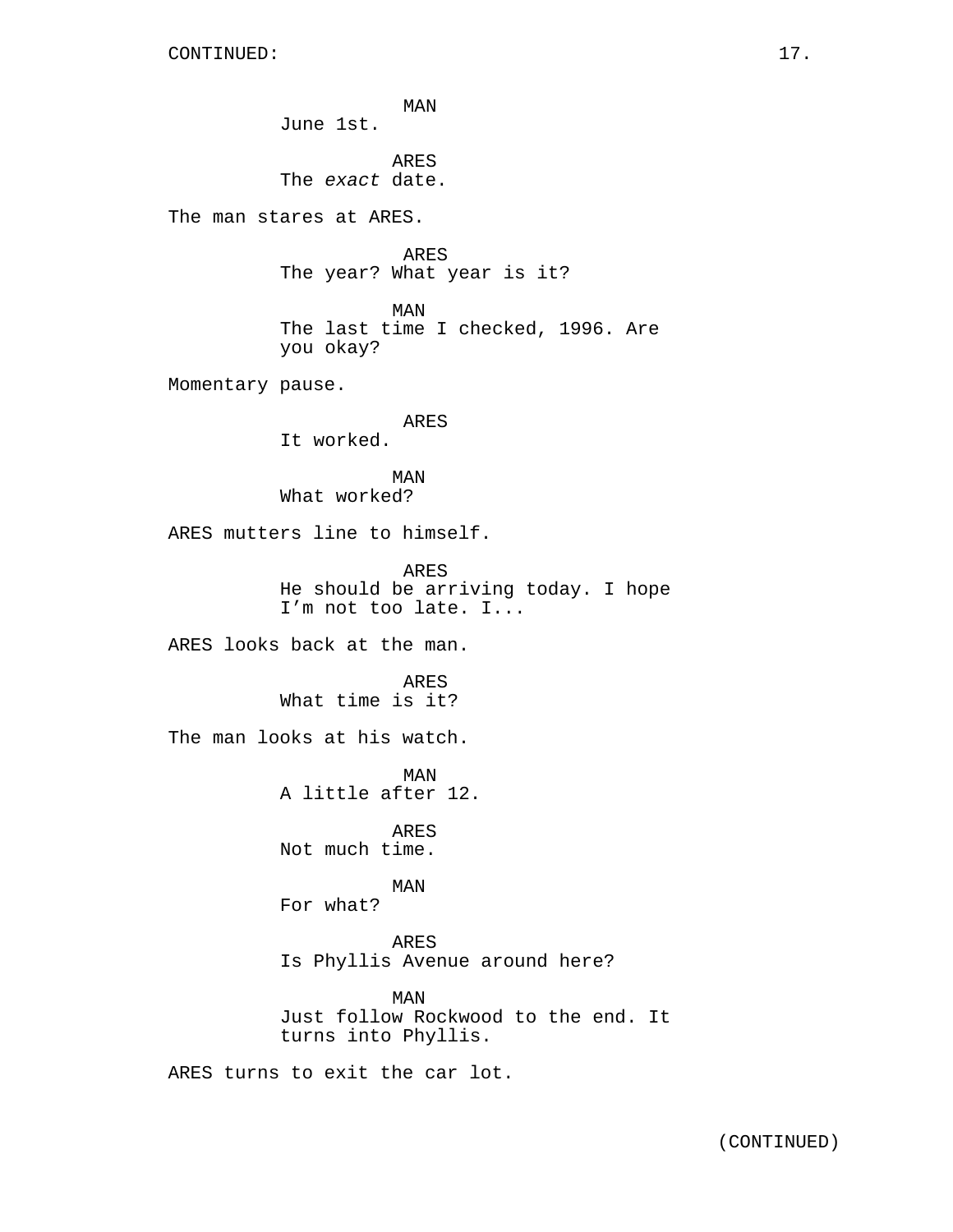ARES

Thanks.

ARES walks off. The man just shakes his head back and forth.

MAN

Strange guy.

PAN TO:

21 ARES 21

He looks around to make sure no one is looking.

ARES Hope this works.

He vanishes.

JUMP TO:

22 TOP OF ROCKWOOD 22

He materializes at the top of Rockwood. He checks to see which way the numbers are going on Phyllis, and then vanishes again.

JUMP TO:

23 END OF PHYLLIS 23

Phyllis is a dead-end street. At the end of the street, there is a sort of cul-du-sac. There is a circle with trees and grass in the middle of the road. Cars coming down the street, go around the circle to go back up. ARES materializes in the circle.

> ARES Okay. (beat) Step 1 is to get Diana out of the house...

He stares at the house.

ARES ...so that when Hercules gets here, I can send him back.

Momentary pause. A cell-phone appears in his hands. He enters Diana's number.

CUT TO: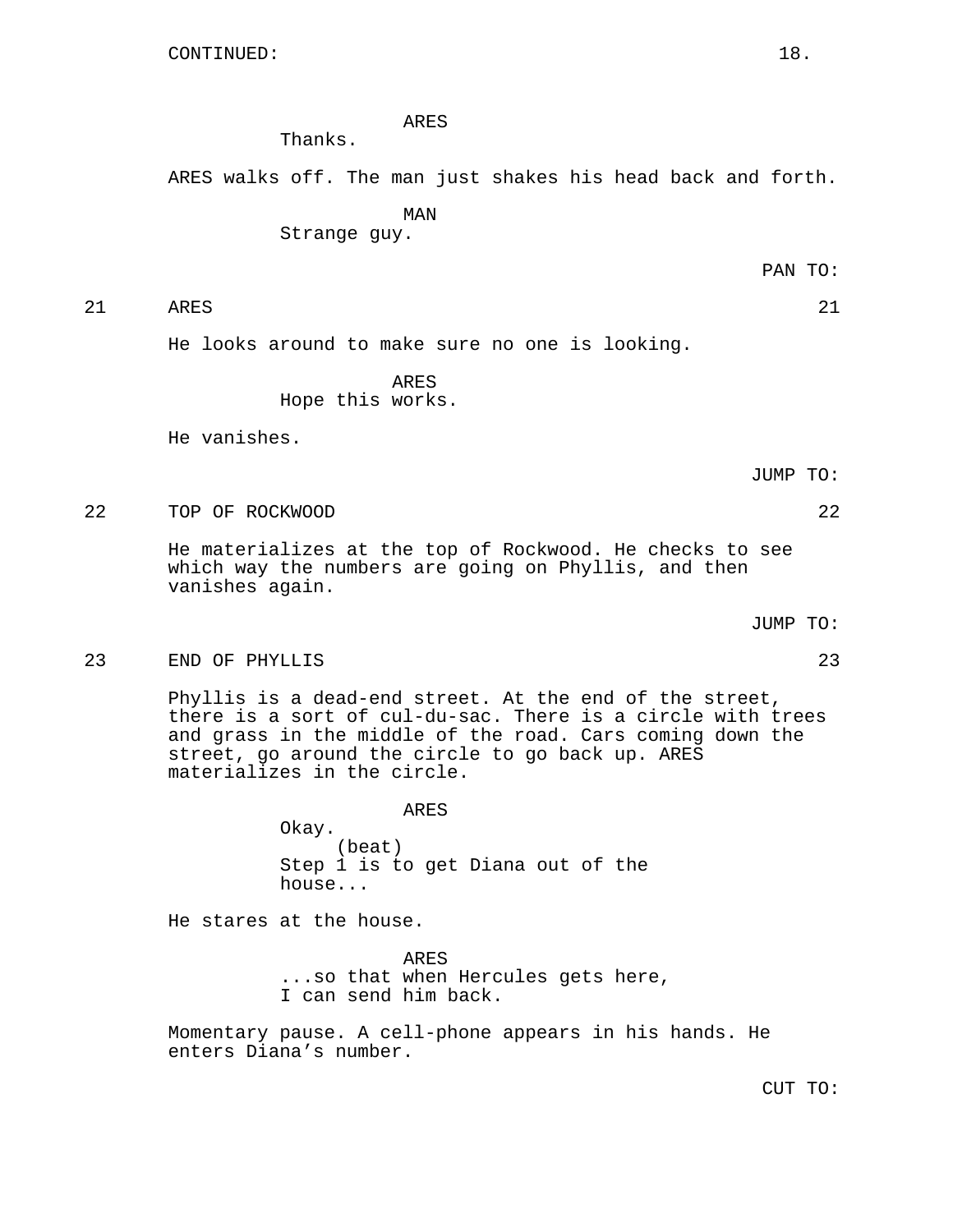DIANA is getting ready to go lounge by the pool. She has everything on the table. The phone rings. She answers it.

DIANA

Hello.

ARES (VO) Diana Marsson?

DIANA

Yes.

ARES (VO) This is Detective Pierson from Homicide. We...

She raises an eyebrow in curiosity.

DIANA

Homicide?

ARES (VO) We have a body at the Coroner's office that we'd like you to...

DIANA Body? Who... Who is it?

ARES (VO) We were hoping you could tell us.

DIANA What makes you think...

ARES (VO) We found your name and number on his person when...

DIANA Oh. Um... I'm on my way.

ARES (VO)

Thank-you.

She hangs up the phone.

DIANA I wonder who it could be?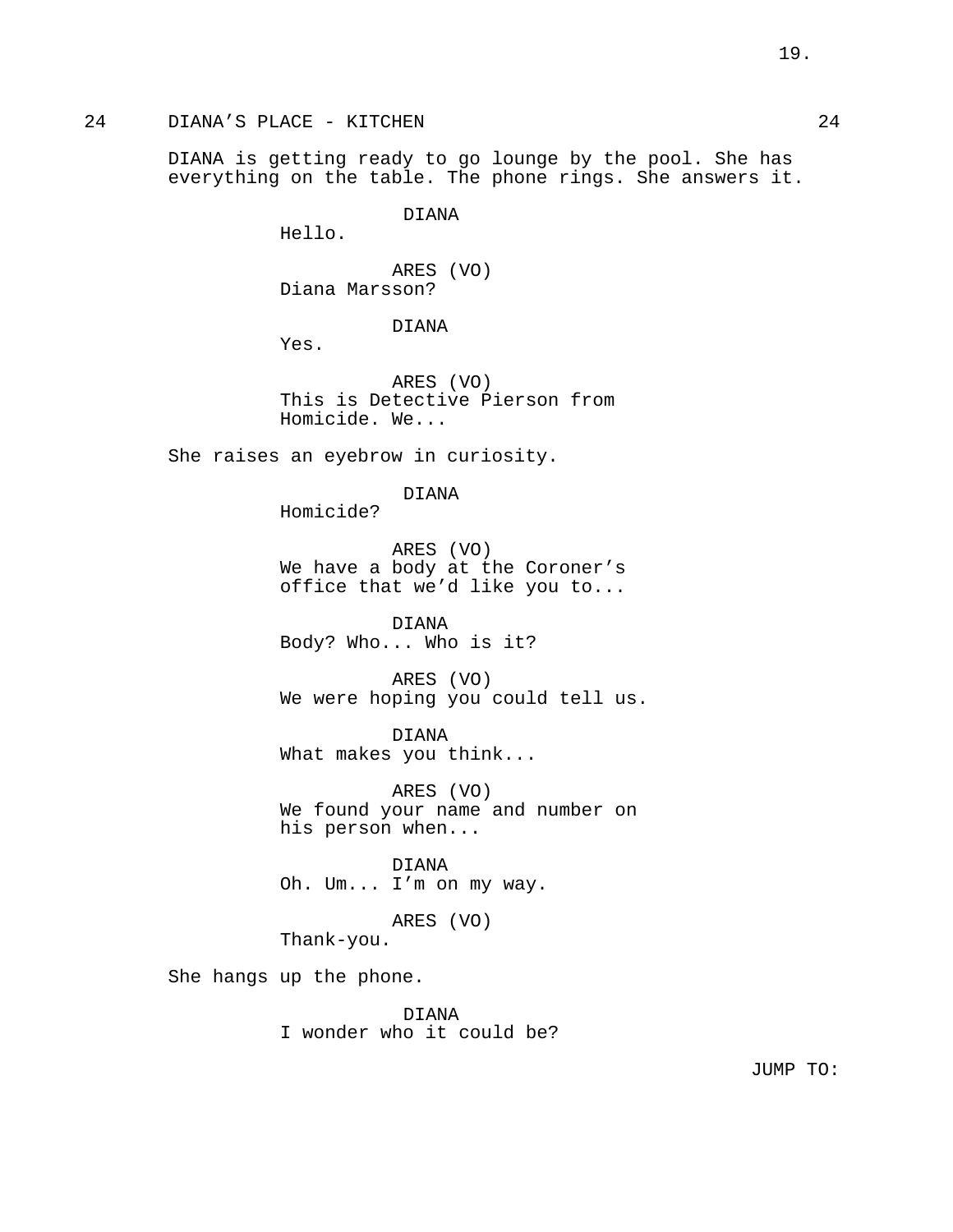| 25 | CIRCLE | つに |
|----|--------|----|
|----|--------|----|

ARES watches as DIANA exits the house, gets in her car, and drives off.

ARES

That was easy.

ARES vanishes.

JUMP TO:

26 DIANA'S BACKYARD 26

ARES materializes.

ARES

Now for the fun part.

ARES looks around the yard.

CONTINUE TO:

27 TIME FLIES MONTAGE 27 27

ARES paces and paces for about 45 minutes.

CONTINUE TO:

28 TIME RESUMES 28

He is starting to get impatient.

ARES Come on. Come on. Where are you? Where...

The vortex appears.

ARES

Ah, there you are.

He raises his arm, his hand in a fist. He points his fist at the vortex, and opens his hand. He sends an energy burst into the vortex. He stays zapping as he speaks.

> ARES Not this time little brother. You will not interfere this time. (beat) Sorry to ruin your plans, Mother. But I have a more important agenda. Diana means too much to me. I won't lose her again.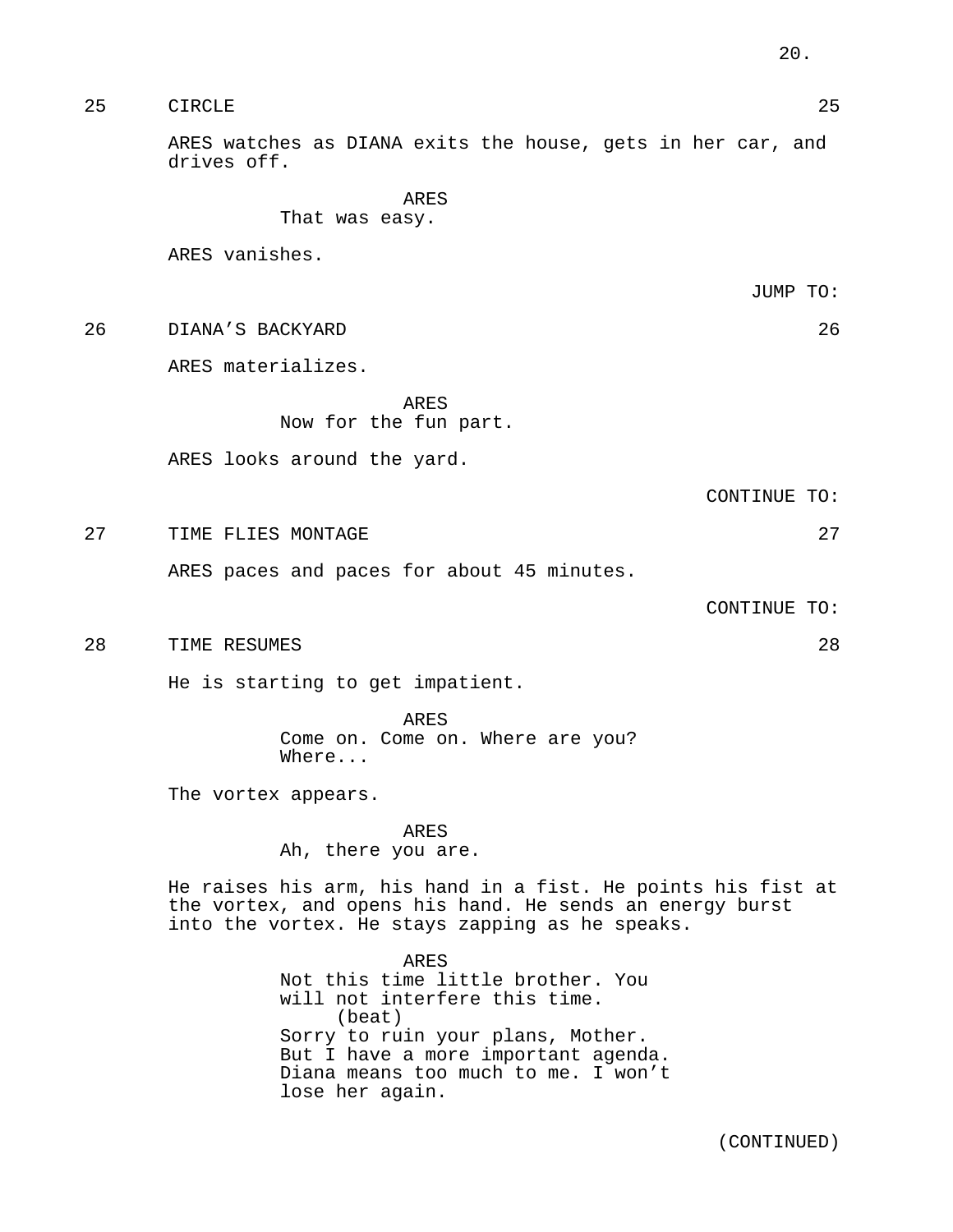(beat) Go back, dear brother. (beat) Back. Back to where you came from!!!

He keeps zapping the vortex til it closes. Once closed, he drops his arm and takes a deep breath.

> ARES Step 2 completed. Now... (beat) How do I handle things with Diana? (beat) I have to be careful. I can't go too fast. Just getting her accept that I am Ares will be hard enough. But...

He takes THE CHRONICLE out of his pocket, and zaps it back to full size.

> ARES This will help.

ARES vanishes.

JUMP TO:

29 DIANA'S PLACE - BEDROOM - LATER THAT NIGHT 29

DIANA is asleep in bed. ARES materializes in the room. He stares at the sleeping DIANA for a few moments, then vanishes. The bedroom door is ajar. A few seconds after he vanishes, an eerie glow can be seen emanating from outside her room. He calls to her. His voice is soft, sexy, and seductive.

> ARES (VO) Diana... (beat) Diana.

She tosses in her sleep.

ARES (VO) Wake up... (beat) Diana... (beat) Diana... (beat) Come to me.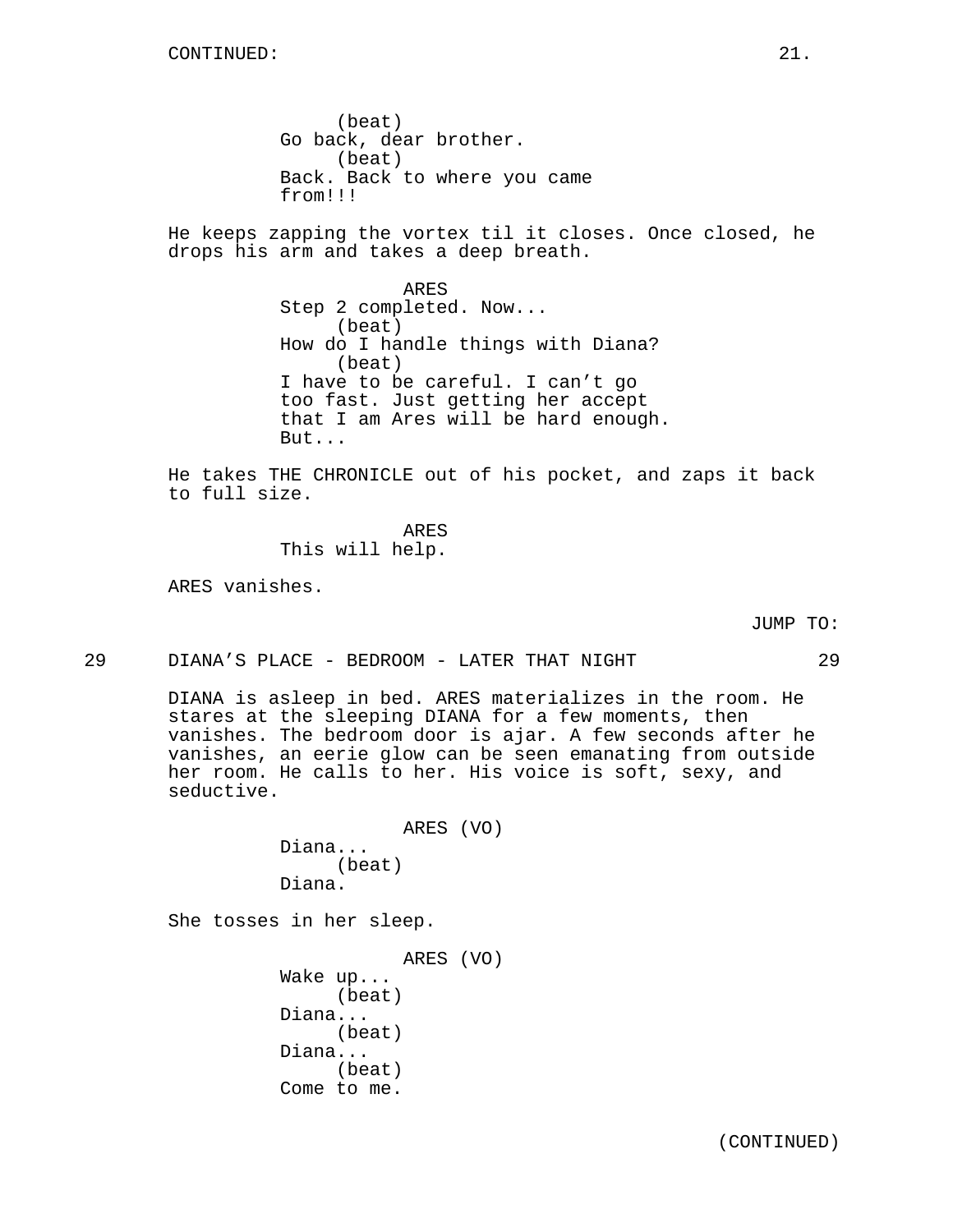She wakes up and looks around.

ARES (VO)

Diana...

Momentary pause.

DIANA Who's there? Who...

ARES (VO)

Diana...

She notices the glow from outside the door.

DIANA

What the...

ARES (VO)

Diana... (beat) Come to me...

She gets out of bed. She is wearing a long nightshirt. She heads to the door.

CONTINUE TO:

30 OTHER SIDE OF THE DOOR 30

ARES has transformed the layout of the house. It now appears as one big room. A room full of candles (the glow), and flowers. He is at the far end of the room. The floor around him is covered in rose petals. To his left is a fireplace. To his right is a table. On the table, is a bottle of champagne, and two glasses. As DIANA exits the bedroom, he has romantic music start playing out of nowhere. (It's a God thing.)

DIANA

What...

ARES Diana, my sweet.

He fills the glasses.

ARES

You're up.

She looks at him.

(CONTINUED)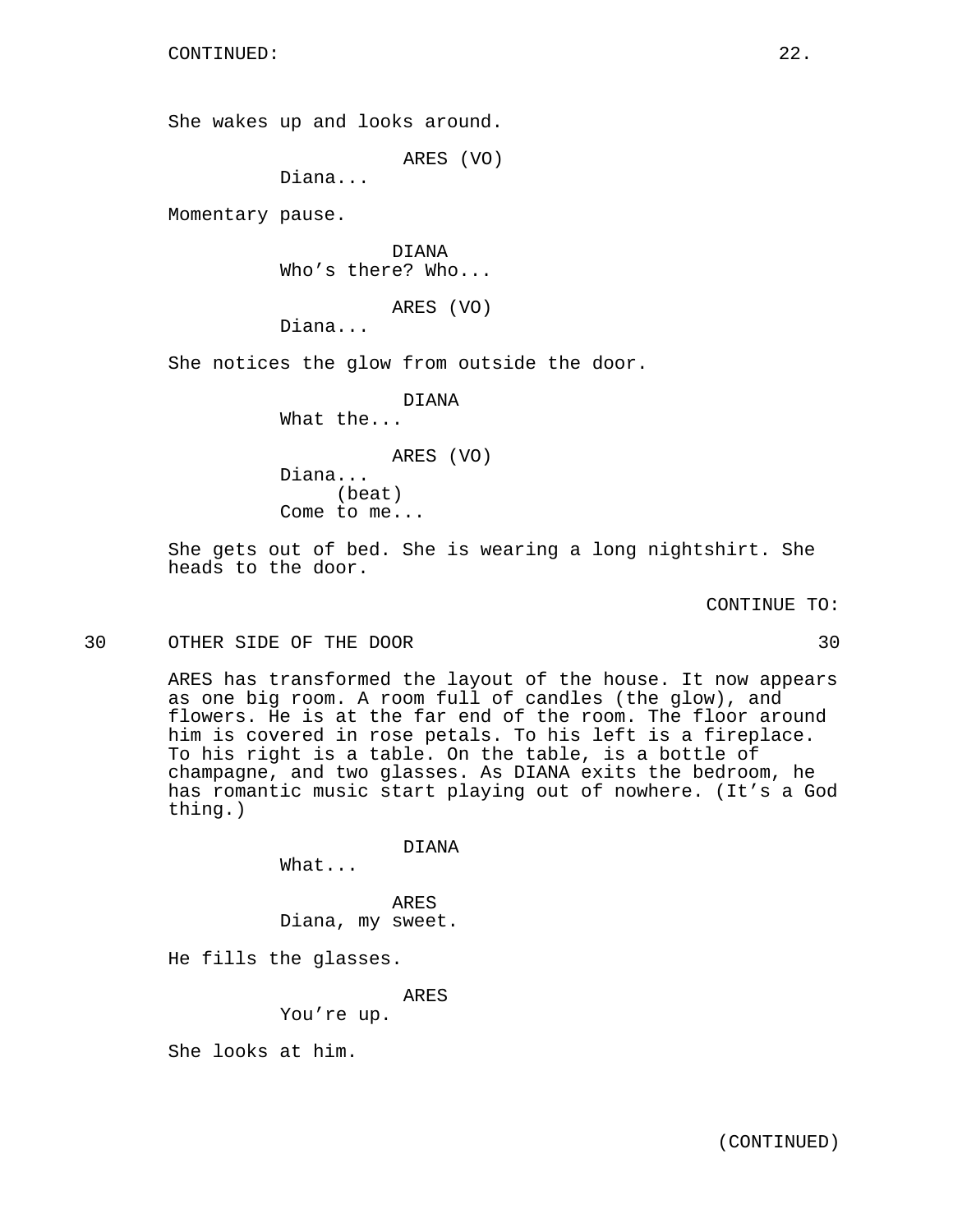DIANA Who are you?

ARES The one you've been waiting for.

DIANA The one I've been...

He outstretches his hand, inviting her to come to him.

ARES

Come to me.

She heads to him. As she gets closer to him, her nightshirt is replaced with a soft sexy outfit. She is amazed, surprised, and startled. ARES gives her a once over look, and smiles at her new look.

> ARES That's better.

She reaches him.

DIANA Who are you? How'd you...

He offers her a glass.

ARES Here, drink this.

DIANA

I don't...

He gives her a godly stare. She drinks it. As she drinks it, he circles her. He runs his fingers across her bare neck and shoulders. She sighs at his touch. He stops behind her, and puts his arms around her waist. He pulls her back against him. He starts kissing her neck, as his hands roam up her body. She sighs and drops the glass, falling even more into his arms. The glass hits the ground, but doesn't break. As his hands continue up her body, her outfit disappears. His hands reach her breasts. He cups one in each hand, and starts fondling them. She gasps. She stretches her arms over her head and around his neck. She turns her head trying to kiss him. He brings his lips to hers. She turns in his arms, and hungrily kisses him. She melts completely into his embrace. She pulls him close. He gently takes her to the floor. On the way down, his outfit disappears. He lays her down on the floor, and positions himself on top of her.

CONTINUE TO: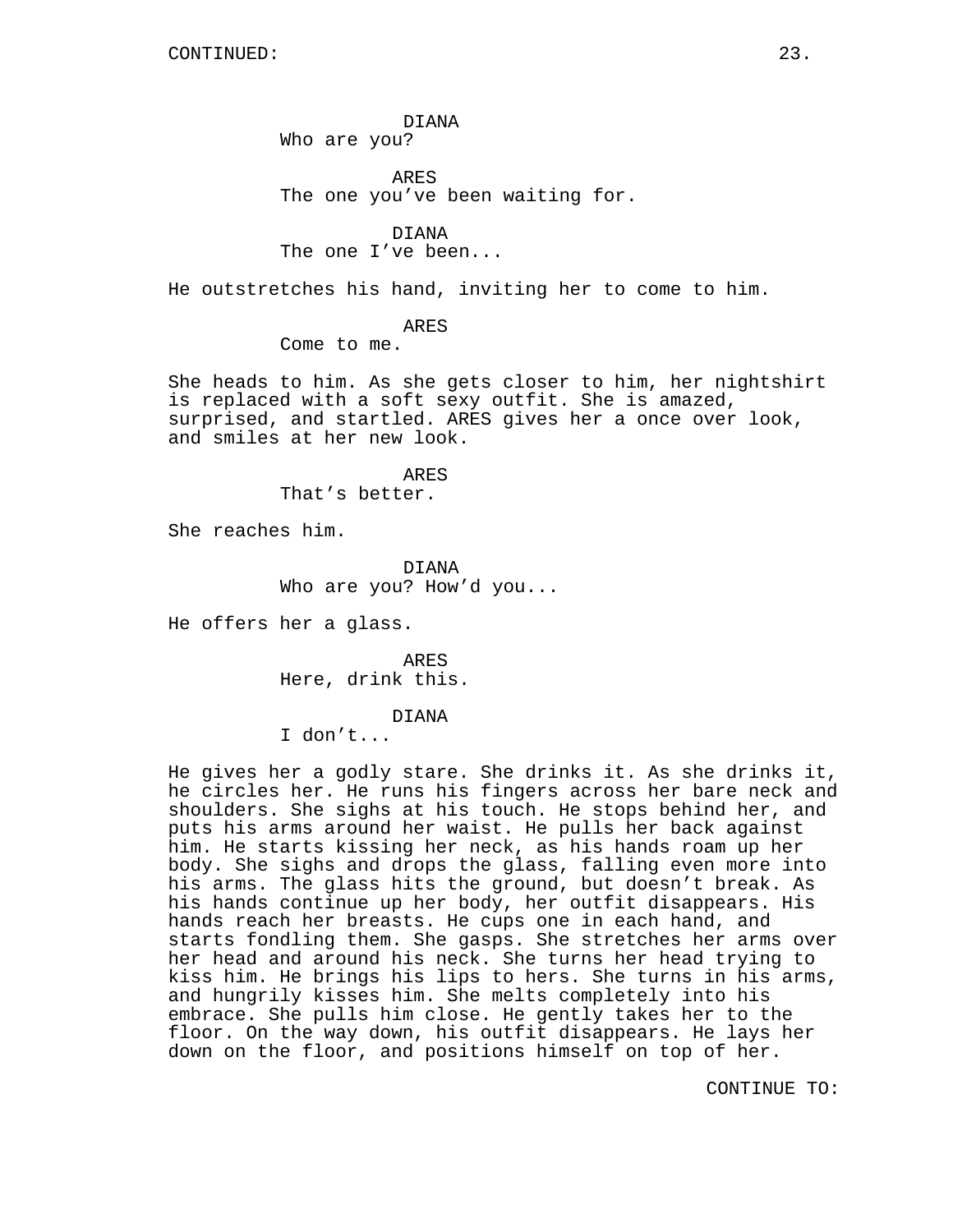His hands explore her body. He fondles her body, working her up. He realizes he has never made love to the mortal DIANA before. At least not in reality. He has fantasized about it though. He knows he must take things slow. Once her mortal body is ready for him, he takes her. He is amazed at how easily she accepts him, and at how much stamina her mortal body has. He rides her till she is worn out. This seduction routine continues for six nights. Each night is a different fantasy. Each night she wants him more and more. Each night they make love longer and longer. TIME RESUMES on the sixth night. They are in her bedroom, and have just completed a love making session.

CONTINUE TO:

# **THURSDAY JUNE 6th, 1996**

32 TIME RESUMES 32

They are basking in the afterglow. Her head is resting on his chest. His hands are running through her hair.

> DIANA I never knew it could be this way. No man has ever made me feel the way that you do.

> ARES And no woman has ever made me feel the way that you do.

DIANA I never believed I'd meet anyone like you.

ARES There's a lot about me you don't know.

DIANA Yeah, like your name.

She rolls onto him, and looks at him.

DIANA Why won't you tell me your name?

He looks at her. He plays with a strand of dangling hair.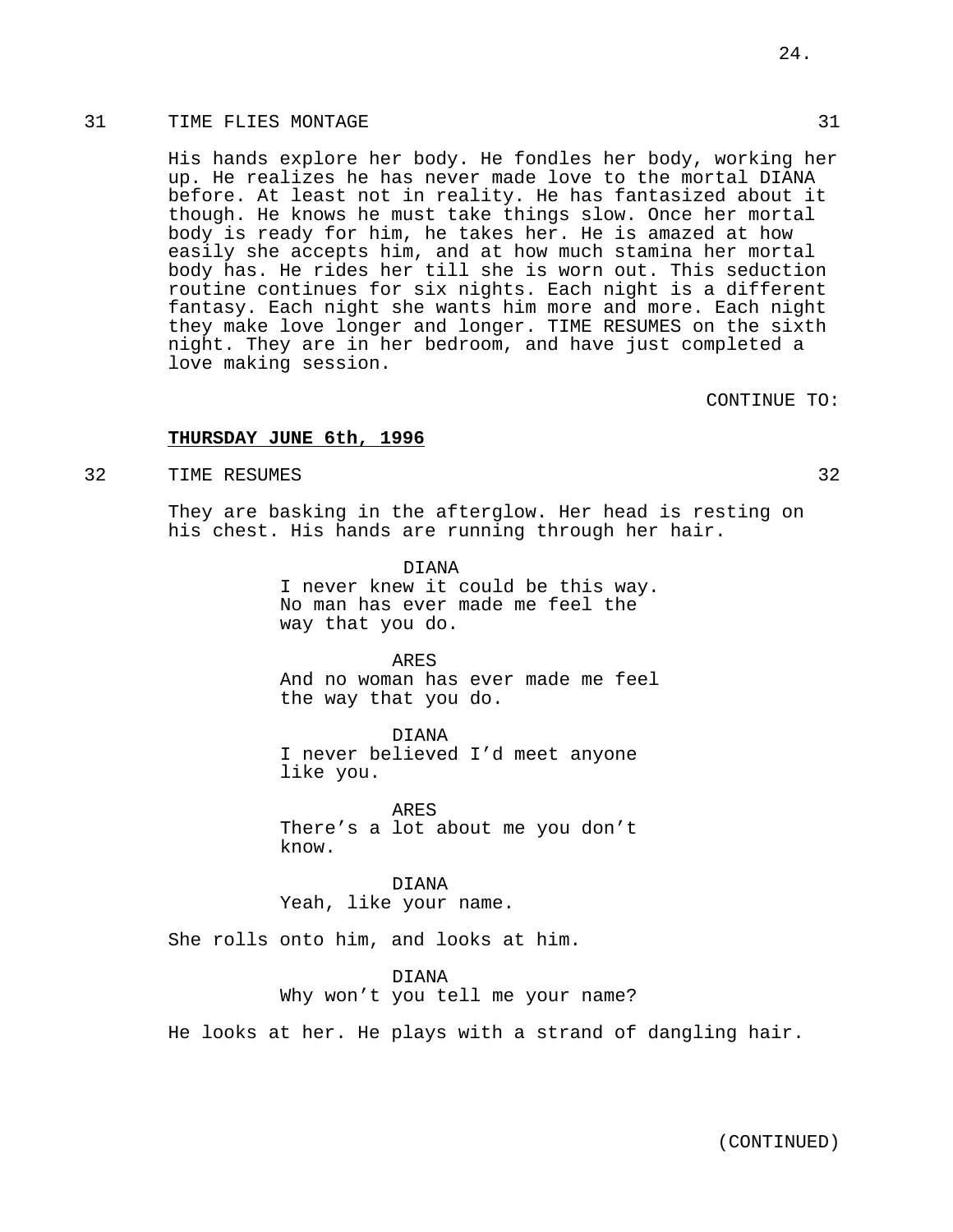ARES You wouldn't believe me.

DIANA What do mean?

ARES

It's not a very common name. In fact, in the history of the world, I am the only one to ever have it. And I've had it for a long time.

DIANA

Sounds ominous.

Momentary pause.

ARES Diana, please. I love you. Isn't that enough for now.

DIANA I really want to know your name. Why won't you tell me?

ARES When the time is right I will tell you. When you are ready to...

DIANA

I'm ready.

Momentary pause. ARES looks at her. Maybe she was. Maybe the time is right.

ARES

It's Ares.

DIANA says line with a laugh in her voice.

DIANA Ares! As in the God of War! Come on be serious.

ARES I am serious.

DIANA Who would name their son...

ARES I am Ares. The only Ares. The one and only.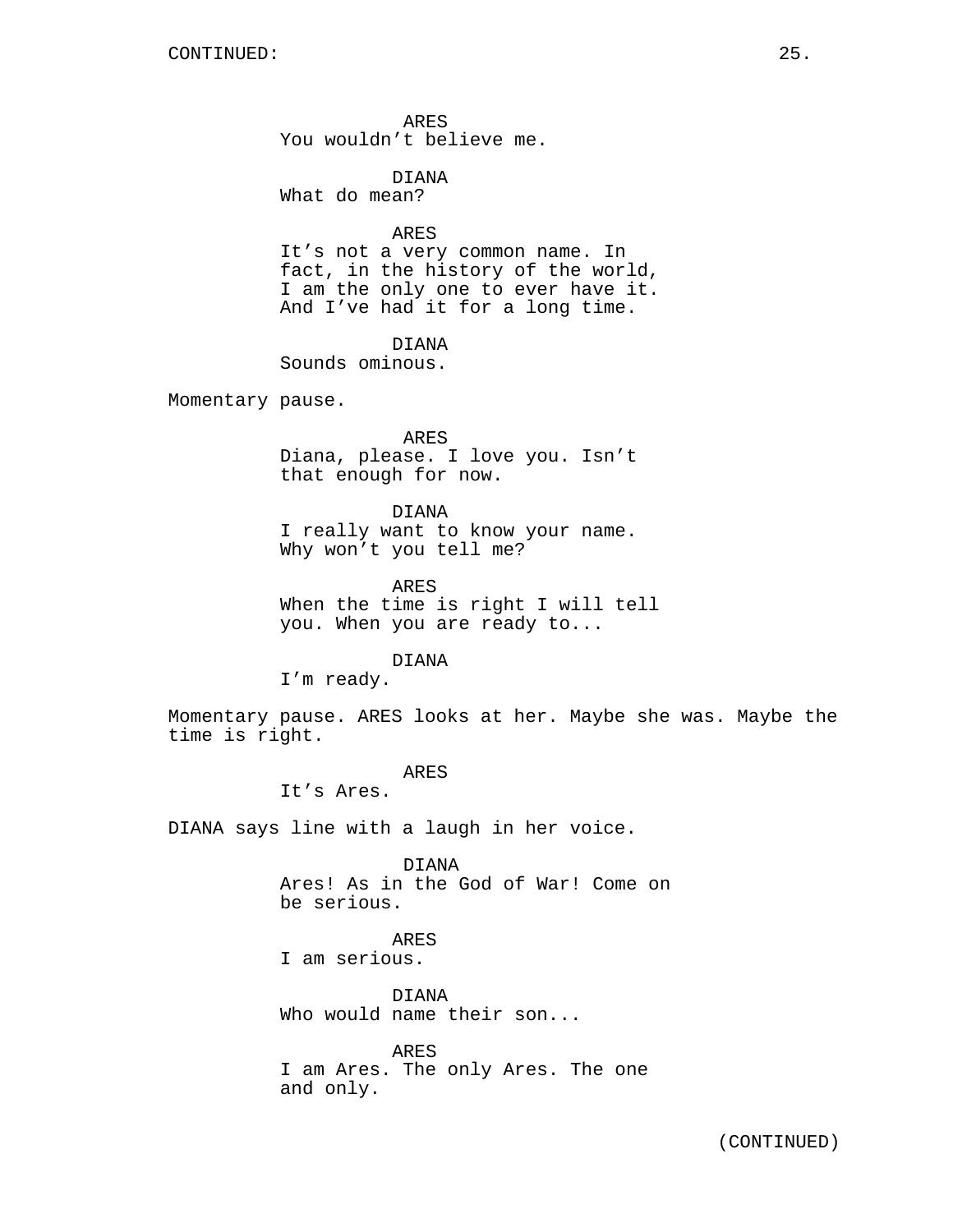DIANA looks at him. DIANA Thee Ares. Son of Zeus. ARES Yes. DIANA I... ARES You don't believe me? Ask yourself this. How did I change the setting of the room. How did I... DIANA I... I don't know. I... He rolls over, pinning her to the bed. ARES I am Ares. And I can do anything you want me to. I can give you anything. All you have to do is ask. DIANA If you really are Ares, God of War, why me? What could I... ARES

I love you. We are destined for each other. Say you love me. Say you believe me.

#### DIANA

I love you.

He kisses her. She kisses him back, and pulls him close to her. They make love.

JUMP TO:

# **FRIDAY JUNE 7TH 1996**

33 KITCHEN (MORNING) 33

DIANA is eating breakfast. ARES materializes in front of her holding THE CHRONICLE. She is startled, as he appears out of nowhere.

(CONTINUED)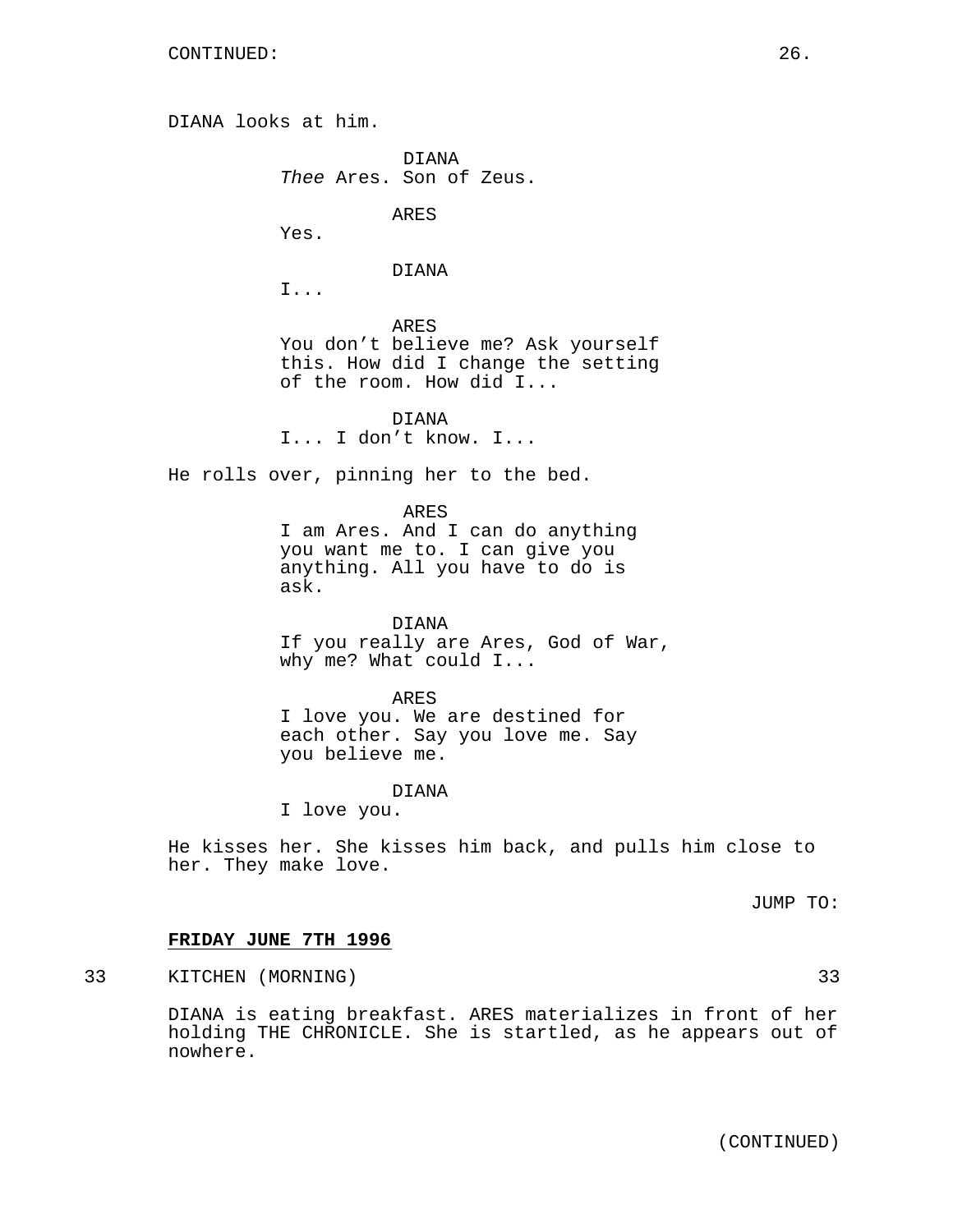DIANA You? I... (beat) Am I dreaming? ARES

No. I'm real.

She stares at him, as she realizes that the last six nights have not been dreams.

> DIANA You mean I haven't been just dreaming the last six nights. You really...

> > ARES

Yes.

DIANA And you are really Ares?

ARES

Yes.

Momentary pause. She tries to grasp the reality of the situation.

> DIANA I don't believe this. I...

ARES All will be explained once you've read the book.

DIANA Book? What...

ARES It's the Chronicle of your life. You wrote it. I mean... you would have written it.

She looks at him with raised eyebrows.

DIANA

Would have?

Momentary pause. He nods a "yes".

ARES

Here.

He offers her the book.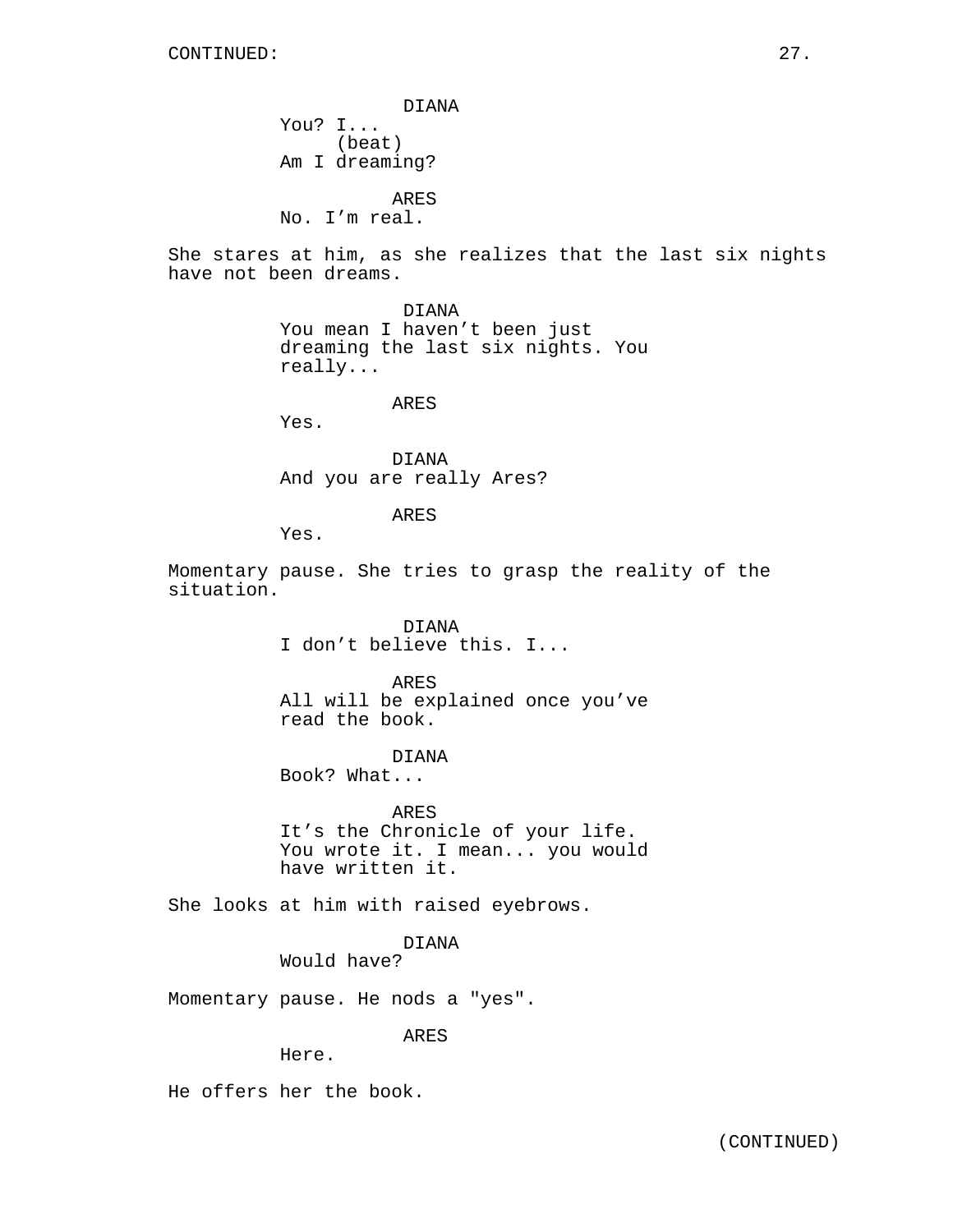ARES Read it. Please.

She takes the book, opens it, and starts reading.

# DIANA

My name is Diana Marsson. The story you're about to read within the pages of this book, is true. All of it. I know parts may be hard to believe, but trust me, this is a true story. It began in 1996, and ended in 2999.

DIANA looks at ARES.

# DIANA

2999? (beat) That's 1003 years from now. What...

ARES gives her a look.

#### ARES

Keep reading.

Momentary pause. She gives him a look.

ARES All will be explained.

She turns the page. SECTION 1: 1996. As she reads, ARES sits at the table.

#### DIANA

The date was June 1st. It was around 1:00pm when it happened. I was out the back, lounging by the pool. I was reading a new mythology book that I'd just received, when all of a sudden a vortex of some sort appeared in the sky over the pool. A few seconds later, a man came out of it, and landed in my pool. As soon as he hit the water, the vortex vanished. I looked a t the stranger who was about to change the course of my life. Change it forever.

CONTINUE TO: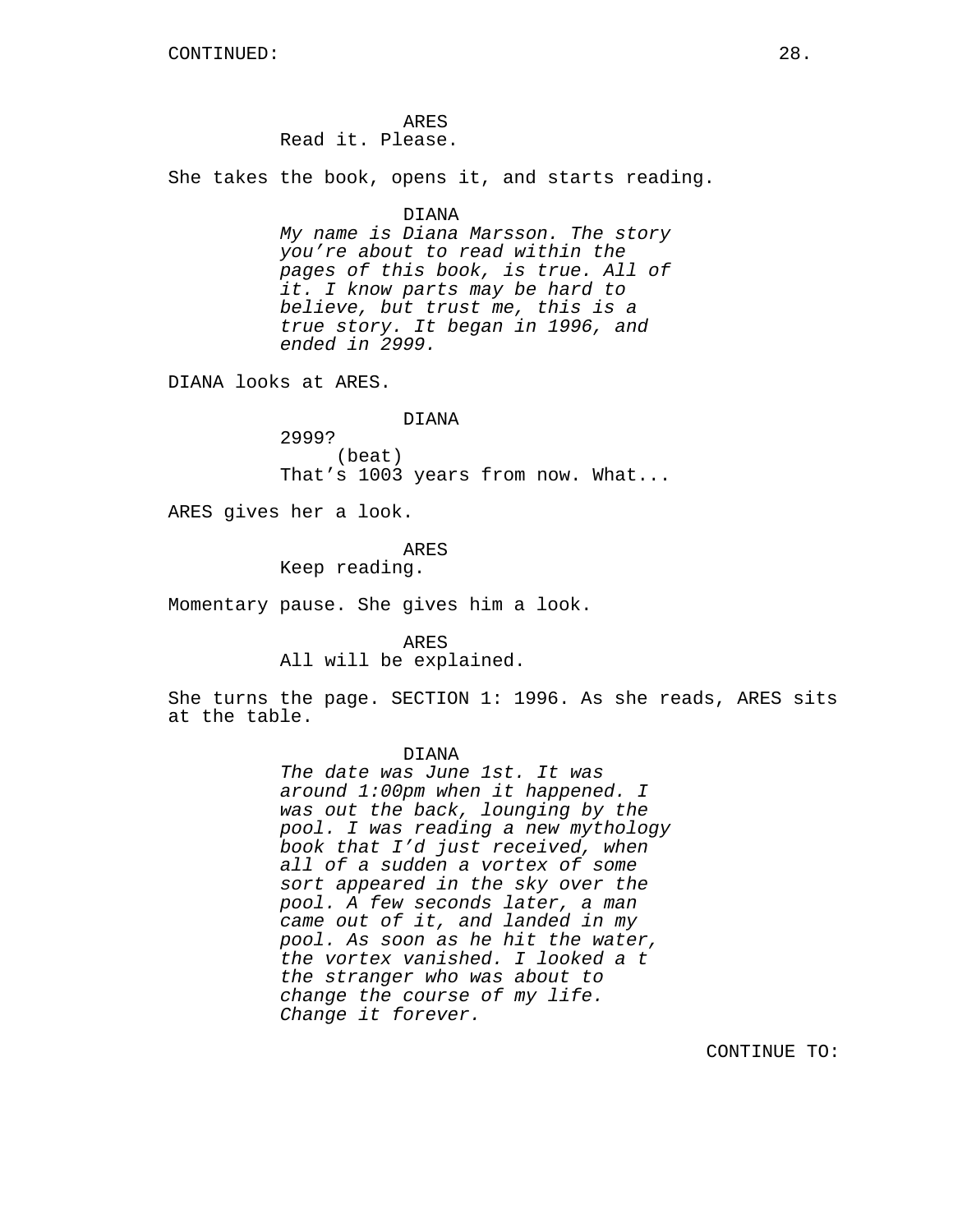DIANA reads the book.

# 35 TIME RESUMES 35

DIANA is on the last page.

#### DIANA

And now, I've come to the end. With The Game over, and evil triumphing... I'm doing the only thing I can. The only thing I know how to do to make everything right. If you, and you know who you are, are reading this, then my dear Ares has done what I've asked him too. He always said he'd do anything for me, and, if he's there with you, I guess he really meant it. Don't be a fool. Underneath that tough, macho, God of War exterior, is a really great guy. I just wish more people could see that side of him.

DIANA looks at ARES.

DIANA Wow. That's some story.

ARES

It's not a story. It really happened. All of it.

DIANA

Happened?

ARES Yes. In another time. An alternate time.

DIANA But you came back. You...

DIANA realizes something.

DIANA It was you who called me that day, wasn't it? You wanted me to get away from the house.

(CONTINUED)

# CONTINUE TO: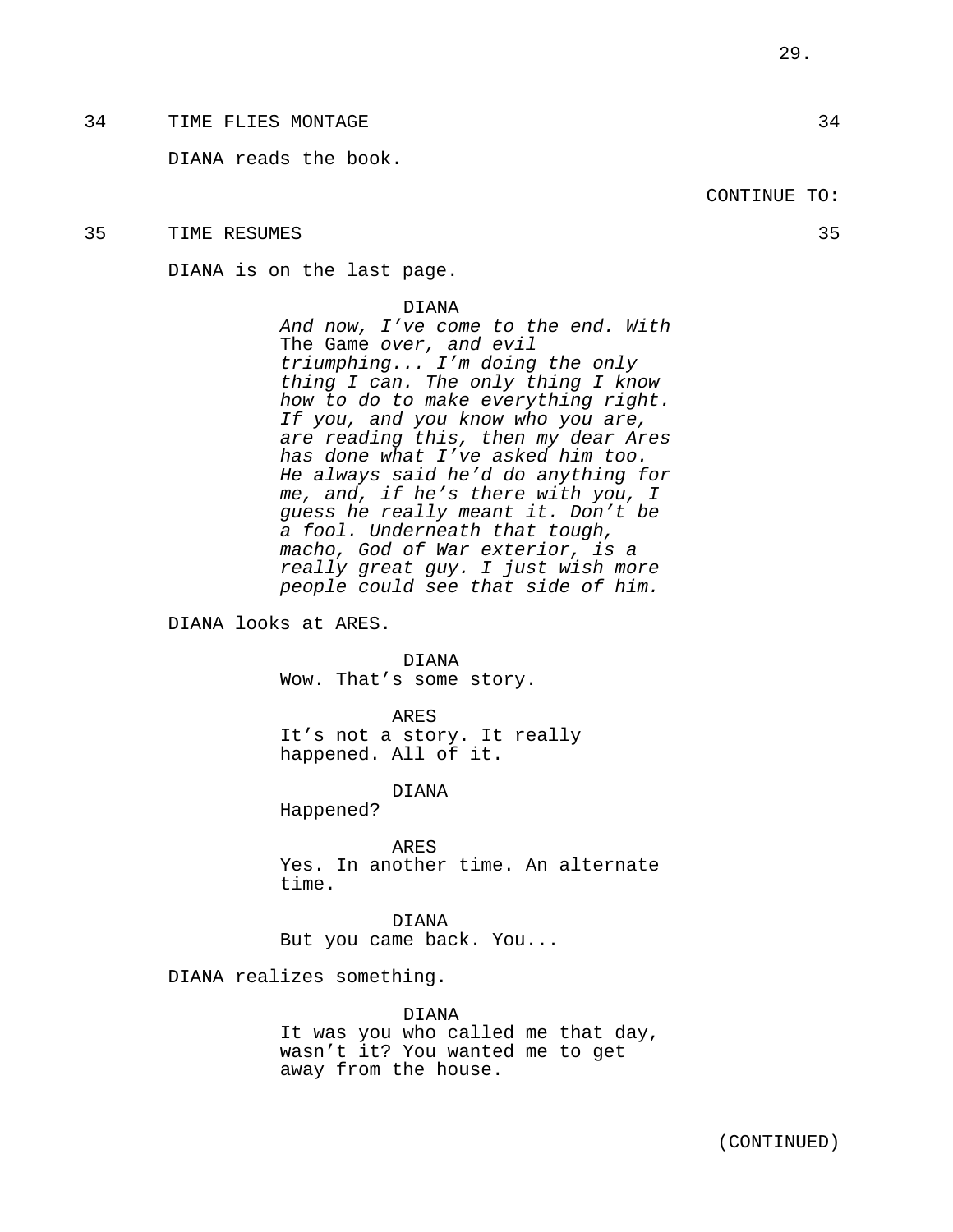ARES

Yes.

DIANA You sent Hercules back?

ARES Yes. And I love you. I...

DIANA You mean you love her.

ARES She is you.

DIANA

She...

She realizes something.

DIANA She's dead. Her last entry "I'm doing the only thing I can". She killed herself.

ARES

Yes.

DIANA How? I mean... if you made her a goddess then... how did she die?

ARES That's a long story. (beat) Diana, listen to me. I love you. Let me show you how much.

He rises from the table and waves his hand. Two items appear on the table. A jewelery box, and a chalice. He picks up the box and hands it to her.

ARES

Open it.

She takes the box and opens it. It's a ring. But not just any ring. It's the ring he gave his Diana for Christmas in 2018.

> DIANA This... this is the ring you gave her in 2018.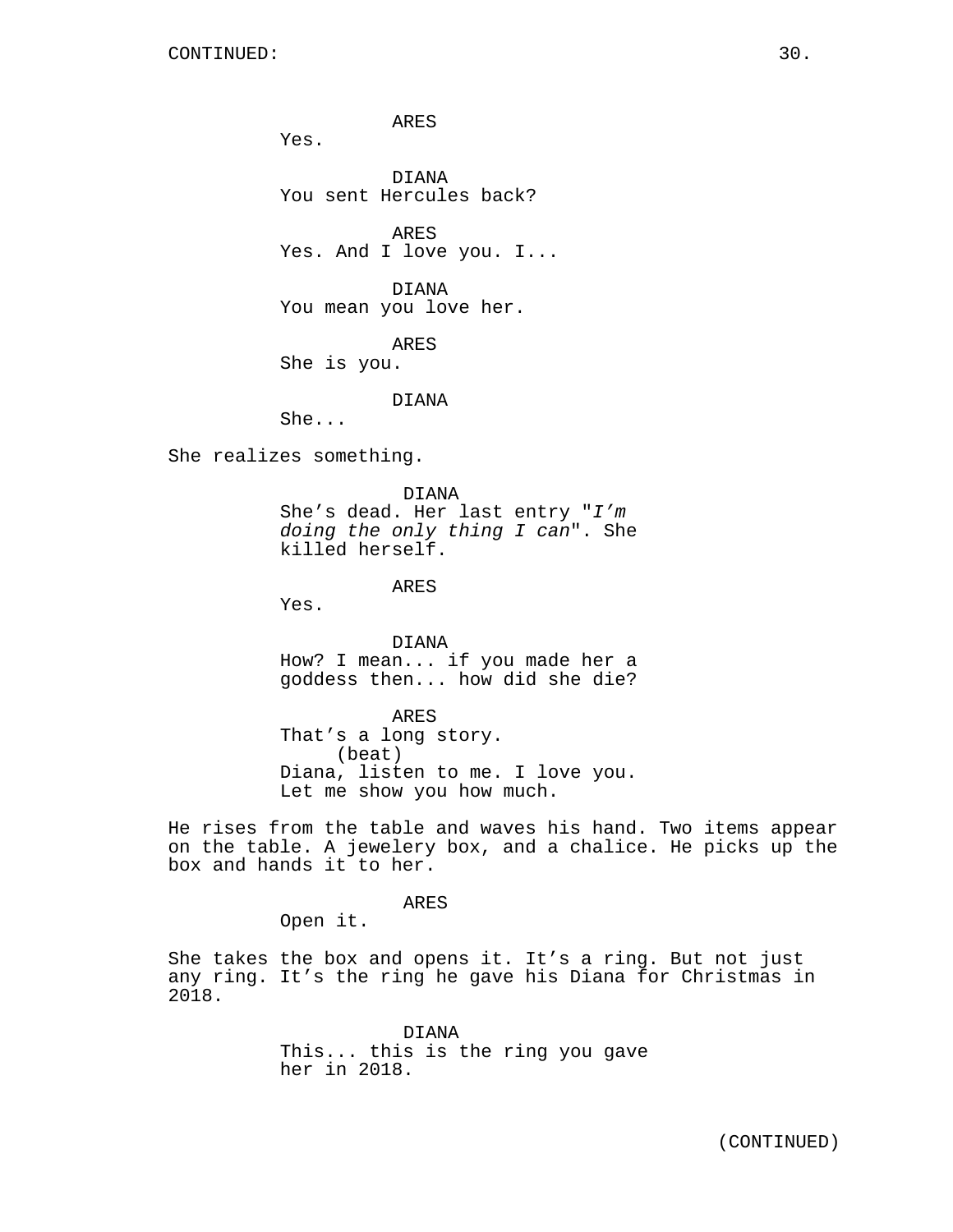ARES Yes. And now I'm giving it to you. (beat) Say you'll be mine. I want to show you all the wonders of the world. I... DIANA Ares, I... ARES Diana, I love you. I've always loved you. I want to be with you forever.

DIANA

Forever?

He picks up the chalice and opens it. It is full of Ambrosia.

> DIANA Is that what I think it is?

> > ARES

Yes.

DIANA Ambrosia. You... You're offering me immortality?

ARES Not just immortality. Godhood. One bite of this and...

DIANA I don't know what to say?

He takes a piece of Ambrosia in his hand, and brings it to her lips.

> ARES Say yes, Diana. Say yes.

She looks at him. She thinks of the book. Thinks of all the things that the Diana in the book did. She smiles.

#### ARES

Yes, Ares. Yes.

He smiles as he slips the Ambrosia into her mouth. She is transformed. He takes the newly transformed DIANA in his arms and kisses her. She melts into his arms. He pulls her close. They make love, right there on the kitchen table.

(CONTINUED)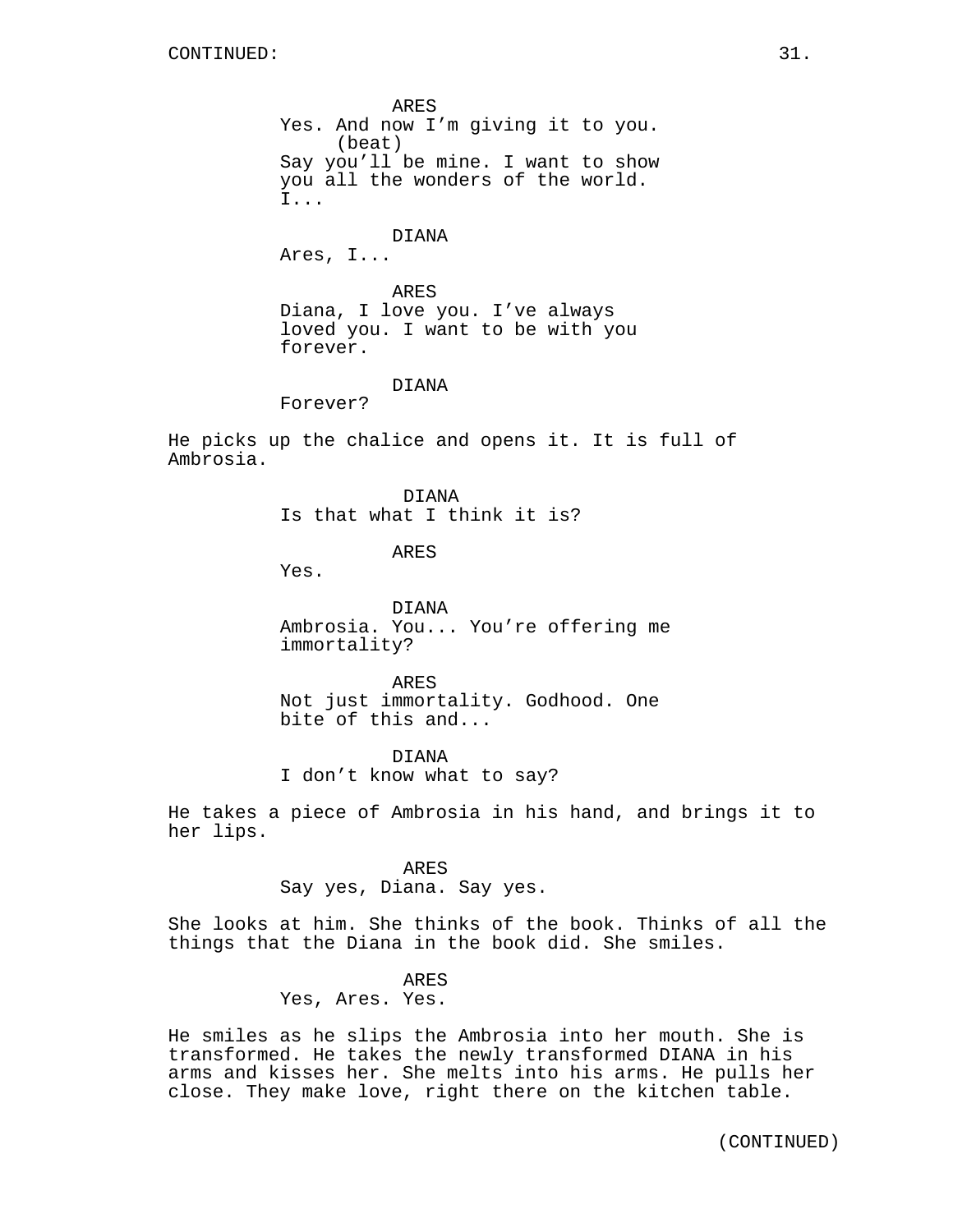CONTINUE TO:

# 36 TIME FLIES MONTAGE 36

Time flies as ARES makes love to the immortal DIANA. Over the course of the next year, they travel the world. He takes her to places no mortal has ever been. Time resumes as they return to her place.

CONTINUE TO:

# **SATURDAY JUNE 14th 1997**

37 DIANA'S PLACE - LIVING ROOM (AFTERNOON) 37

They materialize in the living room. He is being playful. She squirms out of his embrace.

> DIANA Wait. I... have to check my phone messages.

> > ARES

Why?

DIANA Ares, please. One minute won't kill you.

ARES Oh okay. (smile) I'll meet you in the bedroom.

He vanishes. She picks up the phone and dials her answering machine. She enters her password.

> PHONE (VO) You have 500 new messages.

> > DIANA

500? I...

PHONE (VO) Message one...

CONTINUE TO: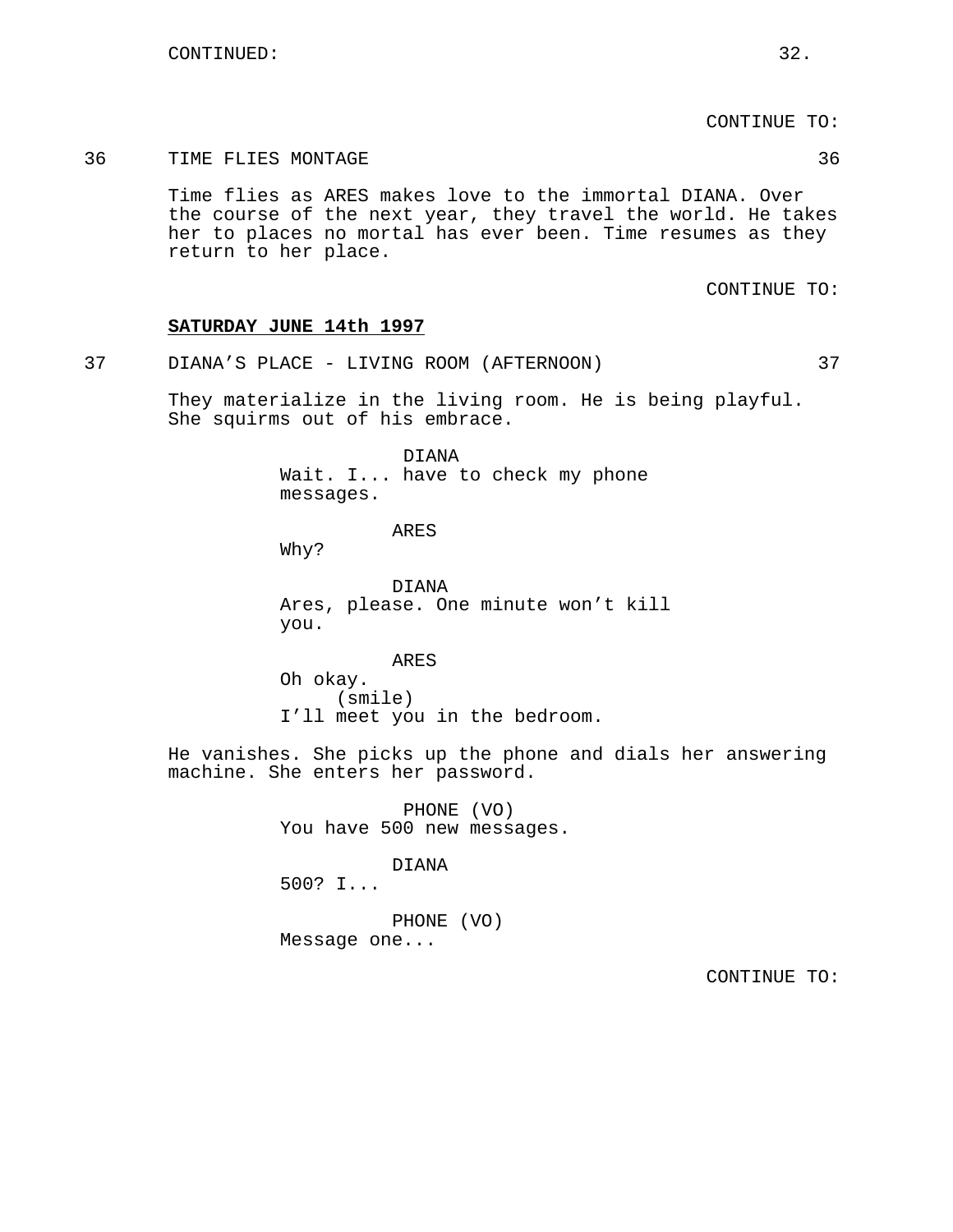# 38 TIME FLIES 38

DIANA goes through her messages. She deletes the ones that no longer apply, were only hang-ups, and not important. There are at least 10 messages from Duncan. After listening to all the messages, she calls Duncan. Time resumes after she dials his number.

39 TIME RESUMES 39

She gets his machine.

# DIANA

Great.

She waits for the beep.

DIANA

Mac! It's Diana. Sorry I took so long to get back to you, but I've been... Out of town. Call me when you get this message. Bye.

She hangs up and then vanishes.

# 40 BEDROOM 40

She materializes in the bedroom. ARES has the place all romantic. Candles, silk sheets on the bed, roses scattered around the room. He zaps over to her, and kisses her neck. He says line while he is kissing her neck.

> ARES So, any important phone calls.

DIANA Not really sure. It seems Mac's been trying...

He was being sarcastic when he said line, but once she says hers, he stops what he is doing, and gets serious.

> ARES Mac? As in Duncan MacLeod?

# DIANA

Yes why?

He suddenly remembers that in his timeline, Duncan was tricked into killing Aphrodite on February 23rd.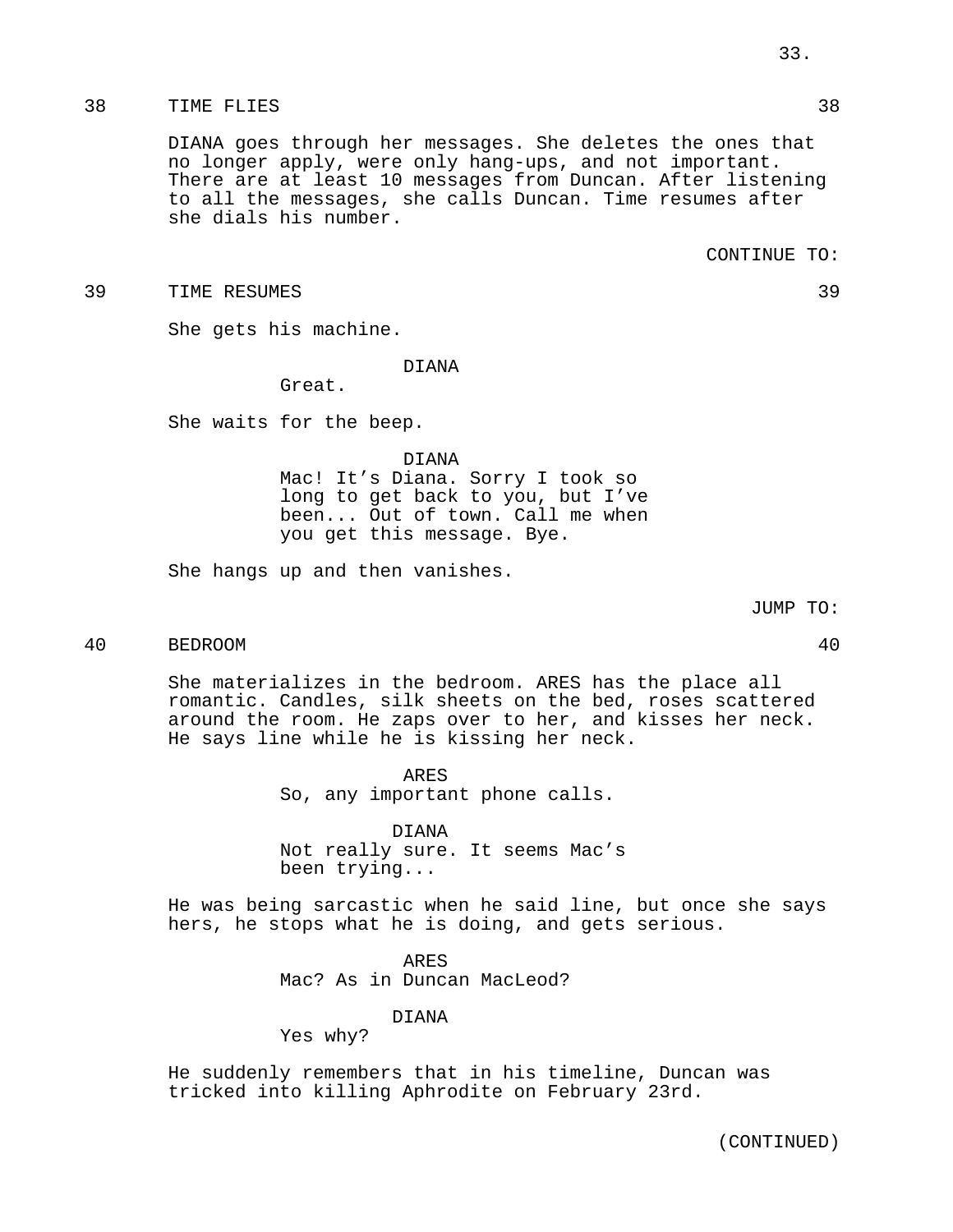ARES Ugh. I completely forgot about that. I...

DIANA Forgot about what?

# ARES

In my timeline, Aphrodite tricked MacLeod into killing her on February 23rd, and...

DIANA

February? That was 4 months ago!

ARES He was trying to in touch with you for your opinion.

# DIANA

I remember reading that. I also remember something about Aphrodite leaving Mac a warehouse.

# ARES

Right.

She thinks of something.

DIANA

Ares, just one question. Aren't there two of you here now?

# ARES

I guess so.

#### DIANA

If I remember the story correctly, in 2003 you find MacLeod and almost fight him for killing Aphrodite.

ARES Right. But you stopped us, you...

# DIANA

I won't be there this time. And that Ares will never have met me.

# ARES

What are you getting at?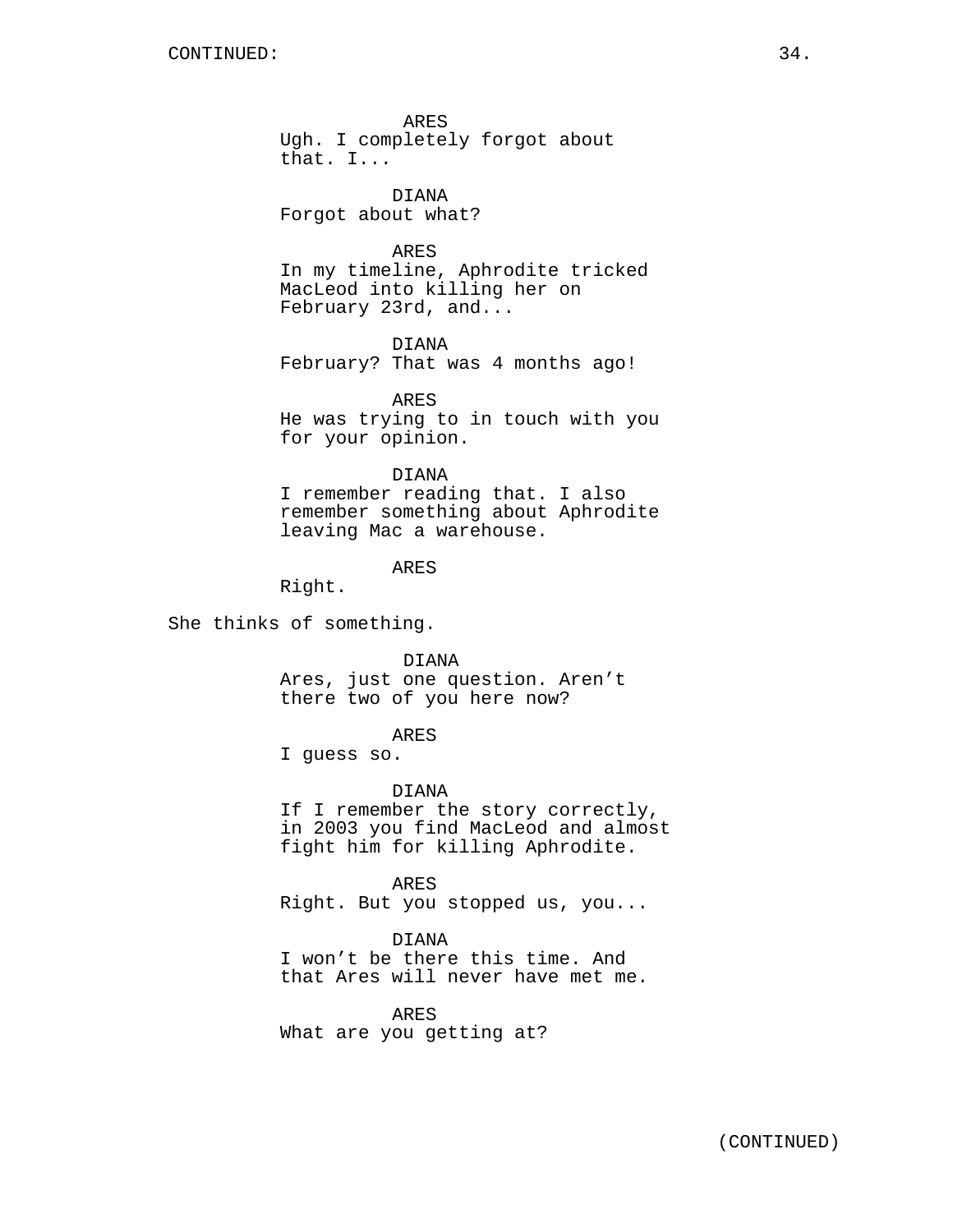DIANA I think that one of the reasons she wanted you to go back, was to save Mac.

Momentary pause. He gives her a look.

DIANA

According to the book, it was the game ending, with evil triumphing, that lead her to kill herself.

ARES So you're saying we should...

DIANA Do you know where the other you is right now?

ARES I could guess.

DIANA Good. Because I have a plan. But...

She wraps her arms around him and looks at him seductively.

DIANA

I can tell you all about it after.

ARES

After?

She smiles and kisses him. He kisses her back. They transport to the bed. They materialize on the bed naked.

JUMP TO:

# **SUNDAY JUNE 15th 1997**

41 DUNCAN'S LOFT 41

DUNCAN gets home and notices his answering machine light is flashing. He goes over to it, and listens to the messages. There is only one. It is from Diana.

> DIANA (VO) Mac! It's Diana. Sorry I took so long to get back to you, but I've been... Out of town. Call me when you get this message. Bye.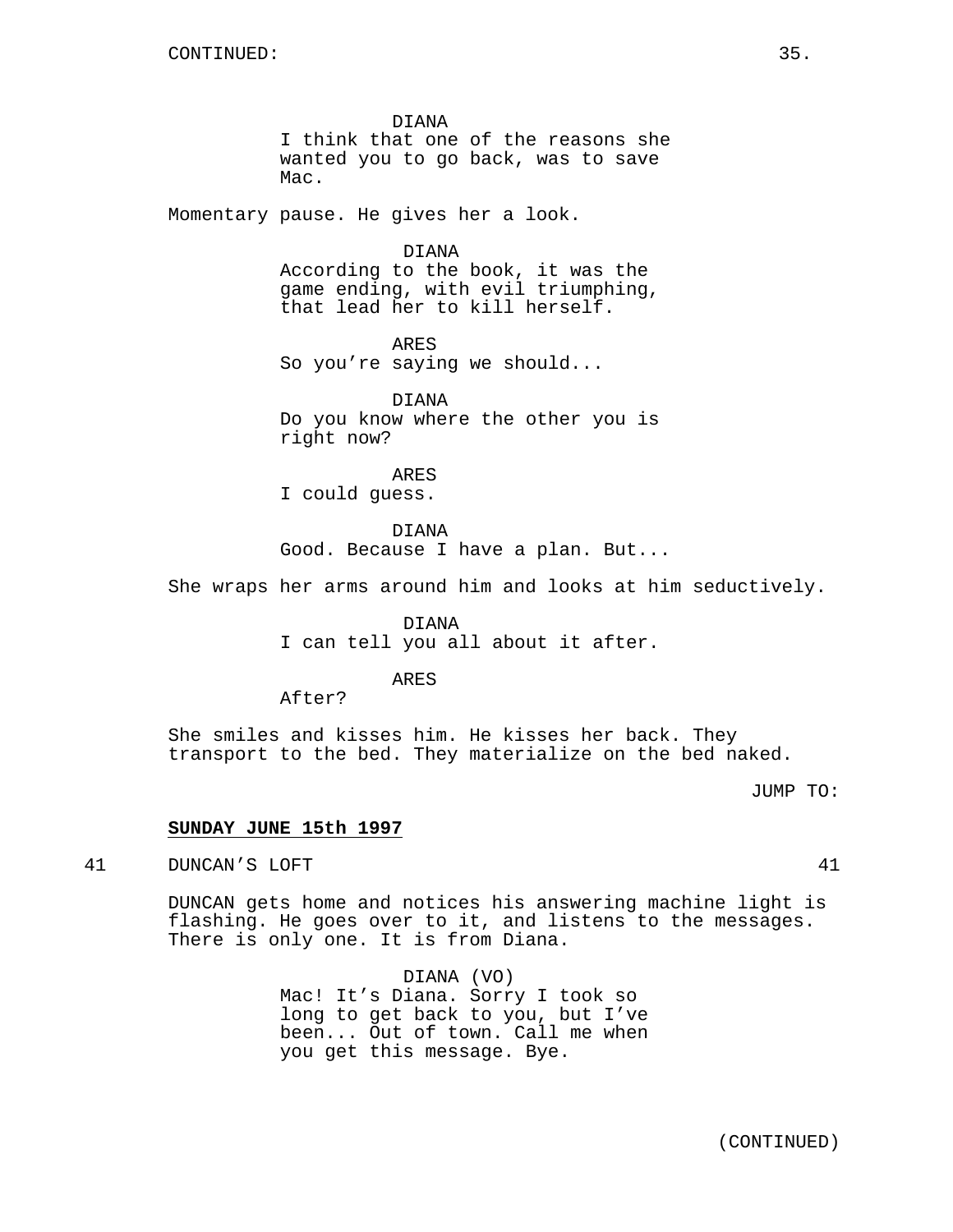DUNCAN She's back. He picks up the phone and dials her number. DIANA (VO) Hello? DUNCAN D. It's Mac. DIANA (VO) Hi Mac. DUNCAN I've been trying to get in touch with you for months. DIANA (VO) I know. DUNCAN I just inherited a whole warehouse full of stuff, and I thought that... DIANA (VO) I can be there tomorrow. And... DUNCAN Tomorrow's no good. I have to go out of town. DIANA (VO) Oh. DUNCAN I'll be back on the 21st, though. Can you be here then? DIANA (VO) I'll be there. DUNCAN I'll meet you at the airport. DIANA (VO) Thanks. See ya, Mac. DUNCAN See ya, D.

He hangs up the phone.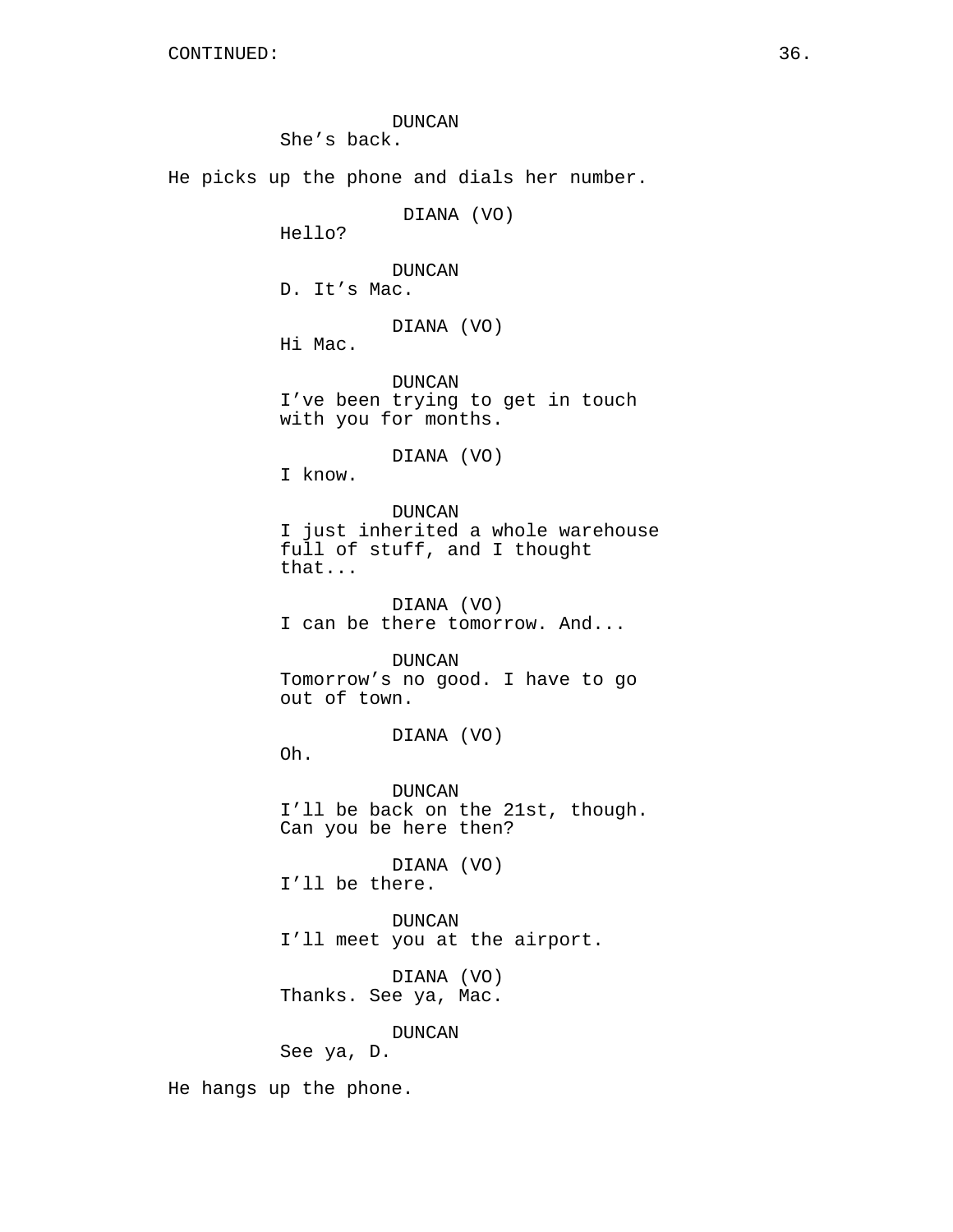CUT TO:

# 42 DIANA'S PLACE - LIVING ROOM 42

DIANA and ARES are sitting on the sofa. She is hanging up the phone. She looks at ARES.

> DIANA Seems like Mac got that warehouse.

ARES Just like last time.

DIANA He wants to see me.

ARES

When?

DIANA

The same as last time. The 21st. Some things never change. (beat) So, have you located your double yet?

ARES

No.

DIANA No? I thought you told me you knew where...

ARES I've looked everywhere. I can't find him. And I'm not sure what it means.

She moves closer to him.

JUMP TO:

# **SATURDAY JUNE 21st 1997**

# 43 AIRPORT - SEATTLE 43

DUNCAN is waiting for DIANA's plane to land. He is leaning up against a wall, flipping through a magazine. He hears the loudspeaker announce the arrival of her plane. He watches the passengers from her flight come through the gate. She comes through the gate. She is behind a lot of people. Only her head is showing. She sees him before he sees her.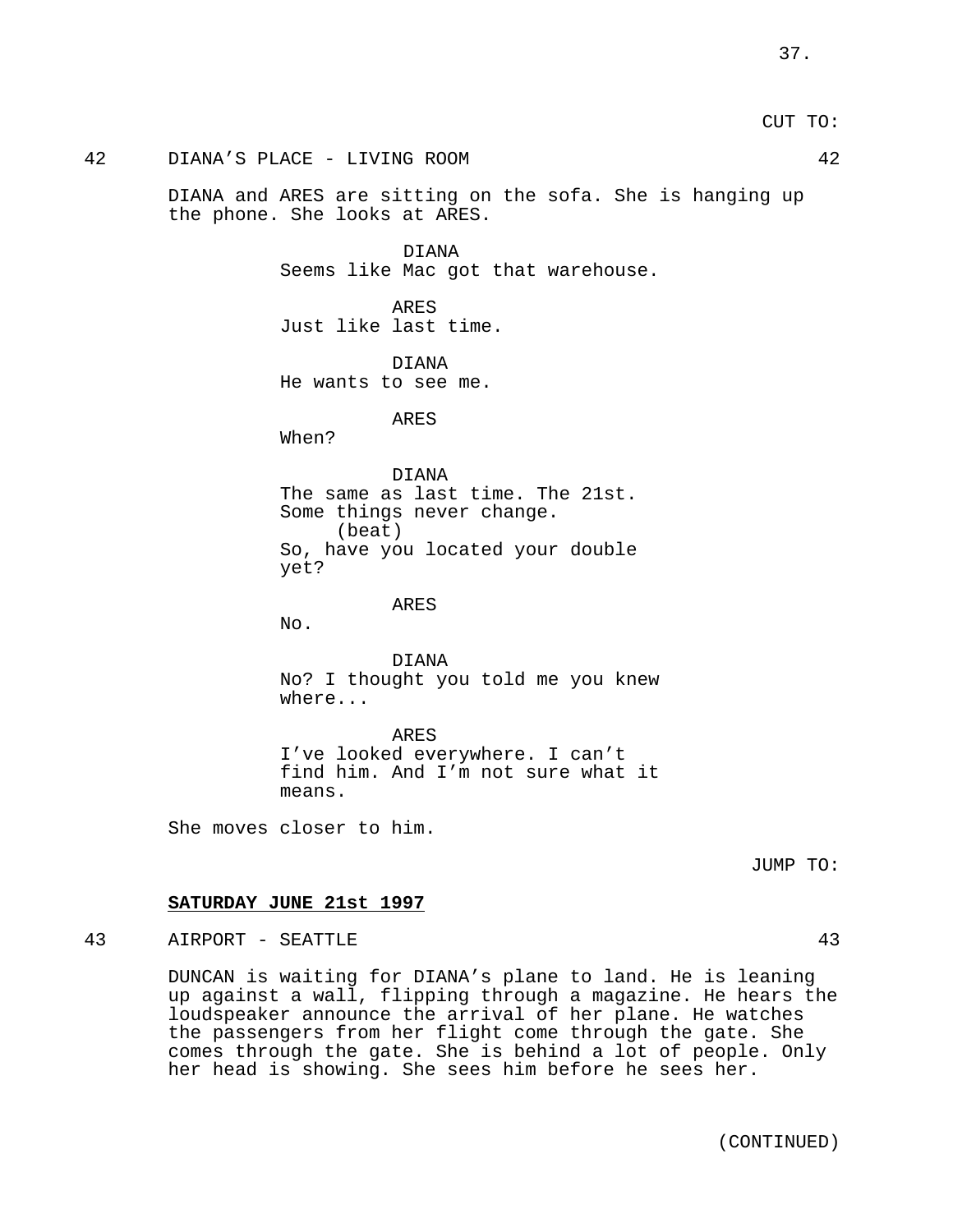DIANA

Duncan!!!

He turns to her and waves. She heads to him. She reaches him, and hugs him - tightly. He hugs her back.

> DIANA It's nice to see you again. It's been a while.

She lets go of him and looks at him.

DIANA I'm so glad you called, Mac. Ever since I got back from...

DUNCAN Back? From where? Where exactly have you been for the last...

DIANA

Ah, Greece.

DUNCAN

Greece?

DIANA

Yeah.

DUNCAN Why do I get the feeling there is more to the story?

Momentary pause. She flashes him a smile.

DIANA You know me so well, Mac.

DUNCAN So I'm right?

DIANA Yes. You are right.

DUNCAN So, who is he? Do I know him?

DIANA

Mac! (beat) Can we go?

They head out of the airport.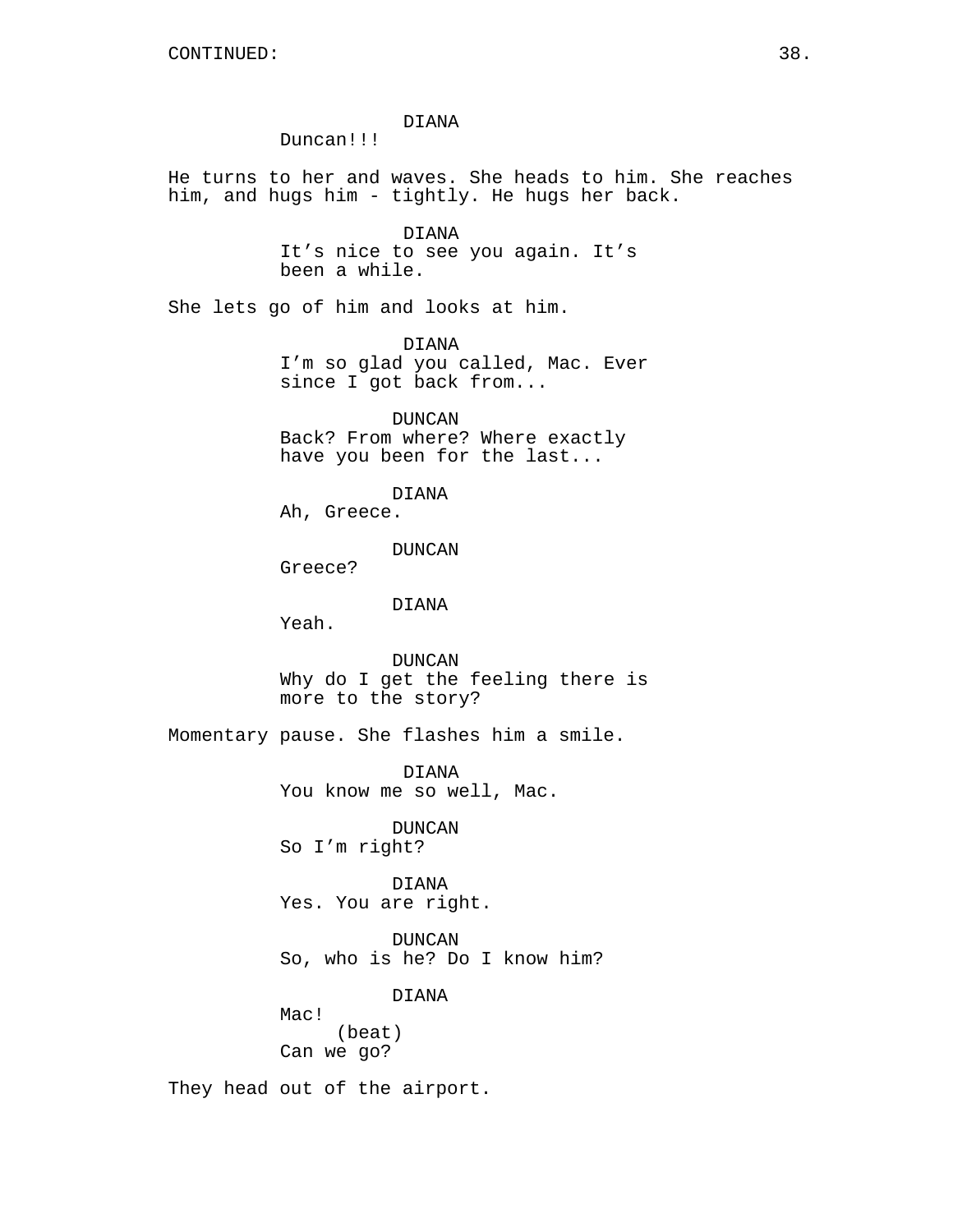JUMP TO:

# 44 LOFT - LIVING ROOM 44

DIANA and DUNCAN are sitting on the sofa. He is handing her a glass of juice. She takes a sip. He has just finished telling her about Aphrodite. She pretends this is all news to her. And, also tries not to let on that Aphrodite left part of the story out.

> DIANA So the gods are the ancestors of your Immortals?

> > DUNCAN

Yeah.

DIANA And they lost all their powers when The Game began.

DUNCAN

Yeah.

DIANA gets ahead of herself and says something that she shouldn't know.

> DIANA And the only God left now is Ares. I wonder where he...

DUNCAN looks at her with a raised eyebrow.

DUNCAN Ares? Where would you...

DIANA realizes she might have just stuck her foot in her mouth. Had he mentioned Ares yet? She can't remember.

> DIANA You said that...

DUNCAN No I didn't. I...

DIANA

Wait... (beat) Are you saying it's not Ares? That's impossible. You...

DUNCAN gives her a concerned look.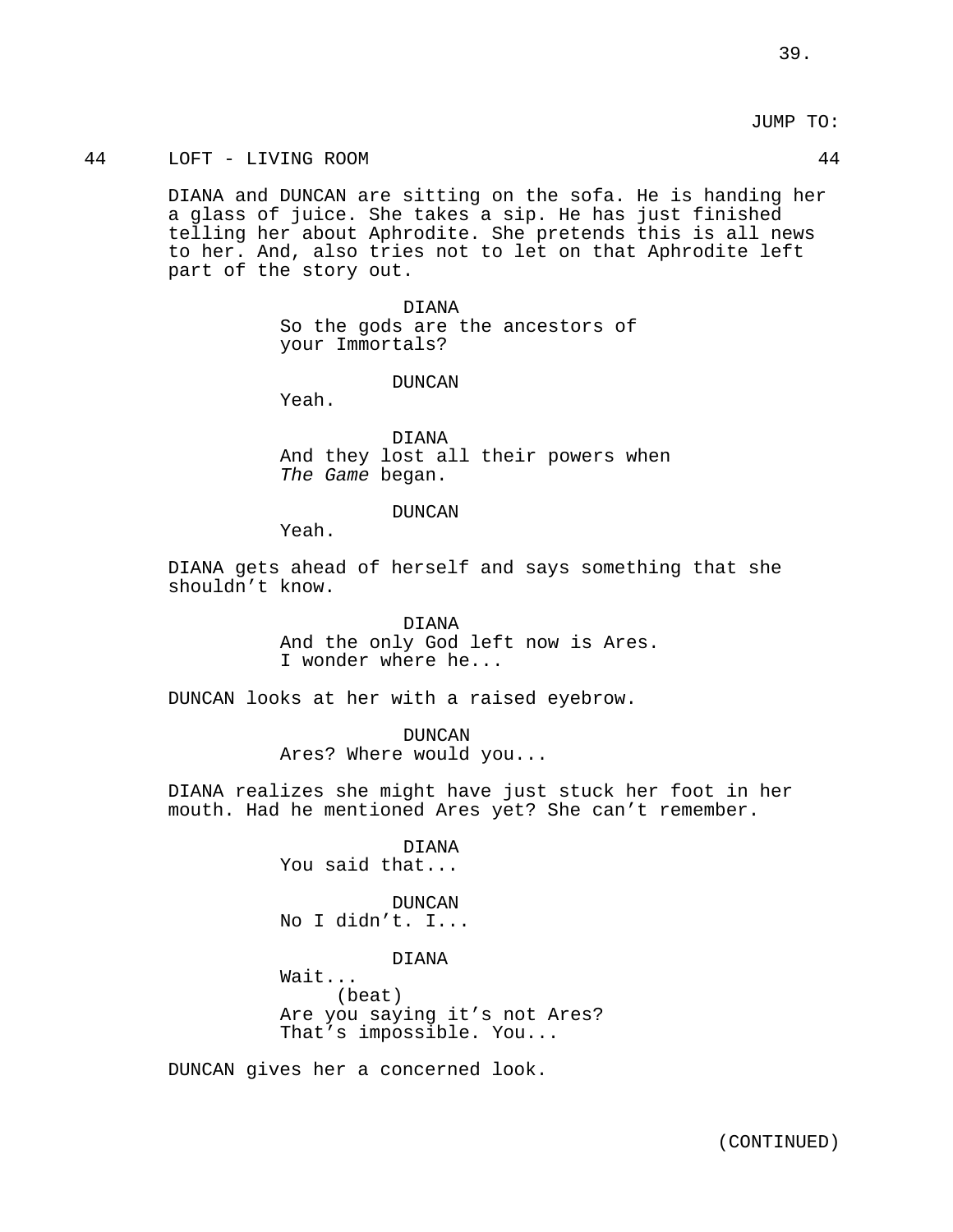DUNCAN Diana, what are you talking about? Do you know some...

DIANA realizes she has jumped ahead of the story. She tries to step back.

> DIANA Did Aphrodite mention who the remaining god was?

DUNCAN What makes you think there is one?

DIANA

What?

DUNCAN Aphrodite said she was the last.

DIANA

Are you sure?

# DUNCAN

Positive.

DIANA mutters her line. DUNCAN can't make out what she says.

DIANA (mutter) I wonder what happened?

DUNCAN What was that?

DIANA Nothing. Did she mention how she joined The Game?

DUNCAN No. But I know now. I have her memories.

DIANA Well, how did she?

DUNCAN There was some sort of downfall of the Olympian Gods. All but two were killed. Wiped out.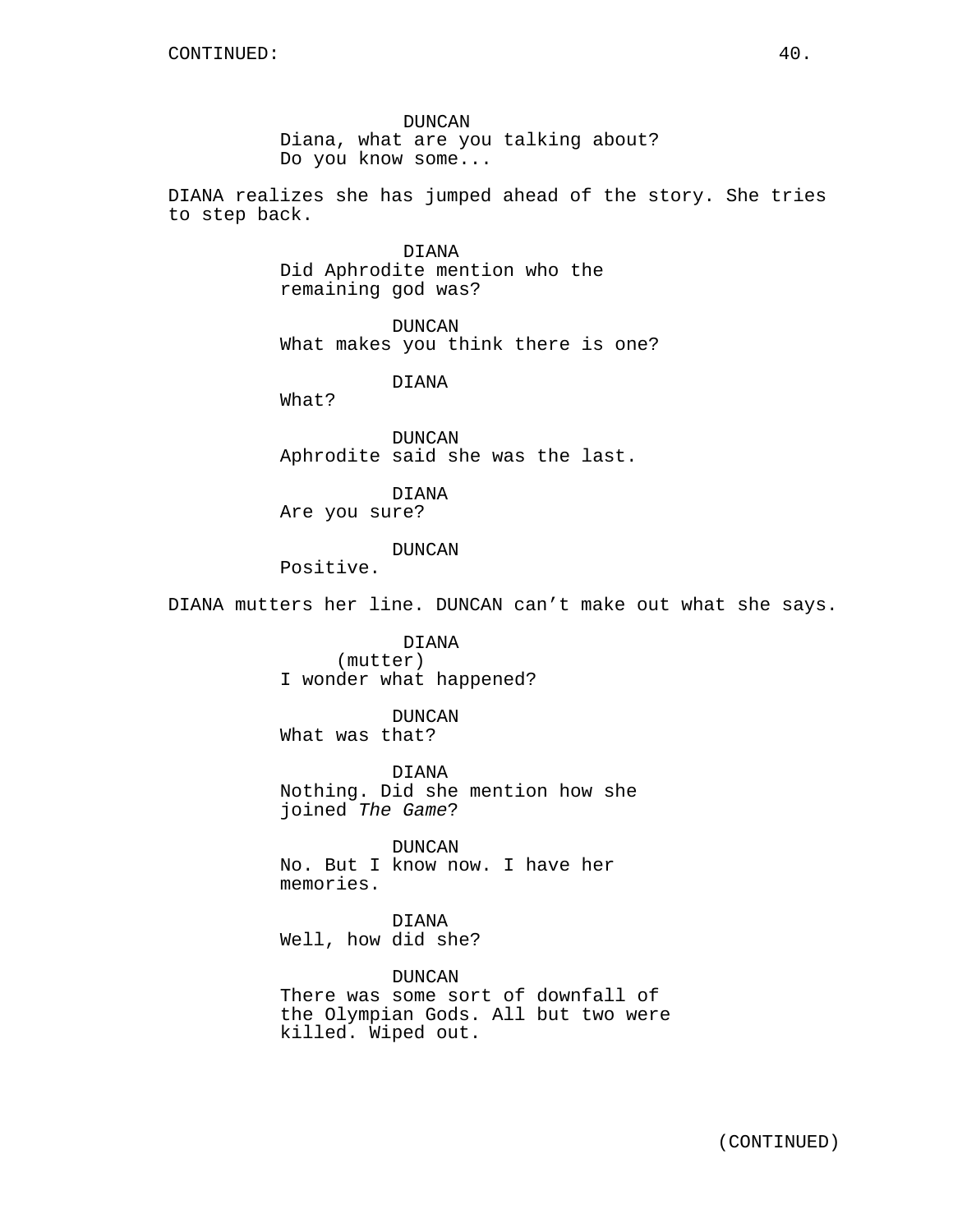#### DIANA Killed? How?

DUNCAN The images are kinda blurry. So, let me see if I can get this right.

45 FLASHBACK 45

XENA EPISODE: "MOTHERHOOD"

The events of this episode and the DOWNFALL OF THE GODS is replayed.

FADE BACK TO:

46 LOFT - LIVING ROOM 46

DIANA looks stunned.

DIANA

Wow. So Xena killed them all.

DUNCAN All but Aphrodite and Ares.

DIANA And Ares gave up his immortality to save Gabrielle and Eve.

DUNCAN

Yeah.

DIANA Ares must have really loved Xena to sacrifice his immortality to save her friend and her daughter.

DUNCAN

I guess so. (beat x3) At some point he did get it back though.

DIANA Really how?

DUNCAN Again, the images aren't really clear. But it looks like things were getting out of control. With (MORE)

FADE IN TO: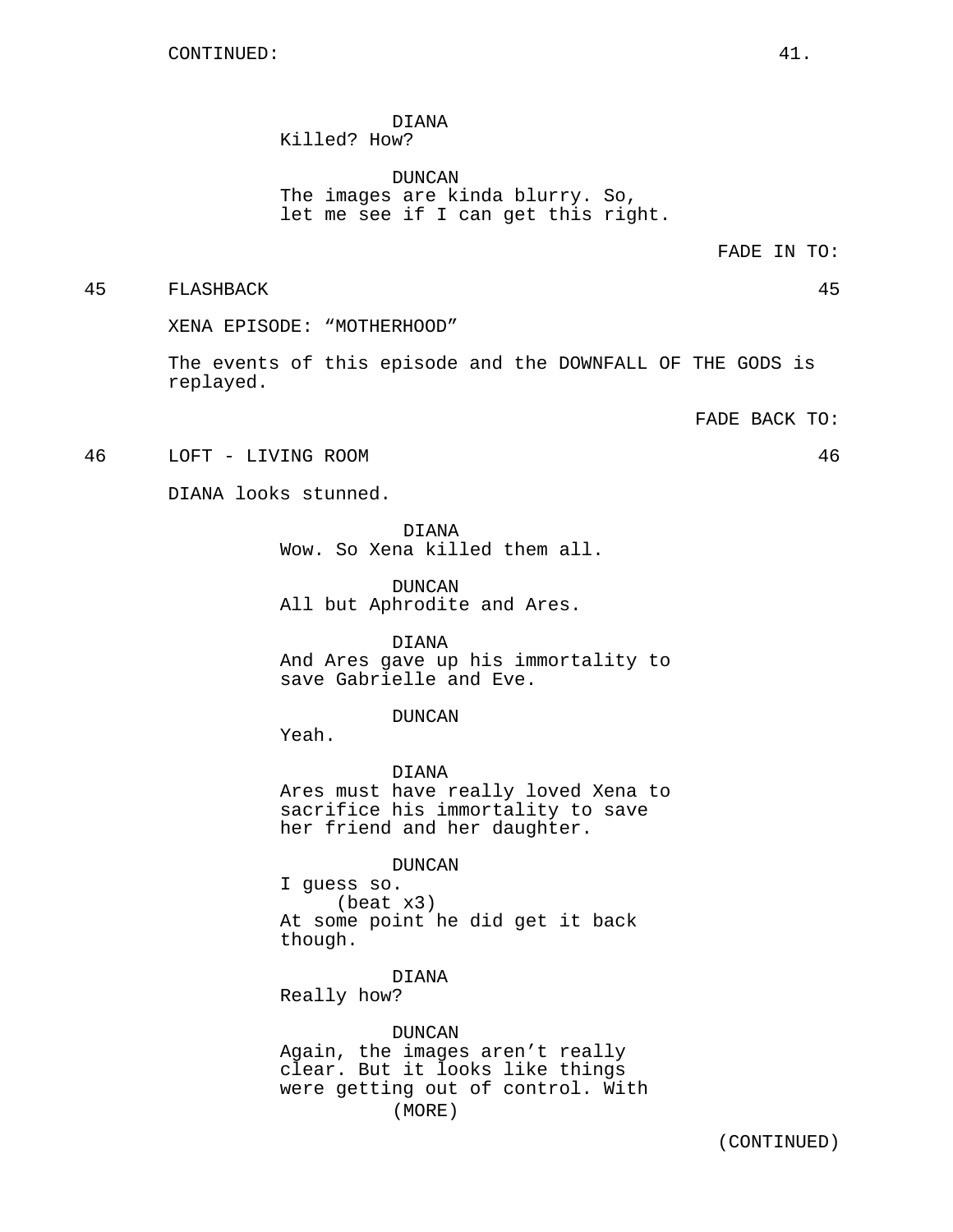DUNCAN (cont'd) no God of War, mortals were fighting all the time, and...

FADE IN TO:

47 FLASHBACK: 47

XENA EPISODE: "YOU ARE THERE"

The events of this episode are retold.

CONTINUE TO:

48 LOFT - LIVING ROOM 48

DIANA is absorbing all that DUNCAN has told her.

DIANA So Xena went to Odin and gave Ares and Aphrodite back their godhoods.

DUNCAN I guess Xena loved Ares after all.

DIANA Looks like it.

DUNCAN So, what's...

DIANA What ever happened to Ares?

DUNCAN wonders why all the questions. She seems very interested in the past. Maybe too interested. He is about to say something, when she continues.

> DIANA If Aphrodite was the last, what happened...

# DUNCAN

Not sure.

DIANA Wait, this still doesn't, explain "how" Aphrodite entered The Game. If all the Olympians were dead, how...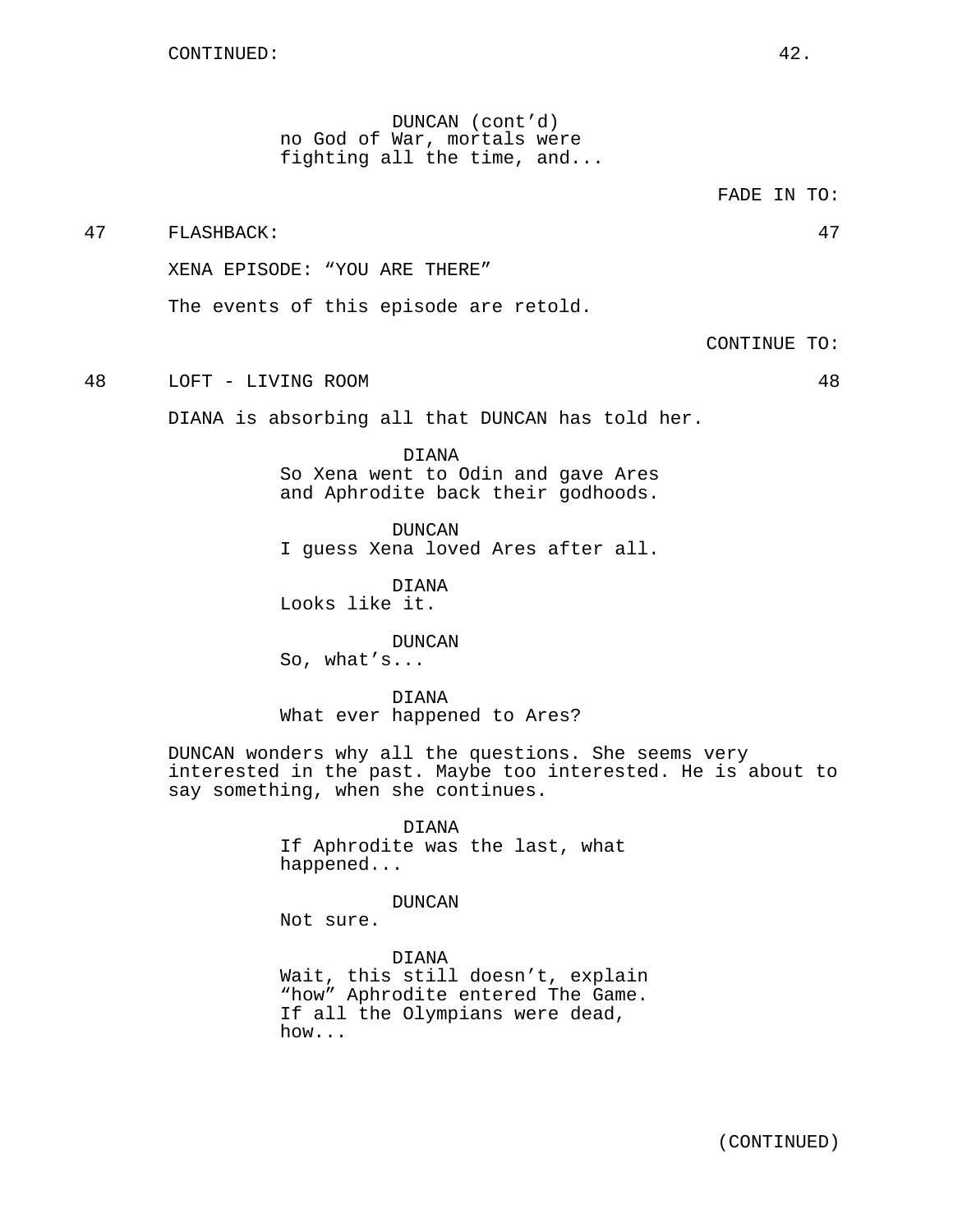DUNCAN

Odin.

# DIANA

What?

DUNCAN

Like I said, I can't see the whole picture, only pieces. But I do see Aphrodite at Valhalla with Odin.

DIANA

Valhalla? Of course. She ate from the apple as well. She was part of their family.

DUNCAN

And so was Ares.

# DIANA

And with the Olympians gone, she went to her new family.

DUNCAN And when they started the game, she entered with them.

DIANA Still doesn't explain what happened to Ares though.

DUNCAN

We might never know.

Momentary pause. DIANA remembers the sword.

DIANA So, where is that sword?

DUNCAN

Sword?

DIANA The one Aphrodite gave you.

DUNCAN

Oh.

Momentary pause.

DIANA Can I see it?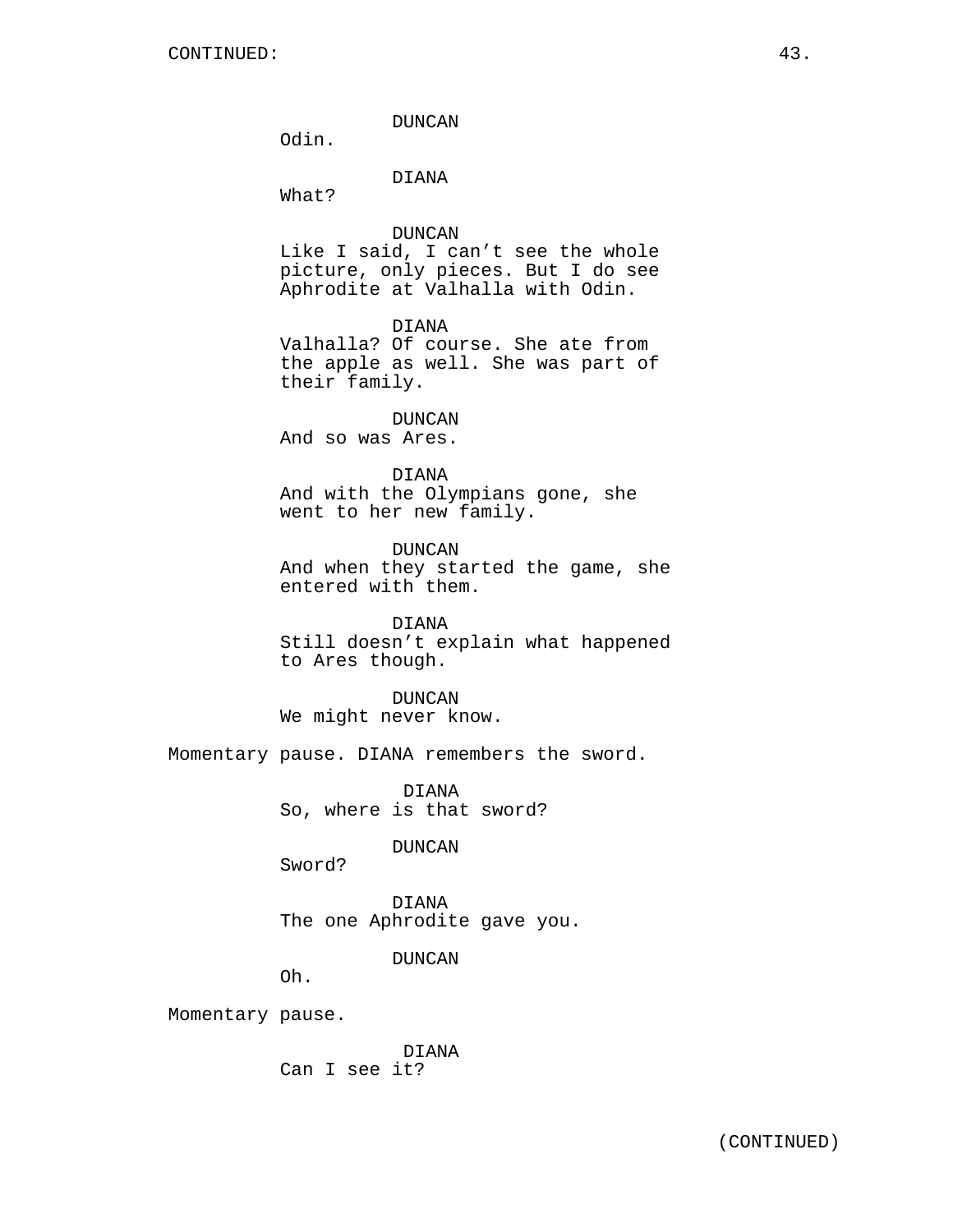DUNCAN It's not here. DIANA Where is it? DUNCAN I found its case in the warehouse, and put it back. DIANA Speaking of which... (beat) Have you seen it? Can I see it? Momentary pause. DUNCAN says line with a laugh in his voice. DUNCAN Yes, I've seen it. That's why I called you. I want to show you the place. DIANA I can't wait. When do we go? DUNCAN How about tomorrow? DIANA Fine. I can't wait to see that sword. DUNCAN Just remember what it is. DIANA I don't follow. DUNCAN I'd be careful, and make sure that if you pick it up, that... (beat) Well, that no one else touches it while you are. DIANA Right. It's the Sword of Obedience. Momentary pause. DIANA rises. DIANA Guess I'll see you tomorrow.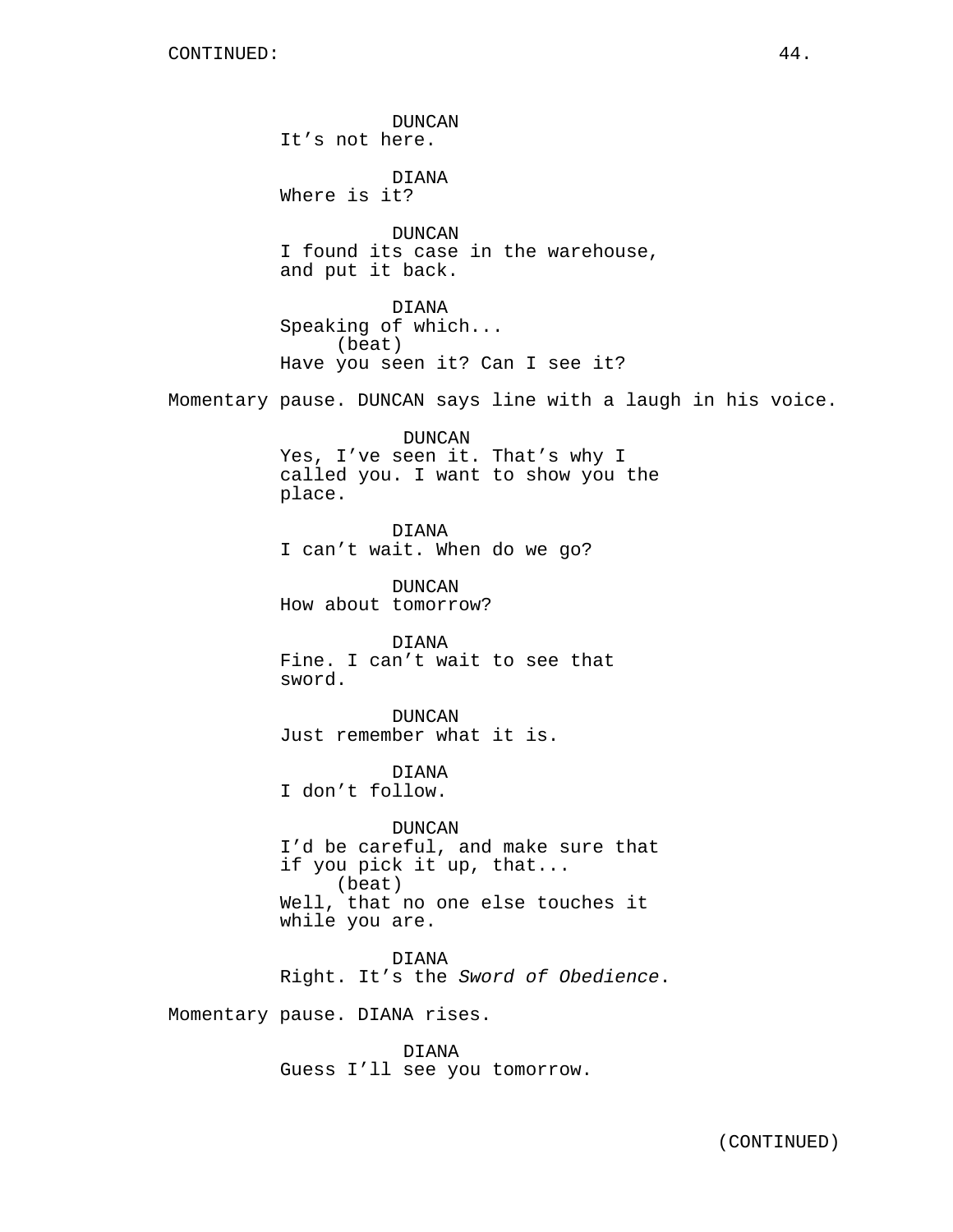DUNCAN Where are you going?

DIANA I have a hotel room I have to check into.

DUNCAN Hotel? I... I was hoping you would stay here.

DIANA

I can't.

DUNCAN

Why not?

DIANA's not quite sure how to answer to him.

DIANA I'll see you tomorrow.

DUNCAN Okay. Let me walk you out.

DUNCAN and DIANA head for the elevator.

JUMP TO:

49 HOTEL ROOM 49

ARES is pacing the room waiting. DIANA materializes.

ARES

Well?

DIANA Good news, and bad news.

ARES

Uh oh.

DIANA The good news is I know why you haven't been able to locate yourself.

ARES Which is?

DIANA That's the bad news.

He looks at her confused. How can that be bad news?

(CONTINUED)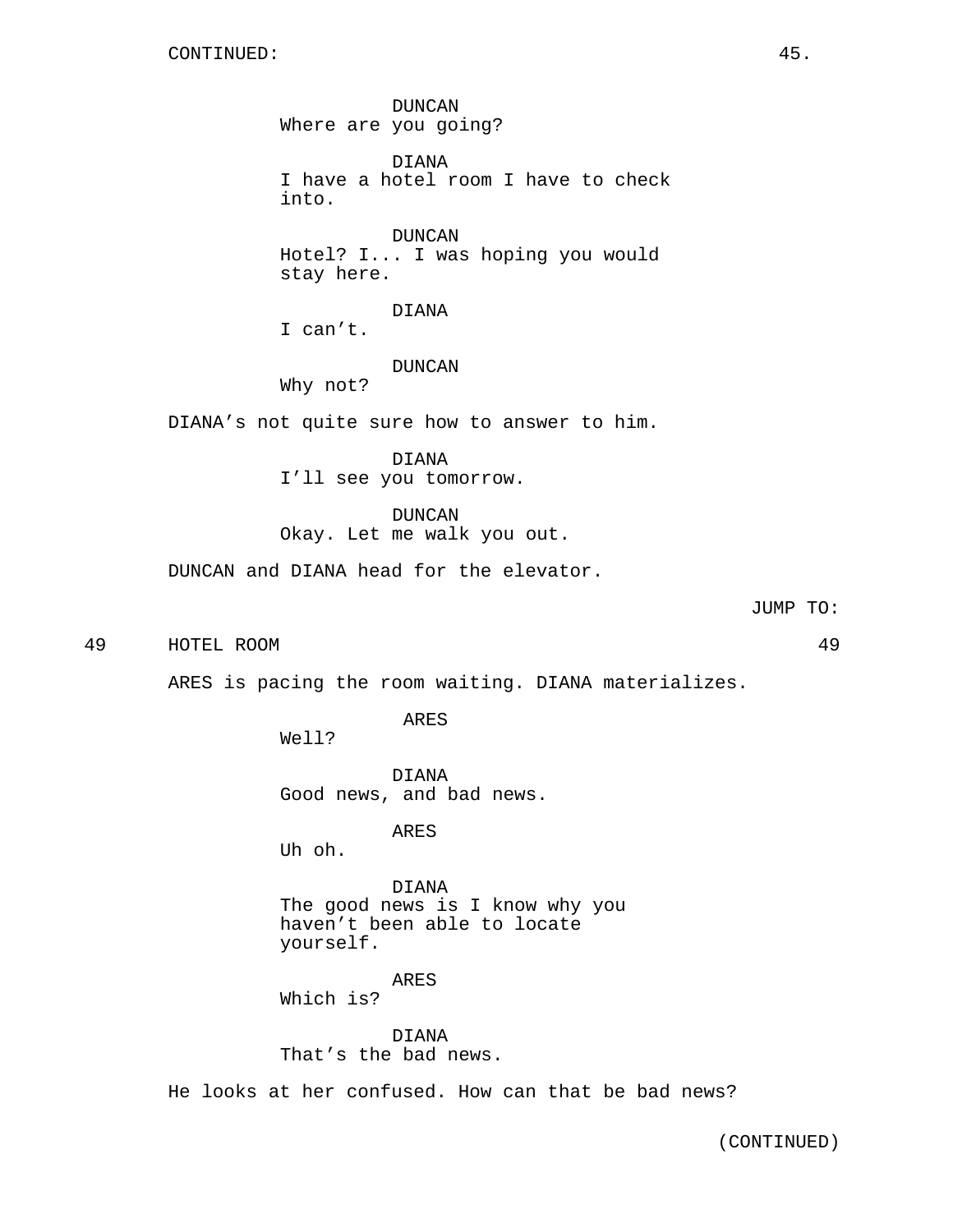ARES

What?

DIANA According to Mac, Aphrodite was the last remaining Olympian.

ARES

Really?

DIANA Yes really. (beat) Something has changed. Somehow...

ARES This could actually be good news.

DIANA

Explain.

ARES If she was the last, that means that there is no temporal anomaly.

DIANA smiles.

DIANA That is good news.

ARES looks at her.

ARES So did Mac happen to mention what happened to...

DIANA You? No. He didn't.

ARES I wonder what did happen?

DIANA

I only know the part of the story, that Duncan was able to piece together from Aphrodite's memories.

ARES

Which is?

DIANA For some reason, Xena...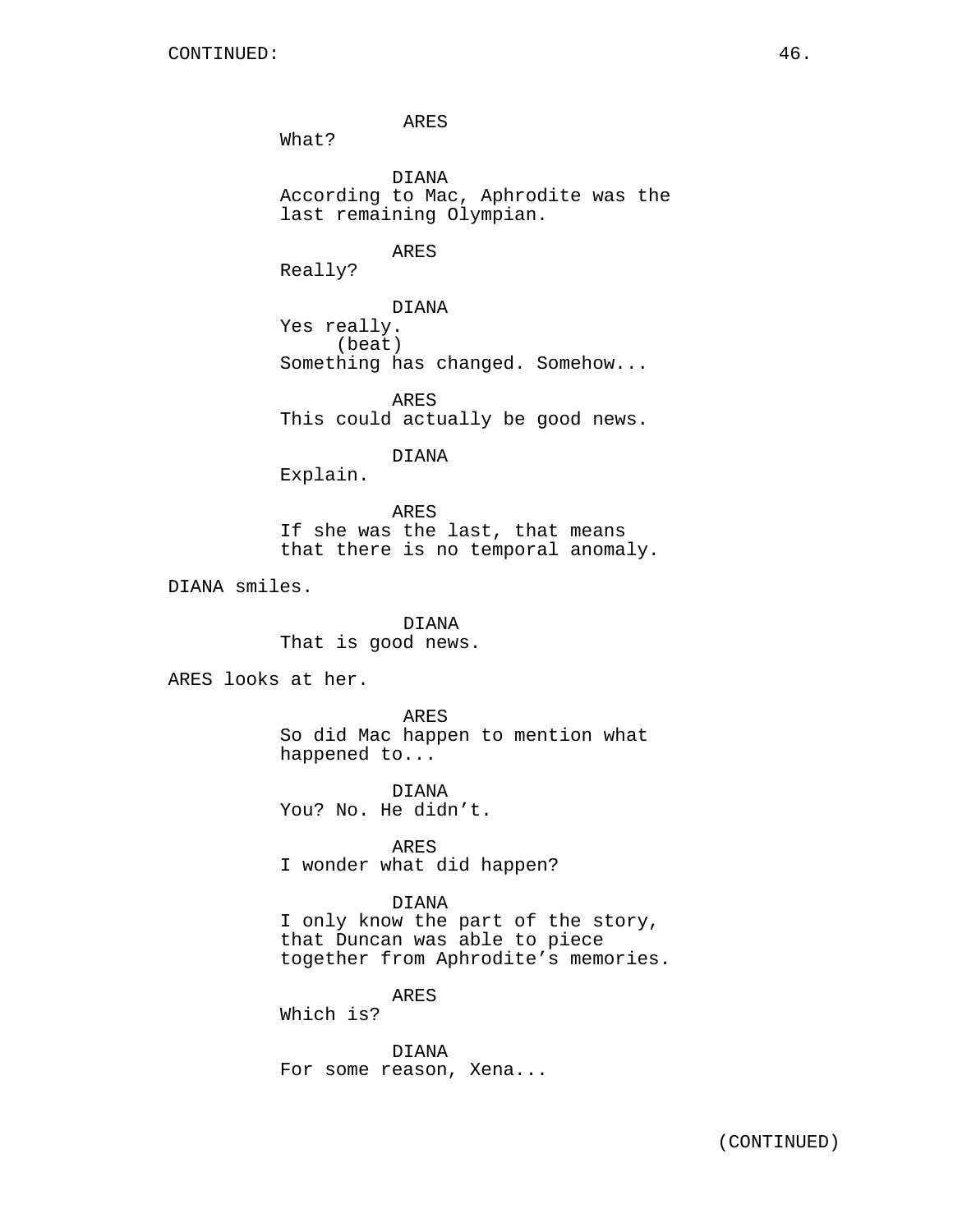The mention of Xena's name makes ARES do a double take. He raises an eyebrow in curiosity.

ARES

Xena?

DIANA notices the tone in his voice, and the look in his eye.

# DIANA

Yes. Xena.

ARES can tell she knows something. He will have to handle this gently.

ARES

Okay. (beat) Please continue.

DIANA For some reason, this Xena killed all the Olympian gods.

ARES What? Why? How?

DIANA Don't know. All I know, is that she only spared two. Aphrodite, and you.

DIANA waits to see his reaction. She can tell he is intrigued.

> ARES Aphrodite and Me? Why?

DIANA Something to do with the world not being able to survive without the Gods of love and war

# ARES

Ah.

(beat) So if Xena spared me, where am I?

DIANA

Don't know.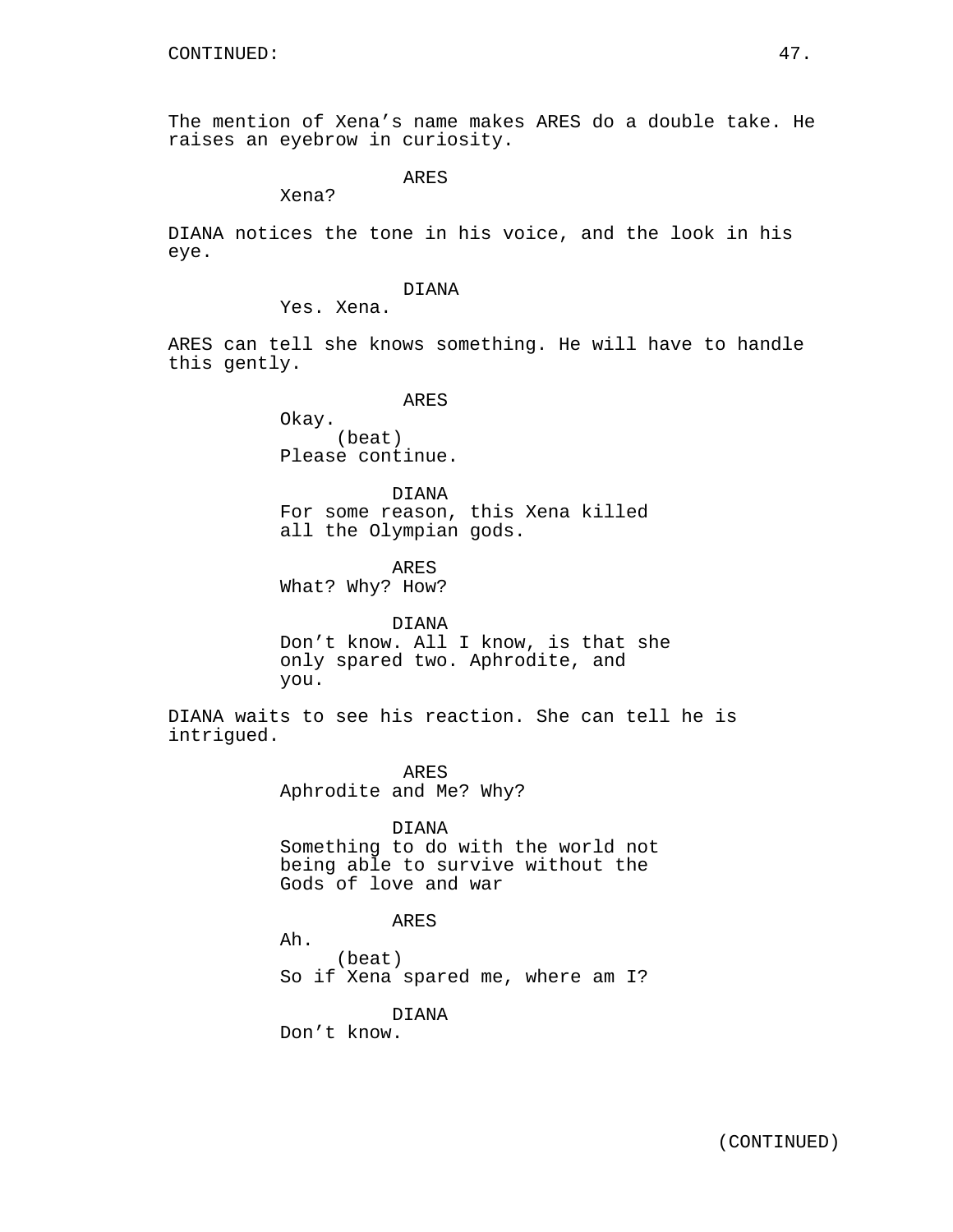ARES Am I dead? A casualty of The Game?

DIANA From what I've gathered, you never entered the game.

#### ARES

I didn't?

DIANA No. When Odin and the Norse gods entered the game, Aphrodite was the only one with them. You weren't there.

ARES Odin? Why would...

DIANA Well, when you and Aphrodite lost your godhoods...

ARES Lost? How did we...

DIANA gives him an look and continues.

# DIANA

...Xena stole one of Odin's apples to restore your godhoods.

# ARES

She did?

DIANA

Yeah, she did. (beat) So, I only know a little about this Xena. But I gather she meant a lot to you. Tell me about her.

ARES You want to hear about Xena, now?

DIANA

Unless you have something to hide.

#### ARES

I have nothing to hide. But it is a fairly long story. Did you want me to tell you, or show you?

DIANA raises an eyebrow.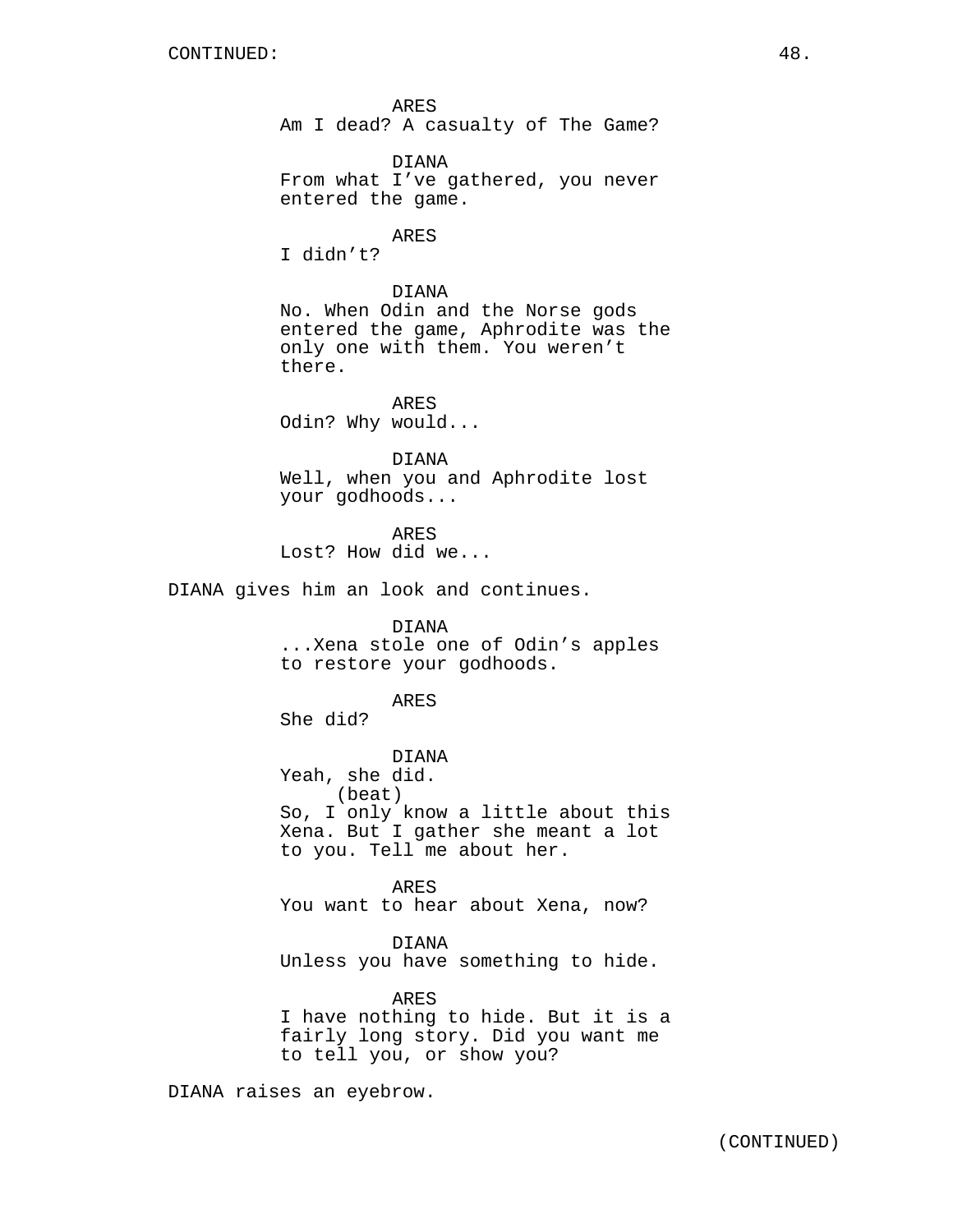DIANA

Show me? How...

ARES motions to the sofa.

ARES

Let's sit.

They sit. ARES puts his hands out in front of him, palms up.

ARES Place your hands on mine.

She does so.

ARES

Ready.

DIANA

I guess so.

ARES Now remember, what you will see, are my memories of Xena. His might have been different in places. Close your eyes.

She closes her eyes. He closes his. We drift into ARES' mind and DIANA starts to see the events of his memories.

JUMP TO:

# **SUNDAY JUNE 29nd 1997**

50 INT: DOJO (AFTERNOON) 50

DUNCAN is alone. He has just finished a workout. DIANA enters.

DIANA

Mac?

He turns to face her.

DUNCAN D, I wasn't expecting you. I...

DIANA

I, um... (beat) I just stopped by to say good-bye.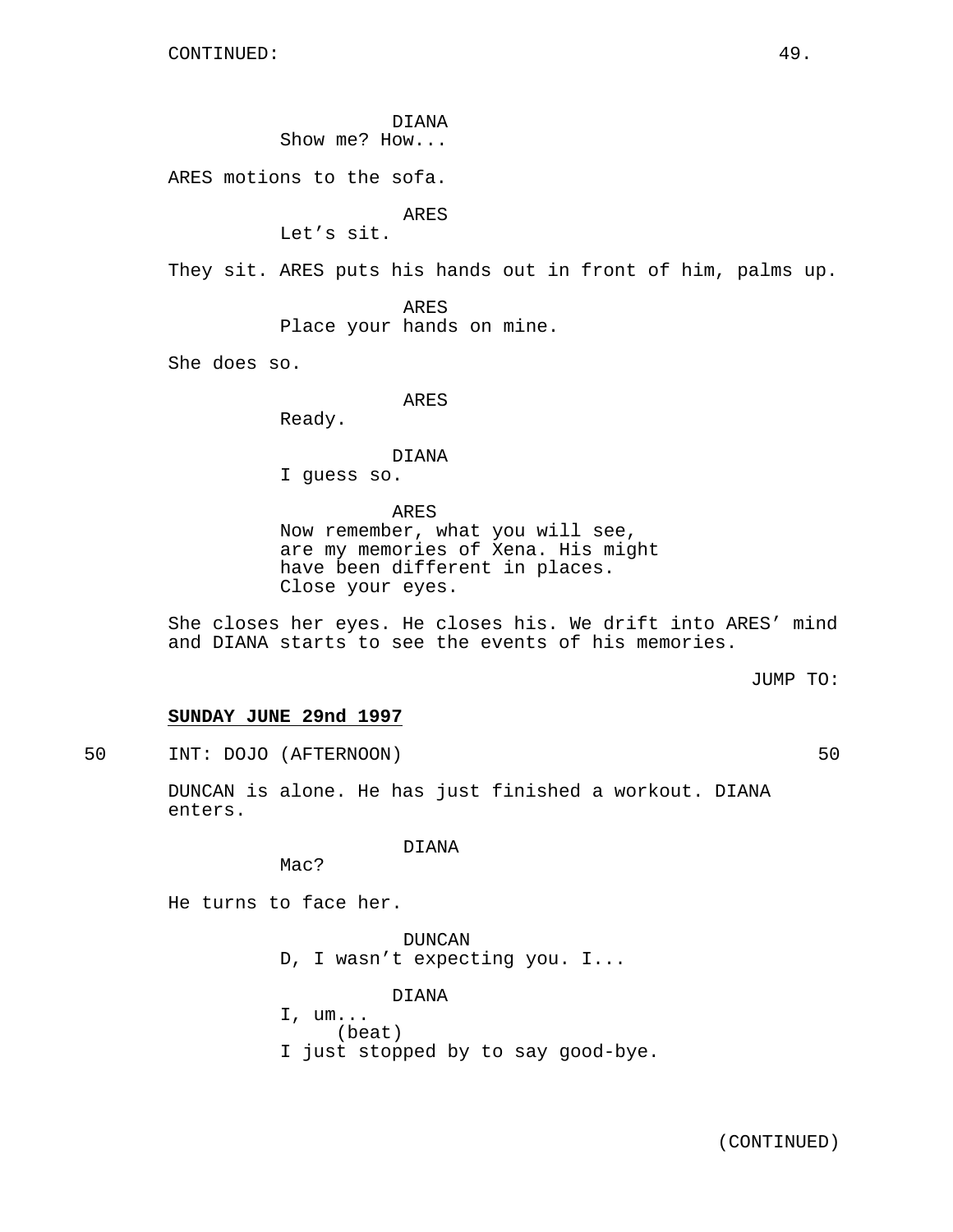DUNCAN Good-bye? DIANA Yeah. (beat) See ya around, Highlander. She turns to leave. He runs to her. DUNCAN Diana, wait. He grabs her arm. DUNCAN Don't go. DIANA What? DUNCAN I... I want you to stay. DIANA Why? He looks at her and kisses her. She breaks the kiss. DIANA I... I'm sorry, Mac. But... You're too late. DUNCAN What do you mean? She looks to her ring. He follows her look. DUNCAN Oh. DIANA In another time, or place, maybe we could have... ARES enters the DOJO and calls her. ARES Diana. She turns and looks at ARES. DUNCAN looks at ARES.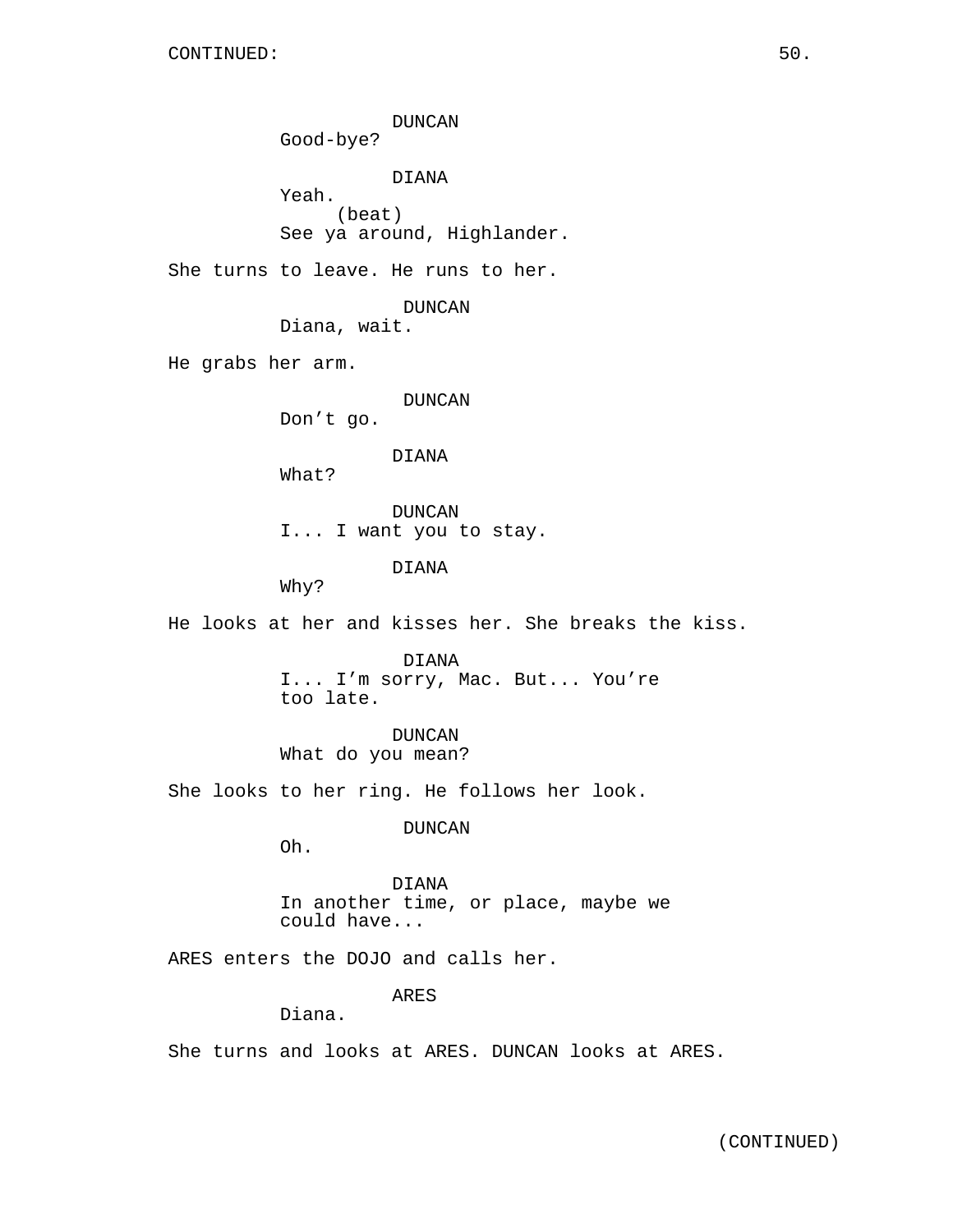DUNCAN That's him, isn't it?

DIANA

Yeah.

He looks at ARES again. He gets a strange sense of recognition, a feeling like he knows him, but he can't place how or from where. He knows that man is familiar, but also knows he has never seen him before. He can't explain the feeling he is getting from, and about, him. ARES gives DUNCAN one of his looks. DIANA looks back at DUNCAN. DUNCAN looks at DIANA. Momentary pause.

DUNCAN

Goodbye, Diana.

DIANA

Goodbye, Mac.

DIANA walks over to ARES. When she reaches him, he puts his arm around her and they walk out. ARES turns and gives DUNCAN another one of his looks. DUNCAN watches them exit.

THE END! (OR IS IT?)